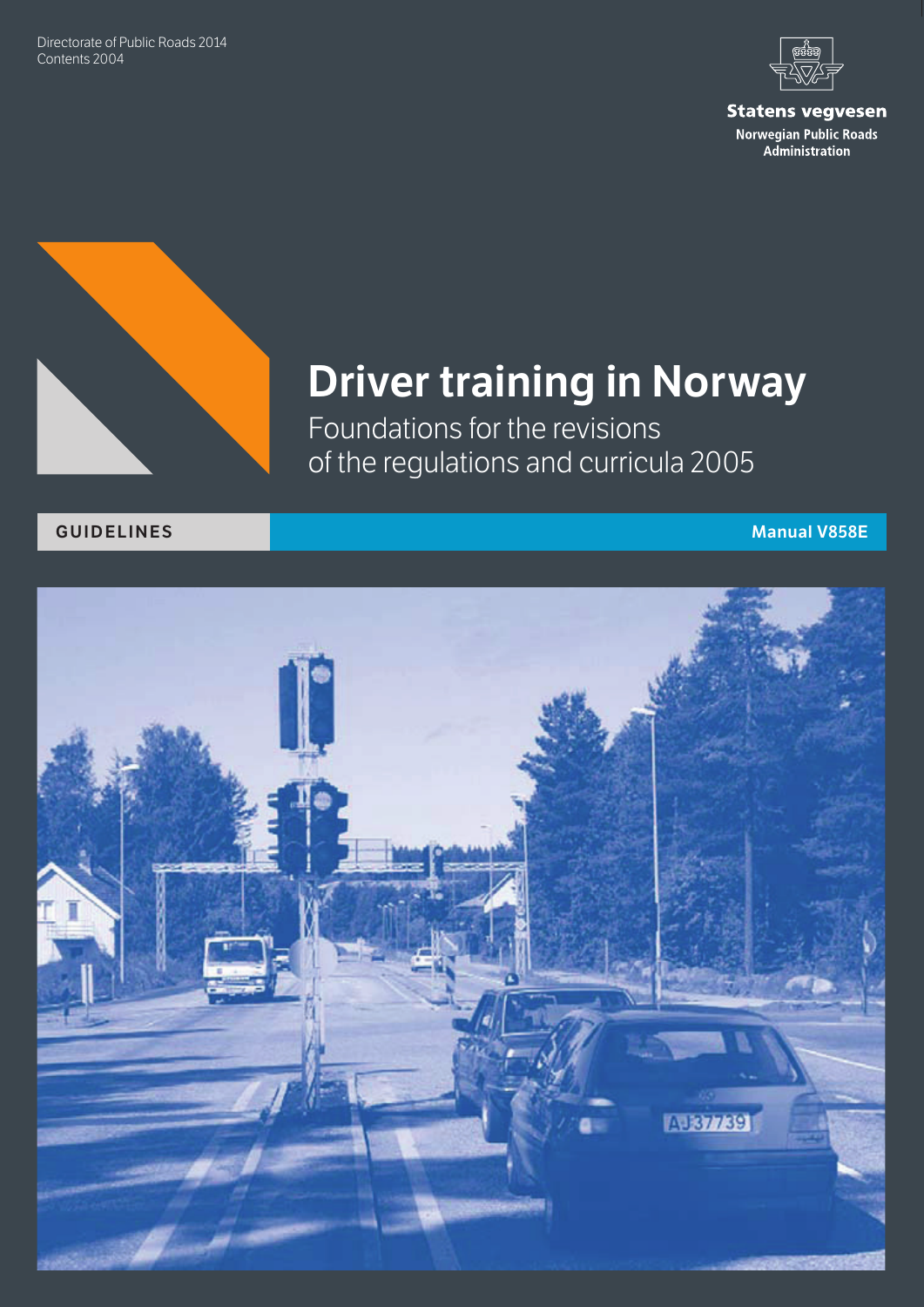#### **The Norwegian Public Roads Administration's manual series has been renumbered as of 1 June 2014.**

As of 1 June 2014, NPRA manuals are divided into 10 thematic categories, each of which will have its own 100-number series. Within each category, the manuals are grouped as before into specifications, prescriptive guidelines and descriptive guidelines. Cross-references to other manuals will be updated in accordance with the new number system.

See our manuals web pages ([www.vegvesen.no/Fag/Publikasjoner/](http://www.vegvesen.no/Fag/Publikasjoner/Handboker) Handboker) for further information about the new numbering system and an overview of corresponding numbers in the old and new systems.

The contents of the manuals remain unchanged. It is only the manual number on the front page and the references to other manuals that have been changed. The new manual numbers have no bearing on the validity of separate documents, such as directives, which refer to manuals in the old number series.

After the renumbering process, this manual replaces manual 260E, Driver training in Norway, December 2004.

#### **NPRA Directorate of Public Roads, June 2014**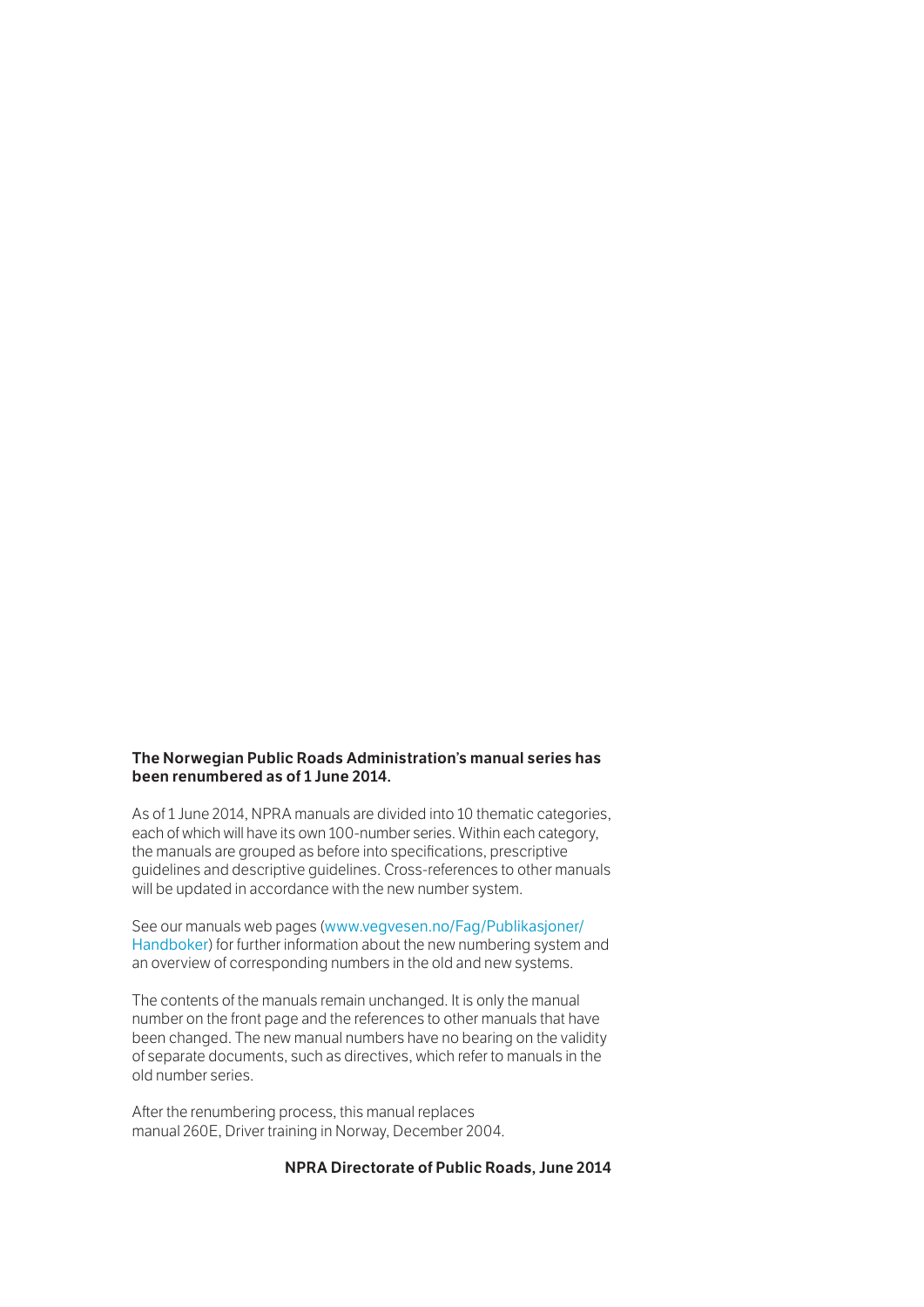#### **Norwegian Public Roads Administration Manuals**

This manual is part of the Norwegian Public Roads Administration's manual series. The Directorate of Public Roads is responsible for preparing and updating these manuals.

This manual is only available in digital format (PDF) on the Norwegian Public Roads Administration's website, www.vegvesen.no.

The NPRA manuals are published on two levels:

**Level 1: • Orange or • green** colour code on the cover – contains norms (orange) and directions (green) approved by the superior authority or by the Directorate of Public Roads by authorisation.

**Level 2: ○ Blue** code on the cover – contains guidelines approved by the individual department of the Directorate of Public Roads which has been authorised for this.

#### **Driver training in Norway**

No. V858E in the Norwegian Public Roads Administration's manual series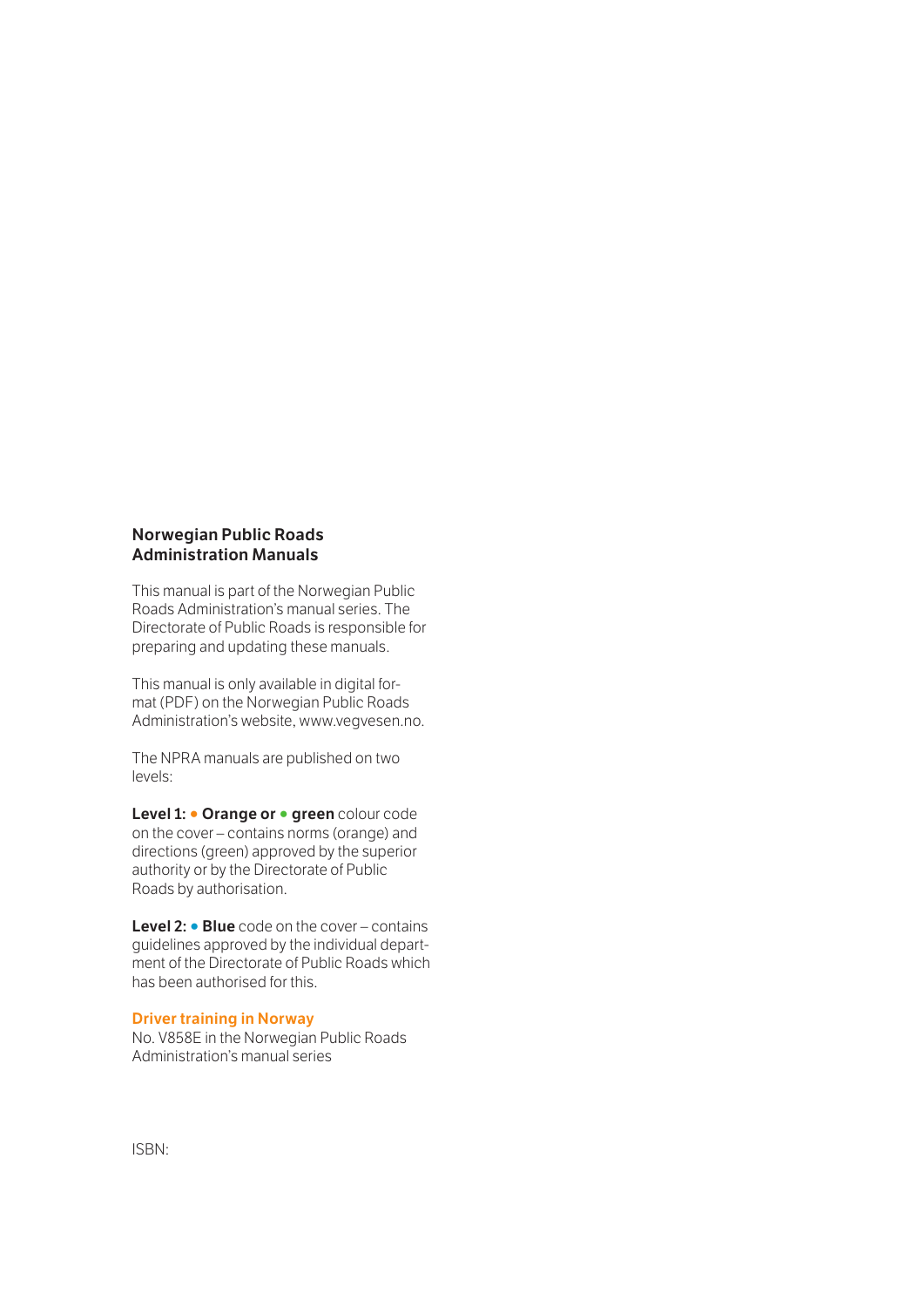#### **Foreword**

In Norway, all driver training is governed by Regulations concerning driver training and driving tests etc. From January 1st, 2005, new training requirements will be established for the existing 16 driving license categories. In addition to these regulations, the Directorate of Public Roads has established a new curriculum for the various driving license categories to go into effect on the same date.

This book contains the professional foundation for the revisions of the regulations and curricula. It focuses on the pedagogic platform that it is based on, and provides a justification for the choices made. It also shows the path towards the general and fundamental training model chosen as basis for training with all categories.

The book is an abbreviated version of a study on new driver training published by the Directorate of Public Roads in 2002. The text has in parts been modified relative to the study to be in accordance with subsequent decisions.

Norwegian Public Roads Administration Directorate of Public Roads October 1st, 2004 / March 1st, 2005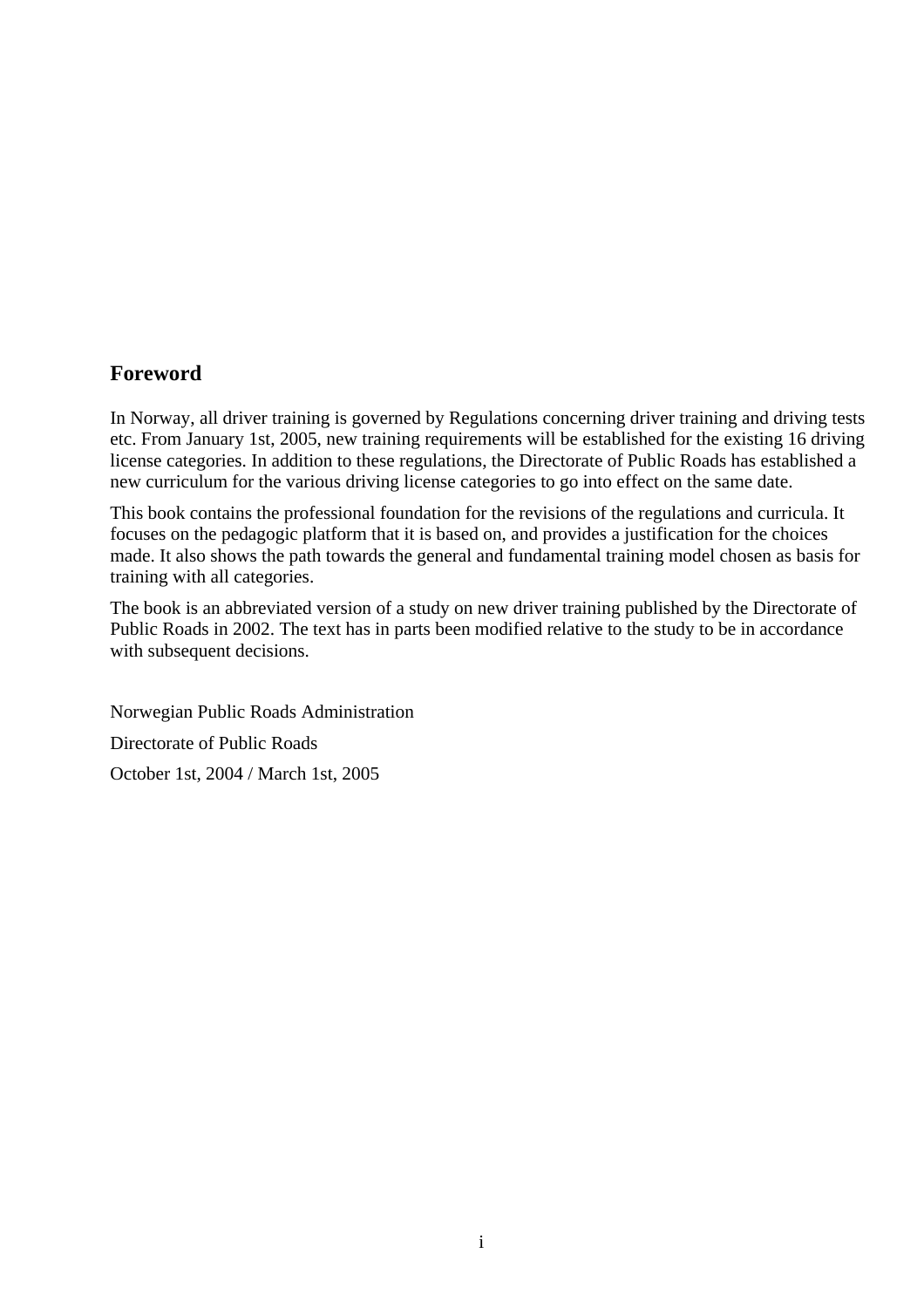## **CONTENT**

| 1.               |                                                       |  |
|------------------|-------------------------------------------------------|--|
| 2.               |                                                       |  |
| 2.1.             |                                                       |  |
| 2.1.1.           |                                                       |  |
| 2.1.2.           |                                                       |  |
| 2.2.             |                                                       |  |
| 2.2.1.           |                                                       |  |
| 2.2.2.<br>2.2.3. |                                                       |  |
|                  |                                                       |  |
| 2.3.             |                                                       |  |
| 3.               |                                                       |  |
| 3.1.             |                                                       |  |
| 3.2.             |                                                       |  |
| 3.3.             |                                                       |  |
| 3.4.             |                                                       |  |
| 4.               | PSYCHOLOGICAL FACTORS RELEVANT TO DRIVER TRAINING  12 |  |
| 4.1.             |                                                       |  |
| 4.2.             |                                                       |  |
| 4.2.1.           |                                                       |  |
| 4.2.2.<br>4.2.3. |                                                       |  |
|                  |                                                       |  |
| 4.3.             |                                                       |  |
| 4.3.1.           |                                                       |  |
| 4.3.2.           |                                                       |  |
| 4.4.             |                                                       |  |
| 4.5.             |                                                       |  |
| 5.               | PEDAGOGIC MEASURES APPLIED IN THE DRIVER TRAINING  21 |  |
| 5.1.             |                                                       |  |
| 5.1.1.           |                                                       |  |
| 5.1.2.           |                                                       |  |
| 5.2.             |                                                       |  |
| 5.2.1.           |                                                       |  |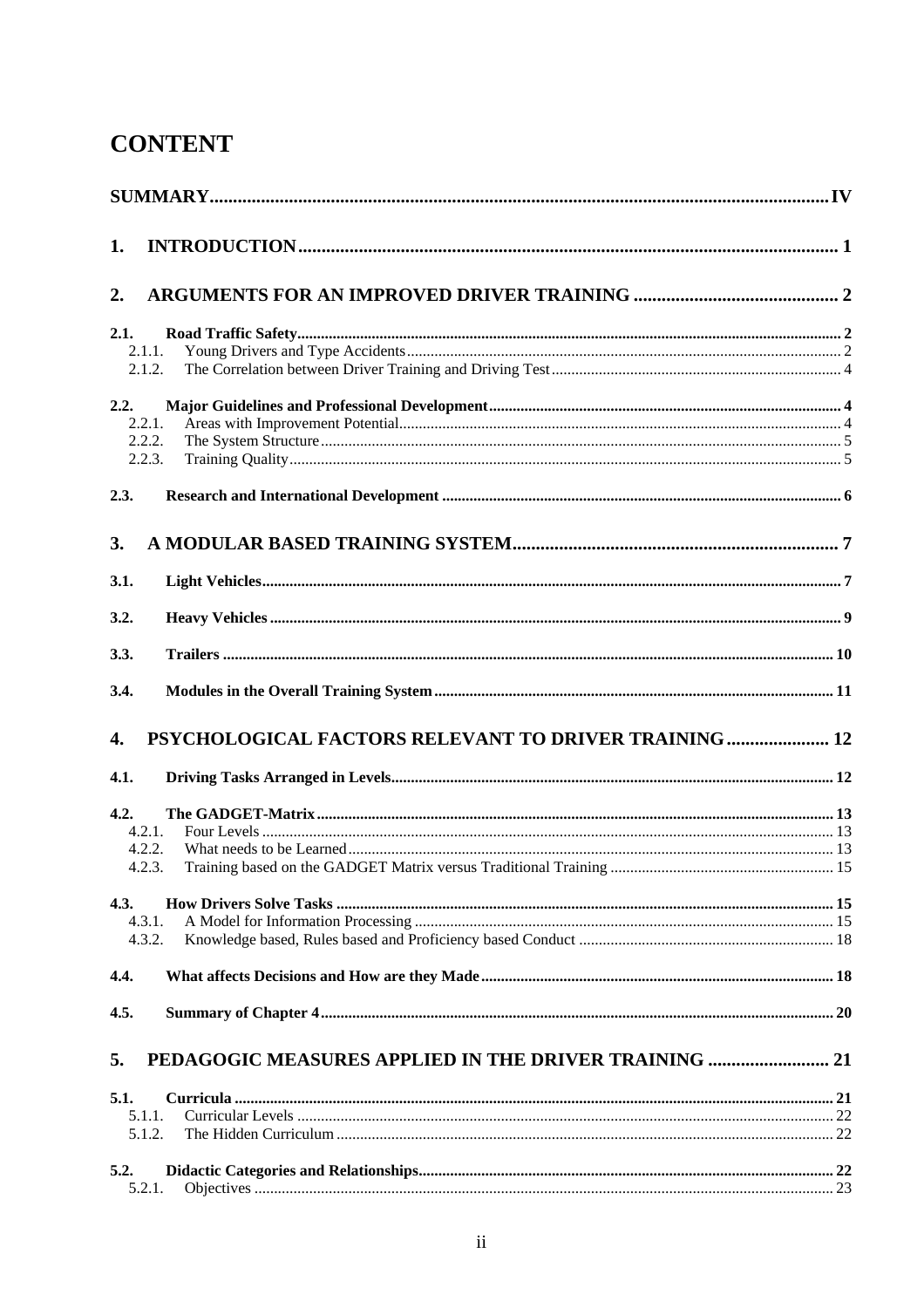| 5.2.2. |                                                         |  |
|--------|---------------------------------------------------------|--|
| 5.2.3. |                                                         |  |
| 5.2.4. |                                                         |  |
| 5.2.5. |                                                         |  |
| 5.2.6. |                                                         |  |
| 5.3.   |                                                         |  |
| 5.3.1. |                                                         |  |
| 5.3.2. |                                                         |  |
| 5.3.3. |                                                         |  |
| 5.3.4. |                                                         |  |
| 6.     |                                                         |  |
| 6.1.   |                                                         |  |
| 6.2.   |                                                         |  |
| 6.2.1. |                                                         |  |
| 6.2.2. |                                                         |  |
| 6.2.3. |                                                         |  |
| 6.2.4. |                                                         |  |
| 6.2.5. |                                                         |  |
| 6.2.6. |                                                         |  |
| 6.2.7. |                                                         |  |
| 6.2.8. |                                                         |  |
| 6.2.9. |                                                         |  |
| 6.3.   |                                                         |  |
| 6.4.   |                                                         |  |
| 7.     | ARRANGEMENT FOR STEERING AND CONTROL OF DRIVER TRAINING |  |
|        |                                                         |  |
| 7.1.   |                                                         |  |
| 7.1.1. |                                                         |  |
| 7.1.2. |                                                         |  |
| 7.1.3. |                                                         |  |
| 7.1.4. |                                                         |  |
| 7.1.5. |                                                         |  |
| 7.1.6. |                                                         |  |
| 7.1.7. |                                                         |  |
| 8.     |                                                         |  |
|        |                                                         |  |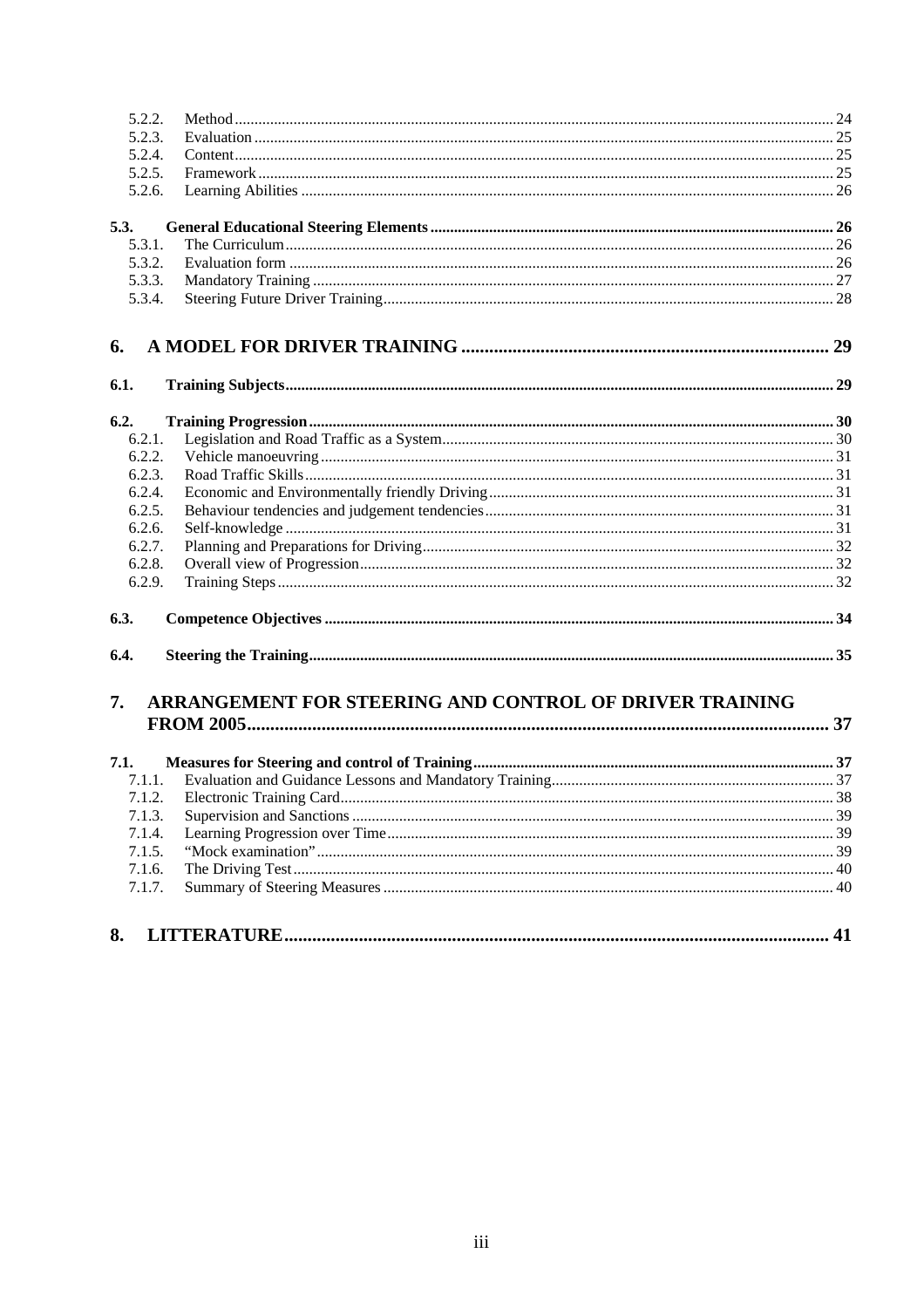## <span id="page-6-0"></span>**SUMMARY**

#### Background

The National Transport Plan 2002-2011 identifies the need for comprehensive treatment of the entire driver training sector and a strengthened training for all license categories.

The work presented here represents the professional basis for the revision of directives and curricula implemented on January 1st, 2005. This material was first presented in a study by the Directorate of Public Roads in 2002.

In the revision of the driver training, emphasis has been put on a common pedagogic platform for all categories and having a general and fundamental training model to be applied towards the formation of a curriculum for all categories.

#### A Modular Training System

Previous training systems required that driving license candidates for more than one category frequently had to cover the same training material several times. To avoid such repetition, the revision has facilitated a modular training system that takes into consideration any relevant previous training. This is an underlying feature of the curriculum development.

#### Psychological Factors relevant to Driver Training

The development effort is to a large extent based on the GADGET matrix (the GDE matrix). This model separates what the driver must learn into the following four hierarchical levels listed from the lowest to the highest level:

- 1. Manoeuvring level (manoeuvring the vehicle)
- 2. Tactical level (acting in accordance with traffic conditions)
- 3. Strategic level (selecting journeys/trips and factors related to journeys/trips)
- 4. Highest level (goals for life and skills for living)

It is important that consideration is made to all levels of the model, including levels 3 and 4. The subjects pertaining to these levels are often neglected in today's training. Moreover, drivers' insight into own knowledge, skills as well as goals for life and skills for living are emphasized. These subjects can significantly affect the potential to influence drivers towards safer traffic behaviour.

Driving is considered a form of problem solving and a cognitive model is being presented showing how information is processed towards a solution of the problems. It also recognizes the importance of proper and adequate knowledge to react correctly. It also underscores the significance of actions while driving are being automatic to avoid overloading the cognitive apparatus.

Which goals the driver has in mind for his/her driving will greatly influence traffic behaviour. Ajzen's "Theory of planned behaviour" states that a person's action depends on the person's anticipated consequences of that action. Driver training must therefore emphasize giving the students a realistic perception of possible results from different actions chosen in traffic.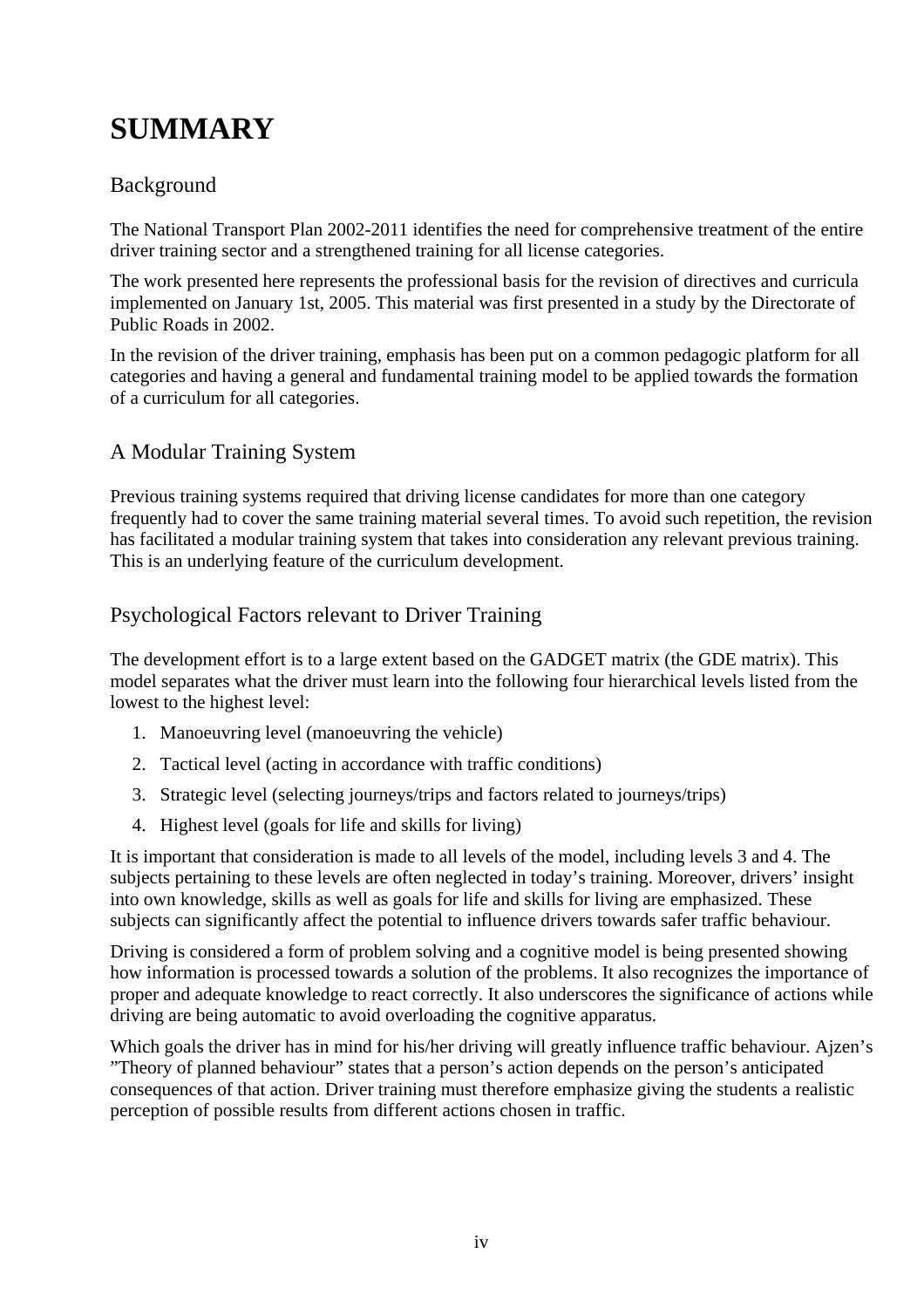#### Pedagogic Measures applied in Driver Training

In education, the curricula are of vital significance for what must be learned and how. This also applies to driver training. The didactic categories that all educational situations are made up of, is the basis for the structure of a curriculum. Typically, it is operated with six categories: Educational goals, educational content, teaching methods, evaluation of goals attainment, framework conditions for training and students' learning abilities. There is a mutual interdependence between the categories necessitating a change within all categories whenever a change is made in one.

There can be significant difference between the formal curriculum and the educational practices. To reduce this difference requires adequate control and management of the teaching effort.

The driver training can be managed either by investigating whether training goals have been attained or by mandatory training.

#### A Model for Driver Training

Seven subjects have been defined as necessary parts of the driver training based on the GADGET matrix (the GDE matrix) and an evaluation of what is important for a driver to know:

- *Legislation and road traffic as a system*
- *Vehicle manoeuvring*.
- *Road traffic skills*. (handling of various traffic and driving conditions and interactions with other road users)
- *Economic and environmentally friendly driving.*
- *Planning and preparations for driving*.
- *Behavioural tendencies and judgement tendencies*.
- *Self-knowledge regarding own competence and own personal behaviour tendencies and judgement tendencies.*

To achieve a favourable learning progression, the various subjects must be emphasized at different times during training. Proper distribution of the various subjects throughout training suggests that training is divided into four parts. These parts are considered as steps where step 1 is a prerequisite for step 2, step 2 a prerequisite for step 3 etc.

**Step 1**. This step contains theoretical training and demonstrations that includes such subjects as insight into own capabilities, goals for life and skills for living, economic and environmentally friendly driving, traffic laws and rules as well as traffic systems operation. This step shall give the students specific knowledge that is useful in the continued training (laws and rules), but also influence students' attitudes towards driving and provide a backdrop for the overall training effort.

**Step 2**. Here training focuses on vehicle handling combined with emphasis on economic and environmentally friendly driving. Adequate driving skills are required to benefit from participating in the next step.

**Step 3**. The main subject in this step is to learn to operate a vehicle in traffic including training in economic and environmentally friendly driving. Operational skills are required in order to undertake the last step.

**Step 4**. The main purpose of the last step is to influence students' attitude by bringing up such subjects as self-knowledge, goals for life and skills for living as well as trip planning and preparations.

An important point is to have the students complete one step before starting on the next; i.e. that step 1 is completed before the student embarks on step 2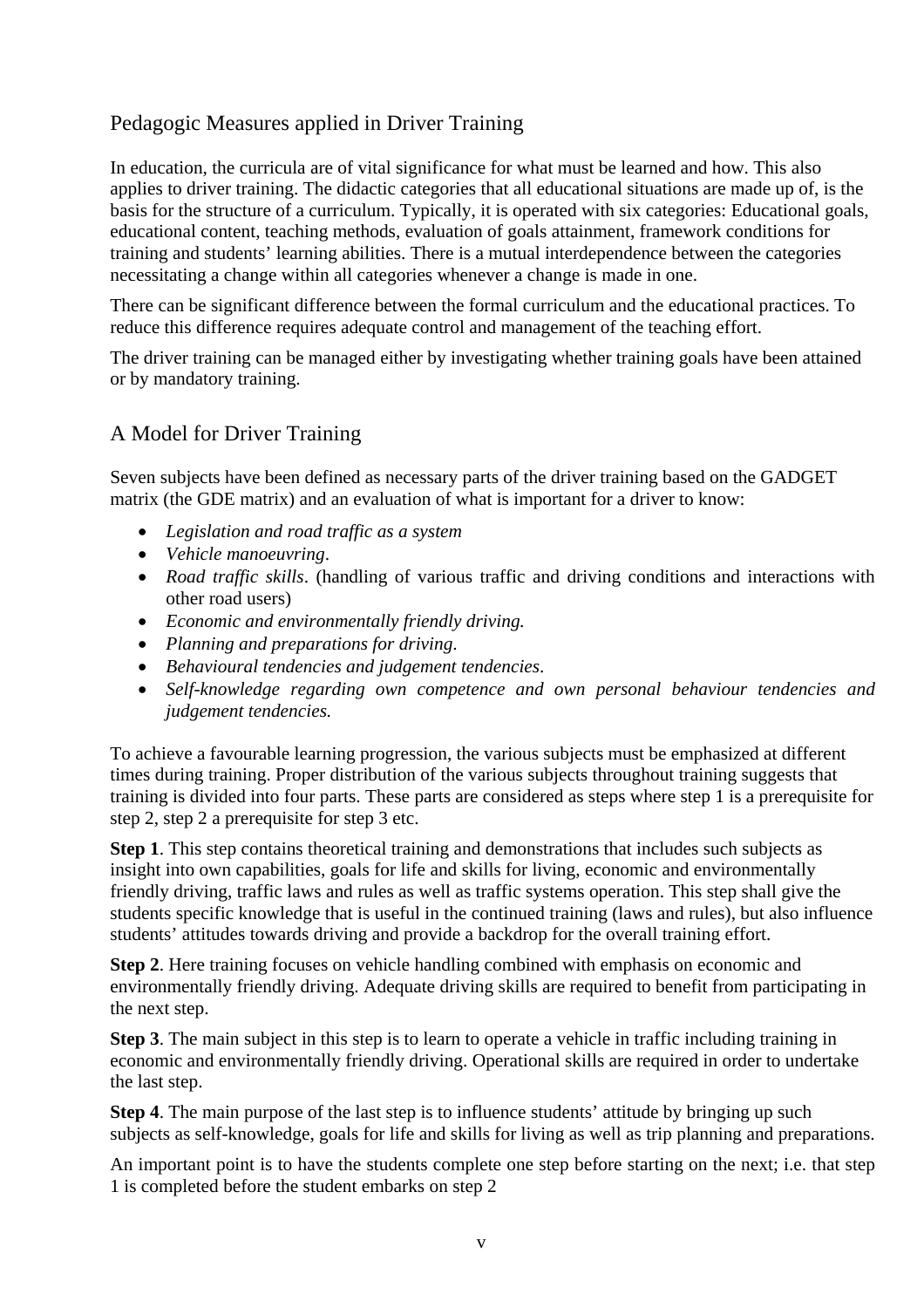#### Training Management and Control

It is important that the educational goals set for each step are attained and that the steps are taken in the correct sequence. Where training objectives cannot be quantified, adequate competence will be ensured by mandatory attendance. Where training goals can be quantified, competence is ensured by evaluation. Evaluation in conjunction with the various stepwise objectives is undertaken by a system involving evaluation and guidance lessons at driving schools while the final evaluation is undertaken through the Public Roads Administration's driving test. The driving schools report to the Public Roads Administration about completed evaluation and guidance lessons.

The Public Roads Administration has established a register for electronically recording evaluation and guidance lessons attendance for each learner driver. The driving schools are also obliged to report completed mandatory training. The electronic card reporting system enables the Public Roads Administration to keep track of how far each individual learner driver has progressed in the overall training effort.

The Public Roads Administration supervises the mandatory training lessons.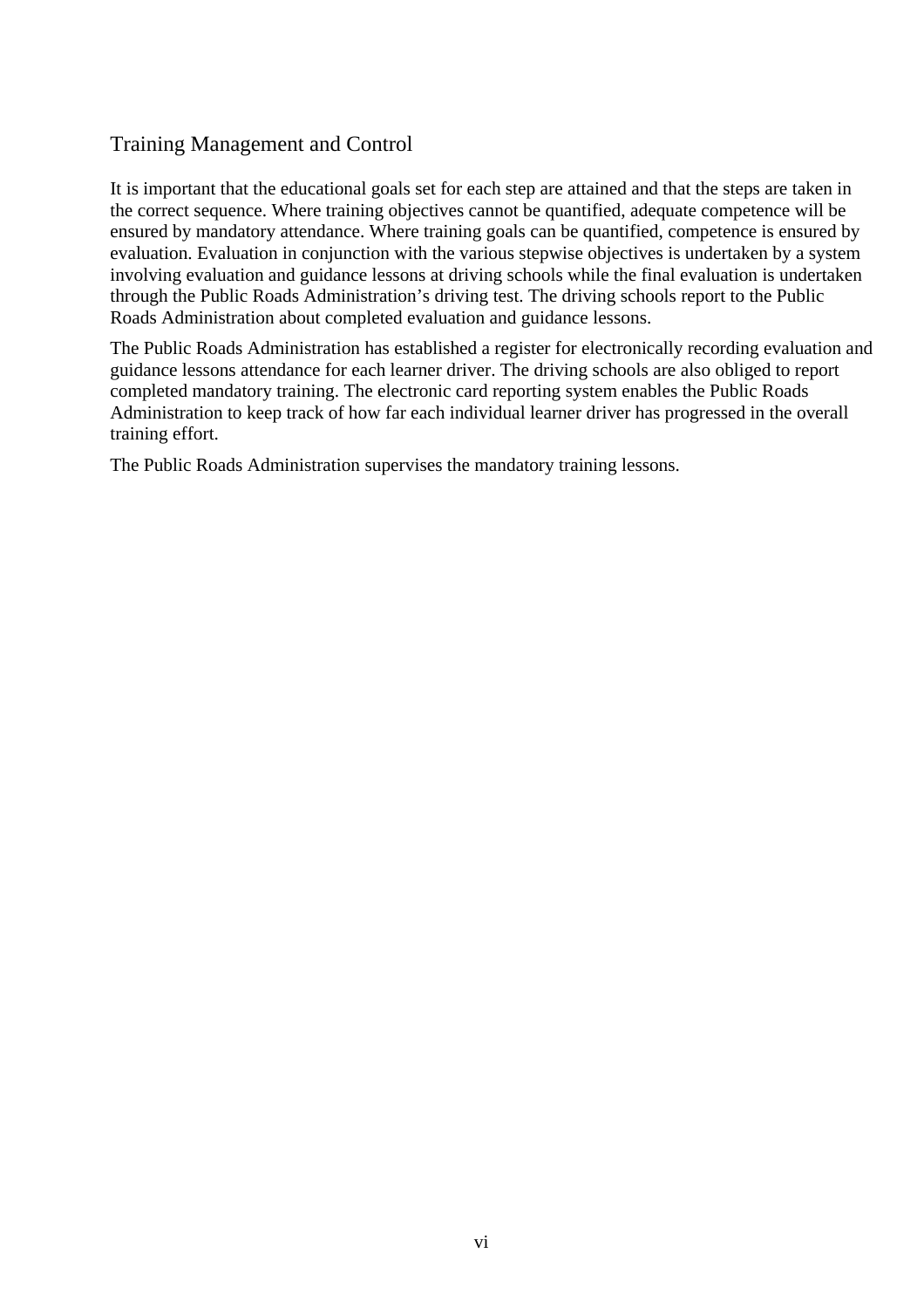## <span id="page-9-0"></span>**1. INTRODUCTION**

The Public Roads Administration has been awarded the responsibility of managing and developing the training of motor vehicle operators through laws and regulations. The training takes place at driving schools, at some few upper secondary schools and by lay instruction, while the Public Roads Administration is entrusted with the task of evaluating the candidates' competence relative to the privilege of receiving a driver's permit in a given driving license category. The organization is also in charge of developing a curriculum for all driving license categories.

In the National Transport Plan 2002 – 2011, driver training has been given a wide coverage. It covers individual categories separately at the same time as the need for comprehensive treatment of the sector is expressed. The main message suggests a strengthened training for all categories.

As a follow-up of the National Transport Plan and the National Road Traffic Safety Action Plan, from January  $1<sup>st</sup>$ . 2005 new curricula for 16 driving license categories including subcategories is being introduced. The introduction takes place in the form of revision of regulations on driver training and driving tests etc.

Basis for the revisions is the study "Revised Driver Training System. A proposal" prepared by the Directorate of Public Roads in 2002. The study suggests a joint pedagogic platform and a training model intended to function as a basis for all driving license categories. The study also contains proposed modifications of the content, structure and evaluation for the various categories.

In the subsequent regulation and curriculum revision effort, the proposals for the various categories are to a large extent being followed up. During the detailed planning process, however, a need to adjust some of the proposals became evident for policy and legal reasons.

This document, being an abbreviated and modified version of the 2002 study, is intended to express the common professional basis that the regulations and the curricula rest on. Reference is made to current regulations and curricula regarding concrete content and structure of the training within the various driving license categories.

The driver training is a complex system where the various factors are closely related. Modification of one single regulation/curriculum triggers a number of subsequent tasks that must be undertaken separately: Revision of content, guidelines and practical test criteria, changes in theoretical tests as well as the evaluation of instructor and sensor competence, possibly resulting in the need for competence improvement measures. This is an effort the Directorate of Public Roads undertakes as part of the curriculum implementation not described in this document.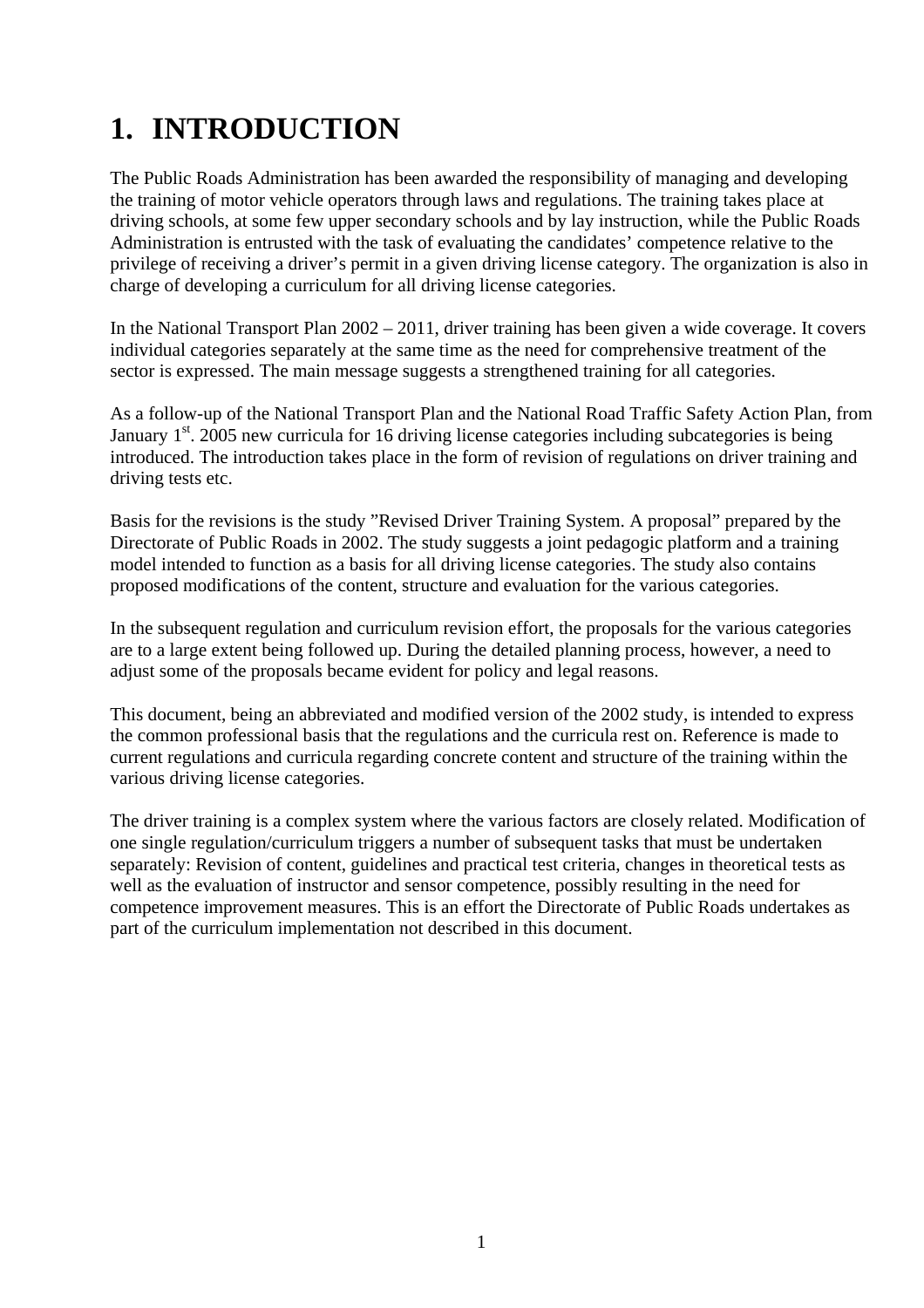## <span id="page-10-0"></span>**2. ARGUMENTS FOR AN IMPROVED DRIVER TRAINING**

## **2.1. Road Traffic Safety**

The purpose of driver training is to provide persons with sufficient competence to drive safely, considerately and at the same time efficiently. Accidents and injuries are significant negative effects of traffic. Young and inexperienced drivers are particularly prone. The accident risk for novice drivers falls sharply during the first few months of driving (ref. Figure 1). The experience gained during the first months of driving is a common explanation for this reduction. Candidates could potentially gain this experience during driver training, thereby commencing their driving career with a much lower accident risk. The challenge is to bring forth such training that can be implemented within a realistic framework.



**Figure 1 18-20 year old drivers' accident involvement against months with driving license. From Sagberg, 2000.** 

#### **2.1.1. Young Drivers and Type Accidents**

The type accidents novice drivers are involved in can tell what problems they encounter, thus contributing in identifying training needs. Figure 2 shows the distribution of Norwegian novice driver involvement by major type person injury accident. For automobile drivers, the distribution is based on 18-19 year-olds. To obtain an adequate sample for motorcycle operators, the data basis is expanded to include the 16-24 age group. For heavy vehicle operators, the 18-24 age group is being used. Both within the motorcycle and heavy vehicle operator groups, there can be individuals with several years driving experience. The term novice can therefore be misleading. The figure indicates nevertheless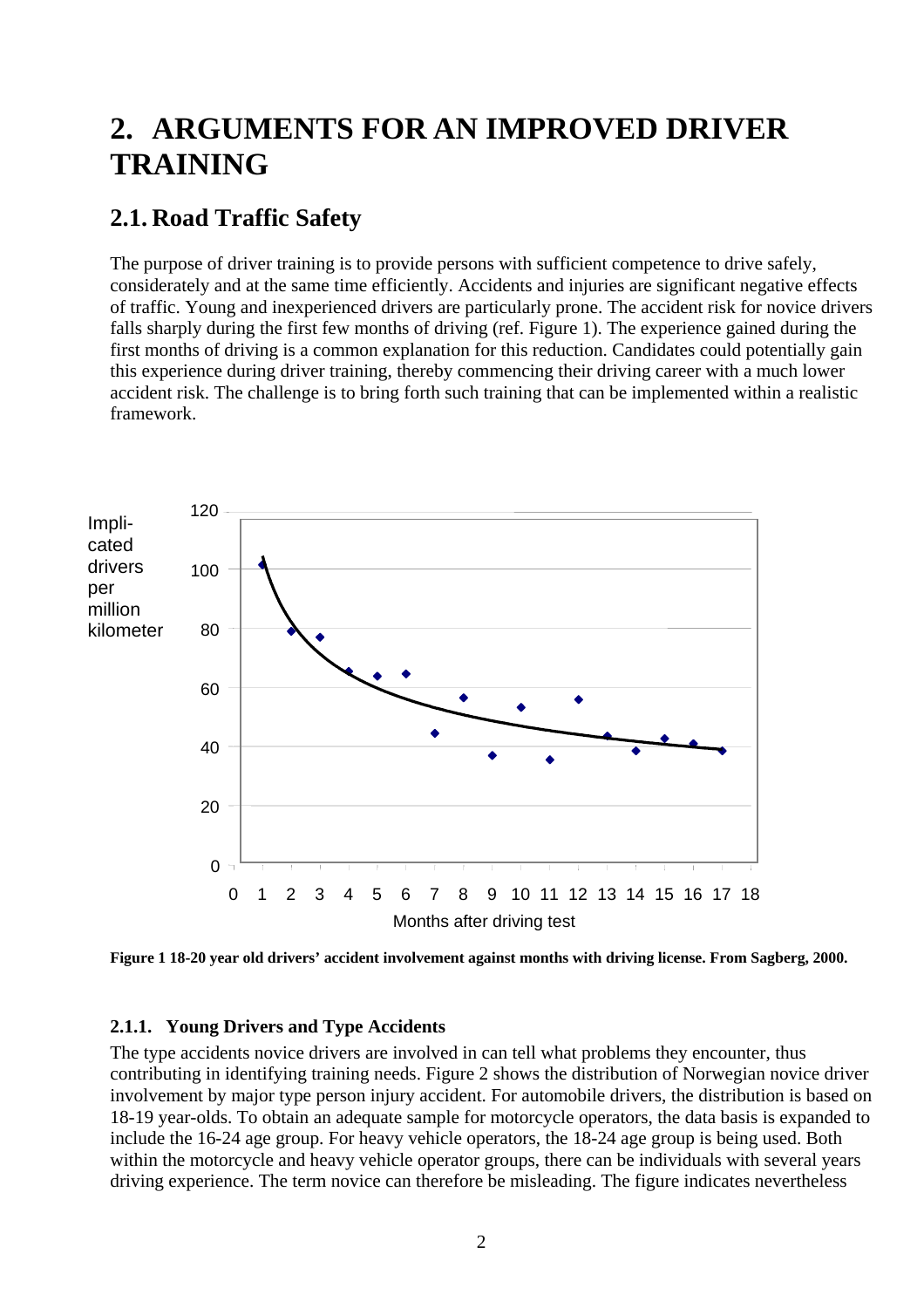what types accident young drivers are implicated in, providing a hint about which problems the driver training should aim at.

The figure shows that off-the-road accidents are the most prevalent accident type for as well young automobile drivers, young motorcyclists as young heavy vehicle drivers in Norway. They made up almost half of all automobile driver accidents, nearly that much for heavy vehicle drivers and over a third of all motorcycle operator accidents.

Running off the road indicates that the driver has had too high a speed relative to road and driving conditions and relative to own driving skills. It is therefore important to give the learner driver a realistic understanding of own skills and that they must adapt speeds to these skills. Moreover, the training must convey an understanding of the fact that speeds must be adapted to driving conditions.



**Figure 2 Percentage distribution of person injury involvement for automobile, motorcycle and heavy vehicle operators. Age 18-19 years for passenger car, 16-24 years for motorcycle and 18-24 years for heavy vehicles.** 

Motorcyclists are in a unique position. Motorcycle driving places great demand on technical driving skills. Inferior such skills can lead to off-the-road incidents even in the absence of a daring driving style. Motorcycle drivers can therefore benefit from improving their technical driving skills in order to avoid running off the road at normal speeds.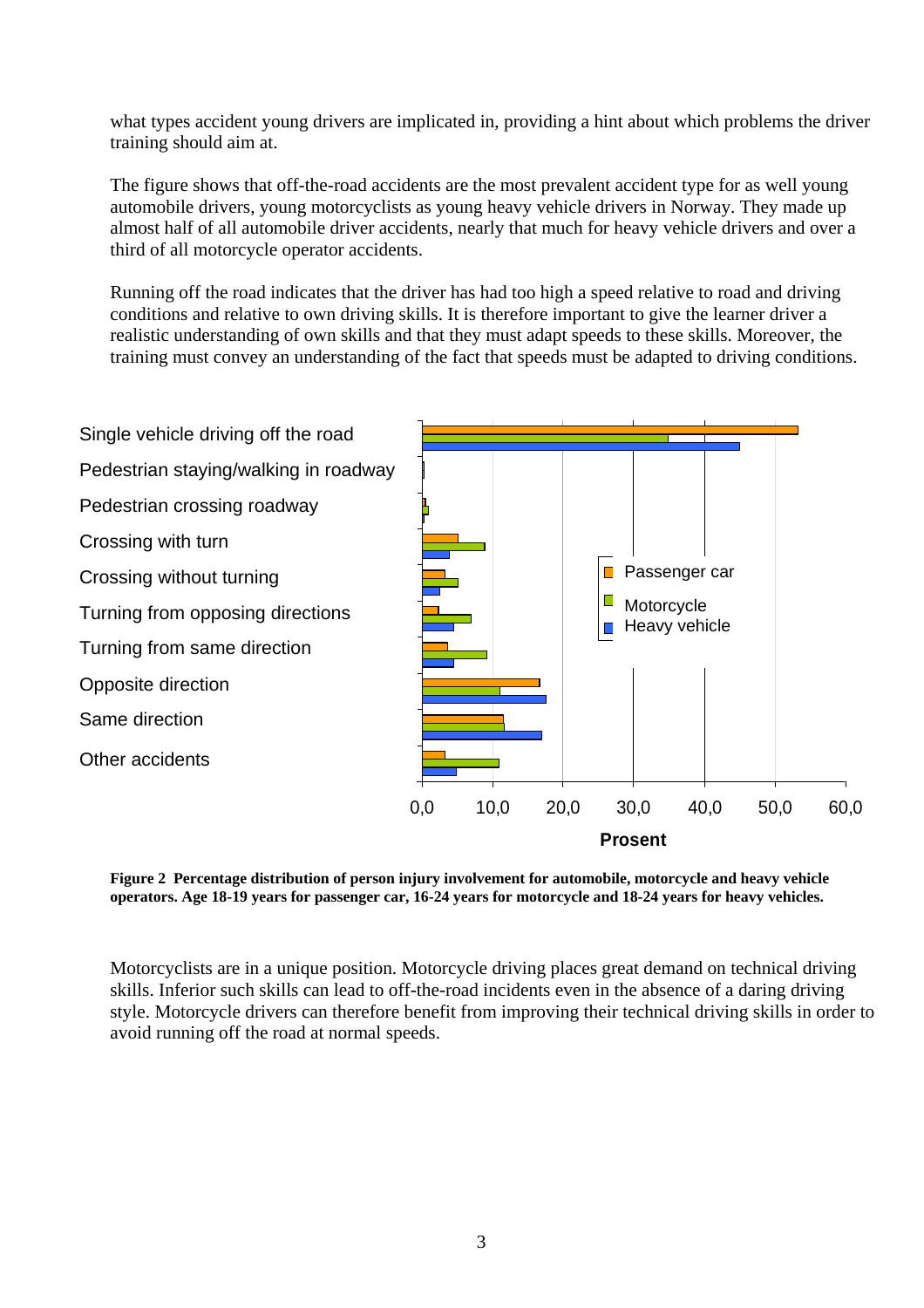#### <span id="page-12-0"></span>**2.1.2. The Correlation between Driver Training and Driving Test**

The driving test is an important directing element in the driver training. In principle it is desirable that the driving test contributes in ensuring that drivers have adequate competence. In practice this is difficult to attain. Firstly, there are subjects that are difficult to gage the competence being possessed. Secondly, the driving test is an inaccurate measuring gage. This leads to qualified candidates failing the test (false negative), as well as some unqualified candidates passing the test (false positive). The first mistake will normally be rectified on the candidate's second attempt. The second error will never be rectified. The candidate is let out into traffic with inadequate competence and remains there.

There is reason to believe that the candidates' competence level affects the evaluation during testing. When the candidate population is inferior e.g. from inadequate training, the percentage failing will increase. A high percentage failing will probably lead to a pressure to ease up on the evaluation criteria resulting in a reduction in the percentage failing. This will result in a larger proportion of drivers with inferior competence. This inherent weakness in the driving test and driver evaluation, results in a larger number of drivers being released onto the roads the poorer the candidate population competence is. This makes it especially important to make sure that the candidates are highly qualified when applying to undertake the driving test. It is therefore necessary to aim for a training effort independent of the driving test to ensure that drivers have the necessary competence. This has been an essential guideline in the driver training revision. In addition, it is of course important to develop driver training towards a better and more precise measuring tool.

## **2.2. Major Guidelines and Professional Development**

The National Road Traffic Safety Action Plan 2002-2011 provides a number of leads towards improved driver training. These pertain both to driver training content, mandatory training to ensure adequate competence within important subjects, stimulating additional lay instruction with improved quality, curricula development for all vehicle classes and driver training system structure improvement.

Although the action plan to some extent points at suggested measures, the study of the new training has been obliged to identify current problem areas. This problem definition effort has also lead to other measures.

#### **2.2.1. Areas with Improvement Potential**

In the driver training development effort, the Directorate of Public Roads has therefore been cooperating with sector partners and other major professional organizations involved in driver training in order to identify problem areas within the current training system. A number of gatherings have been arranged for this purpose. Participants have in particular pointed at aspects with current training that the curriculum revision effort should be concerned with:

- The training provides inferior competence with regard to risk assessment and evaluation, traffic understanding and technical driving skills
- The students generally have had too little practice driving
- The training has some times had an unfavourable progression
- Training management has been lacking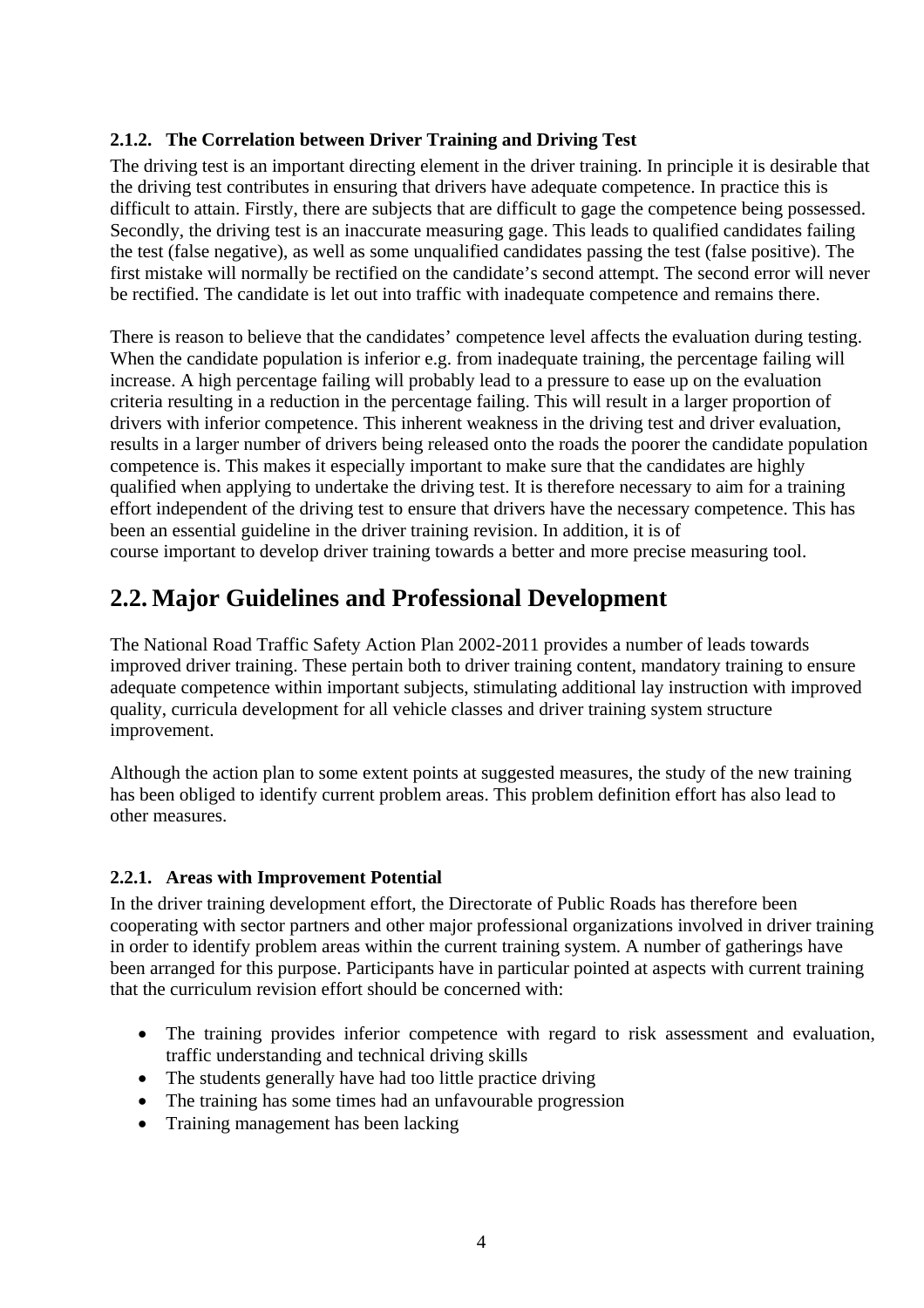<span id="page-13-0"></span>The work defined two areas in need of improvement. One of these concerns the *structure* of the system and the other relates to the *quality* of the training.

#### **2.2.2. The System Structure**

What has been considered as inappropriate in the previous driver training system was the manner in which the various driving license categories were related to one another and the connection between them. Among others, several driving license categories share parts of the content. A person taking driving license in several categories having subjects and problem areas in common, must in principle repeat the content. This is the case between several light vehicle license categories and heavy vehicle license categories.

The curricula to be revised were developed at different times. This expresses itself by the various driving license categories having different formulations of objectives, methods and control of training. There therefore appears to be a need for a review of the plans to coordinate the pedagogic basis for the training with the various driving license categories.

In summary, the desired revision result was to improve the following structural characteristics:

- The main system structure
- Minimize repetition of content between driving license classes (less content overlap)
- Improve pedagogic conformity between driving license classes

#### **2.2.3. Training Quality**

Before the revision, it was with most categories largely up to the student to take responsibility for own learning. Little of the training was mandatory<sup>[1](#page-13-1)</sup> and lay instruction was encouraged, in particular for category B. The curricula gave direction relative to the training progression, but experience showed that far from all learner driver possessed the competence they should have when for example signing up for skid pan driving. This is a problem as long as parts of the skid pan training was designed assuming that the learner driver had reached a certain competence level. Possible reasons for this can either be that the written curricula had not adequately made clear which competence level should be attained at which time, or that the student did not seriously enough take responsibility for own training.

The work also showed that it is necessary with a review of the training content as defined in the formal curricula. Some subjects were missing, others should have been reinforced or toned down. In particular, the need for a stronger focus on awareness and reflection is emphasized with the intention of influencing the candidate's attitudes.

In summary, the Directorate of Public Roads wanted the curriculum revision to strengthen the quality of the driver training by:

- Revise the content for each category
- More clearly define steps making up the training
- Ensure goals attainment at each step by milestones and stronger control
- Greater emphasis on awareness and reflection

<span id="page-13-1"></span> $\overline{a}$ <sup>1</sup> Does not apply to category  $A/A1$ . In category B 9, 5 mandatory lessons (from 1995), in heavy vehicle categories only skid pan course.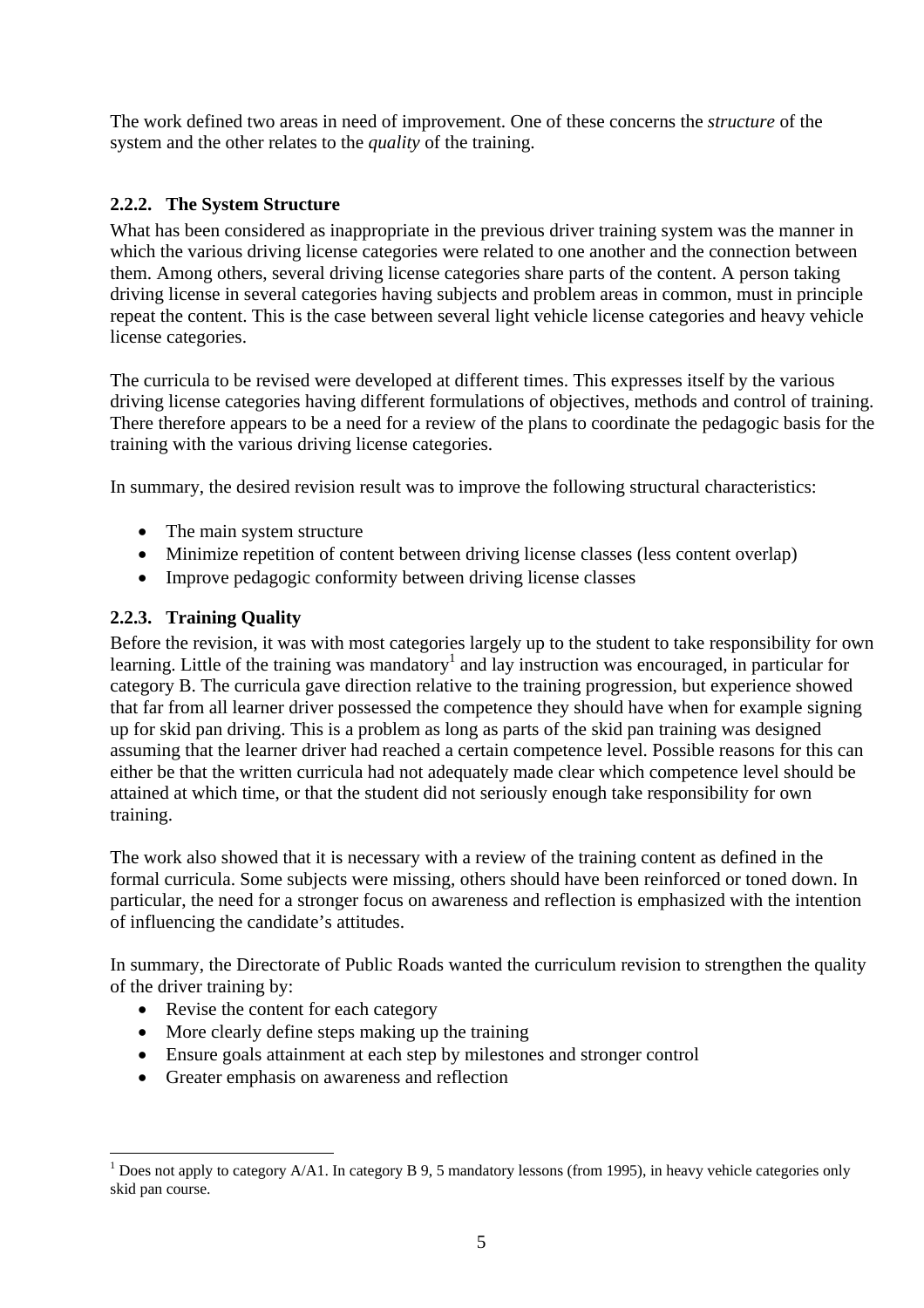## <span id="page-14-0"></span>**2.3. Research and International Development**

The work to develop a common basis for the new curricula is also based on research and international development. The objective of this development effort has been to base the new curricula as much as possible on research supported knowledge. In a previous study, an overview ("Overall evaluation of the driver training") of international research on driver training, test driving and training support measures were prepared (Spurkeland, 1998).

During the study overview was supplemented with later research and development results in the field, not the least signals emanating through international research projects under EU auspices. Latest driver training development within several European countries has also been evaluated and considered.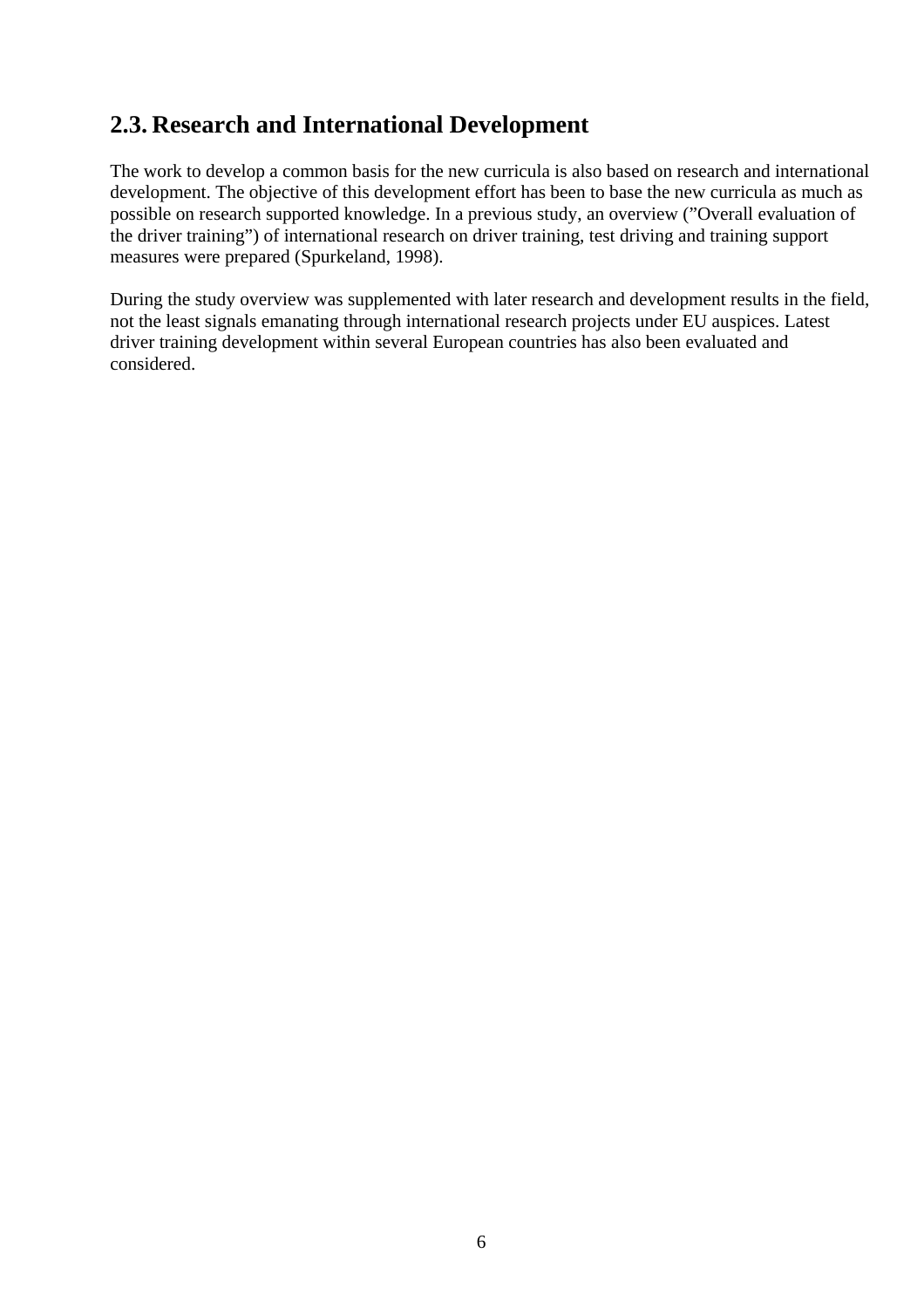## <span id="page-15-0"></span>**3. A MODULAR BASED TRAINING SYSTEM**

Drivers with driving licenses of different categories will to a large extent operate vehicles in the same traffic system. There will therefore be an overlap between driving license categories as far as competence requirements are concerned. With regards to training, this means that some of the subject matter to be covered in one category also is included in the training for another category. Training of learner drivers taking driving license in several categories was previously arranged such that they had to go through the same subject matter several times.

This is very impractical. In the revision, an attempt has therefore been made to undertake an administrative clearing-up by introducing a modular based training system principle where a person's previously acquired competence is taken into consideration. Whenever a person possessing driving license in one category wishes to obtain driving license in another category, it is desirable that he/she as a rule only has to cover the subject matter required for the other category that has not already been covered in connection with obtaining driving license in the first category. Training for the other categories will thus build upon the relevant competence the person has attained during previous driver training.

It should be emphasized that the modules are defined based on what the subject matter contains. This is attempted taken care of in the curriculum development work, but not implemented consistently. The modular based way of thinking will regardless be of help when the regulation and curricula shall form basis for establishing different training offerings. This way of thinking can lead to the enrollment of students from several driving license categories to one and the same course.

In the description of the modular system, it is appropriate to distinguish between driving license for light vehicles, for heavy vehicles and for trailers.

## **3.1. Light Vehicles**

The various modules for the light vehicles are illustrated in Figure 3.

All those taking their driving license for the first time are obliged to be educated about the traffic system, about current laws and rules and about drivers' responsibility within the system. Such knowledge is necessary regardless of which of the light vehicle category driving licenses a person is taking. Training within these subjects can therefore be detached as a separate module. This module has been designated the "course in basic road traffic knowledge" and is the foundation that all light vehicle driving license training start out with. The module will consist of a subject previously found in all curricula for light vehicles (e.g. traffic as a system, general sign understanding and general traffic rules). In addition it will consist of subjects that have not previously been emphasized for all categories, but which should have been, such as first aid, the significance of attitudes and insight into own attitudes and valuations. In the new system, a completed basic traffic course will be a prerequisite for being allowed to engage in practice driving, both privately and at a driving school.

Following the "course in basic road traffic knowledge, the candidate must receive the training required within the specified category module. Each of these modules will be concluded with a theoretical and/or practical test. Training is concluded when the test is passed, giving the candidate the right to operate within the driving license category in question.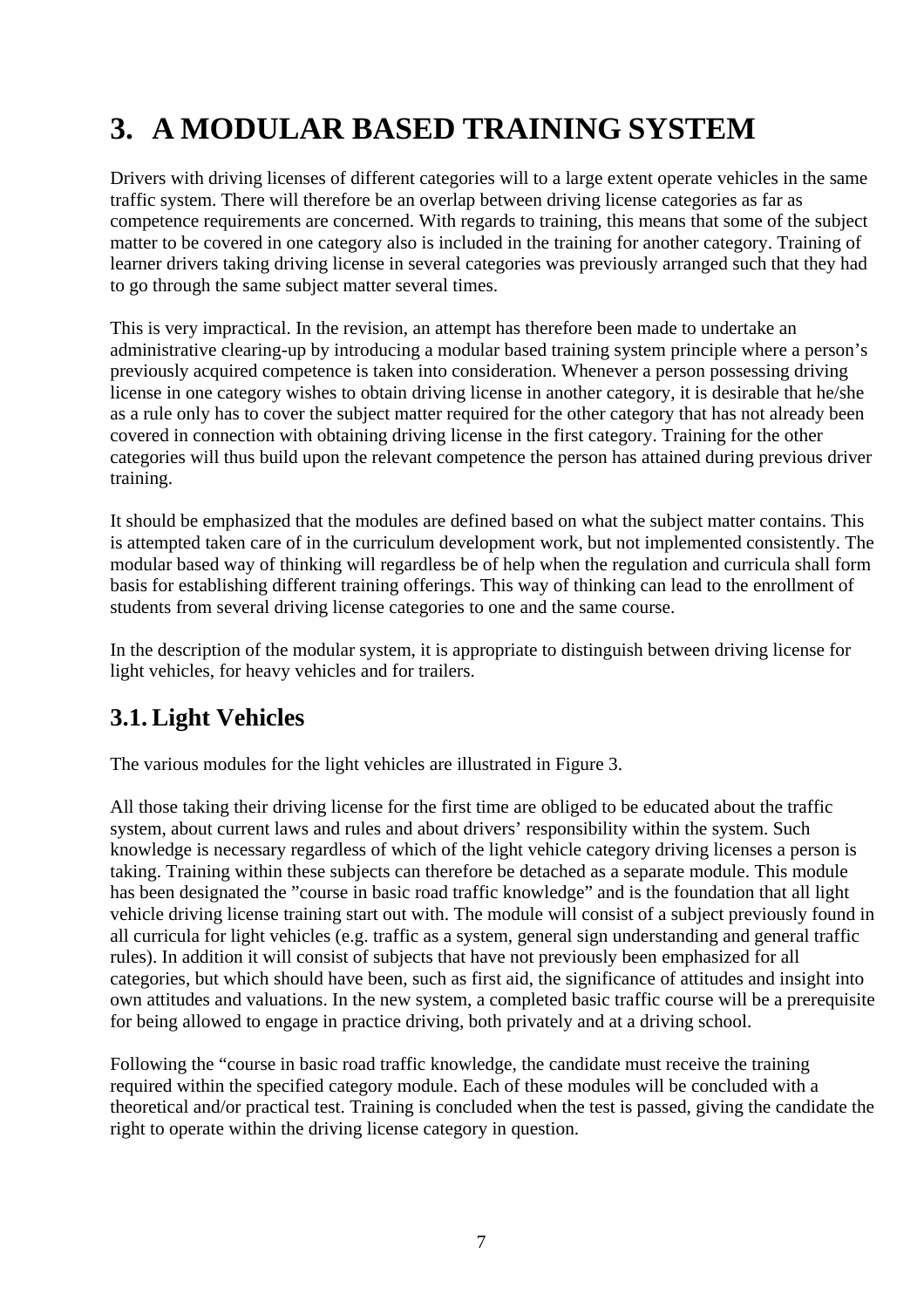Some of the theoretical subject matter will reappear in the various categories, but the way the material is presented will be different. Even though drivers of different vehicle groups relate to the same traffic rules, they will still experience different traffic challenges precisely because vehicles have different characteristics. It is therefore important to get hold of what is specific for the category within each driver license category in the *voluntary* theoretical training and it will also appear in the various theoretical driving tests.



#### **Figure 3 Light vehicle category modules**

A person for example possessing driving license for automobile wanting driving license for motorcycle, can start motorcycle training with the category specific part. This person has already acquired basic traffic knowledge when attending the course in basic traffic knowledge she/he took in connection with the automobile training. (This is illustrated in Figure 3).

The independence between the category specific parts does not apply to category A and sub-category A1, as these have a common basis. The overlap between A1 and A subject matter entails that anyone having received category A driving license also has category A1 privileges.

The light vehicle class driving license subject matter is sorted into eight modules:

- Course in basic traffic knowledge
- A1 (light motorcycle)
- A (in addition to A1 to receive A driving license)
- B (automobile)
- S (snow mobile, national category)
- $\bullet$  T (tractor)
- M146 (two-wheeled moped, national category)
- M147 (three/four-wheeled moped, national category)

For more precise driving license definitions, reference is made to the EU driving license regulations.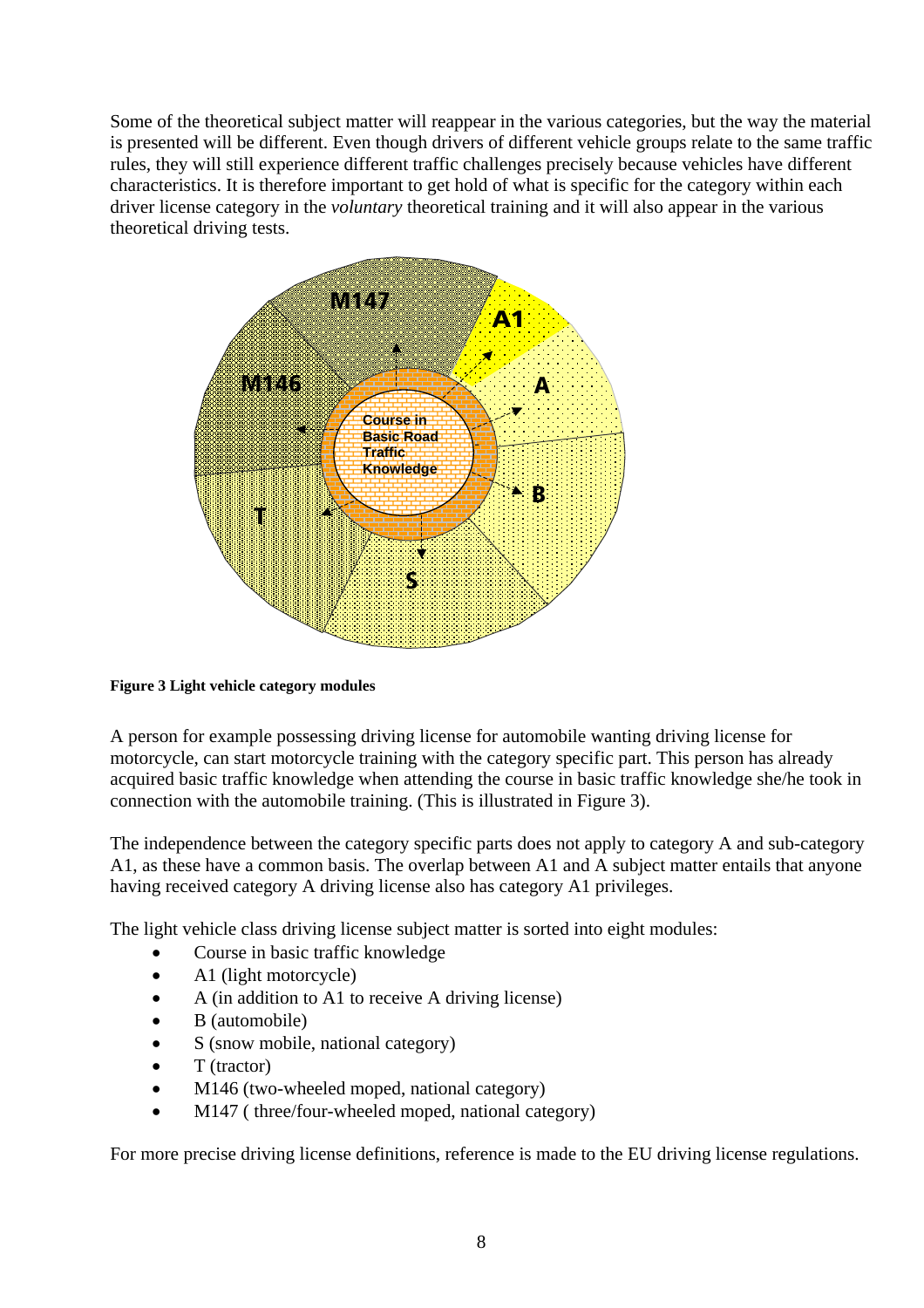### <span id="page-17-0"></span>**3.2. Heavy Vehicles**

To receive driving license for heavy vehicle, the person must have acquired class B driving license. The training for the heavy vehicle categories also builds on the competence the person has gained through category B training. For heavy vehicles it is distinguished between two main categories, C (truck) and D (bus). Each of these has a sub-category, C1 (light truck) and D1 (minibus).

Between the subject matter for these four categories there will be different degrees of overlap, something that will become evident when comparing the curricula. This principle is illustrated in Figure 4. Some subject material apply only to truck (C in the figure) or only to buss (D in the figure). A portion of the subject matter will be common to category C and D but not included in the subject matter for any other category (C/D in the figure). For C and C1 there will be some common subject matter (C1 in the figure) that is not be included in the subject matter for either D or D1. Similarly, there will be some subject matter that is common to both D and D1 but which is not included with C and C1 (D1 in the figure). Finally, there will be some subject matter that is common to all four categories (C1/D1 in Figure 4).

The overall subject matter in the heavy vehicle curricula can be thus be divided into six parts. Each of these will represent a module. To receive a driving license for a certain category, the subject matter in one set of modules is reviewed to ensure that it covers what is required for that category. A person for example having a category B driving license wanting to obtain a category C driving license, must go through the subject matter in the following modules: C, C/D, C1 and C1/D1. When a person having a C1 driving license wants a C driving license, the person has to take modules C and C/D.



**Figure 4 Illustration in principle of subject matter for the heavy vehicle driving license categories. The arrows show which modules a student can start with when he/she has a category B driving license.**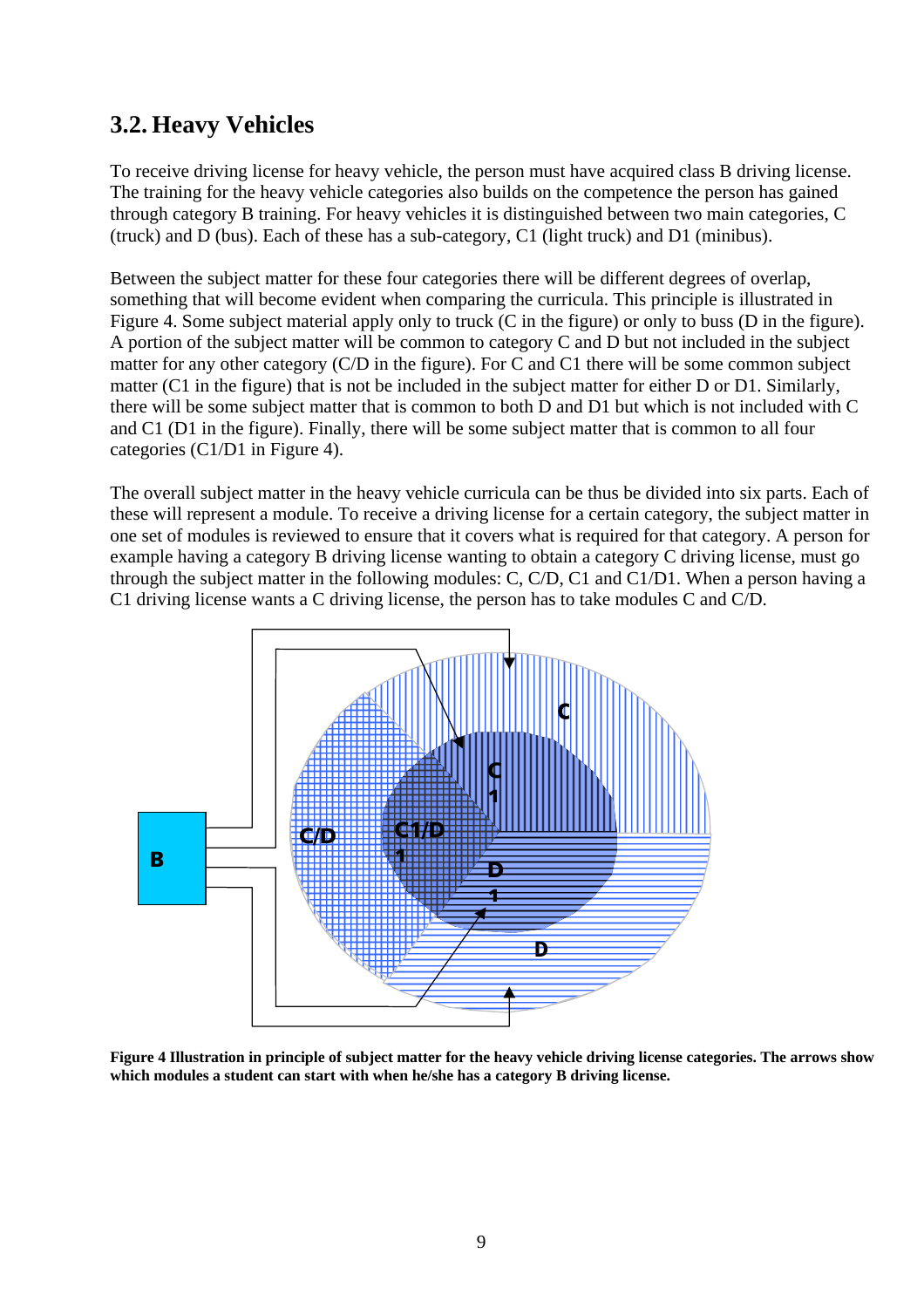### <span id="page-18-0"></span>**3.3. Trailers**

For trailer there is distinguished between five categories according to type vehicle hauling. These are BE (automobile), CE (truck), DE (bus), C1E (light truck) and D1E (minibus). Separate curricula have been prepared for all categories.

For C1E and D1E the subject matter is the same. Otherwise, the extent of the subject matter varies for the different categories. Category CE includes all subject matter for trailers and thus also the subject matter for the other categories, but some of the subject matter applies only to this category (CE in Figure 5). The DE subject matter comprises some that is common with CE, but which is not found in the other categories (DE in the figure). For C1E and D1E (common subject matter for these categories), some subject matter is common with DE and CE, but which does not exist for BE (C1E/D1E in the figure). The BE subject matter makes up only a limited part of the subject matter for other categories (BE in the figure). The total subject matter for trailers can also be divided into four parts where each part will be a module (CE, DE, C1E/D1E and BE).



**Figure 5 Illustration of trailer modules. The arrows show which category towing vehicle is required to commence training for the various trailer modules.** 

To commence training to receive a trailer category driving license, a person must have driving license for corresponding towing vehicle. The person must also have a C or D category driving license to start training for CE and DE modules respectively. Having C1 or D1, the person can start on the C1E/D1E module, but will only receive driving license for the trailer category she/he has towing vehicle driving license for. With for example a C1 driving license, persons completing the C1E/D1E module will only receive a C1E driving license. If a person later takes a D1 driving license, she/he will automatically receive a D1E driving license.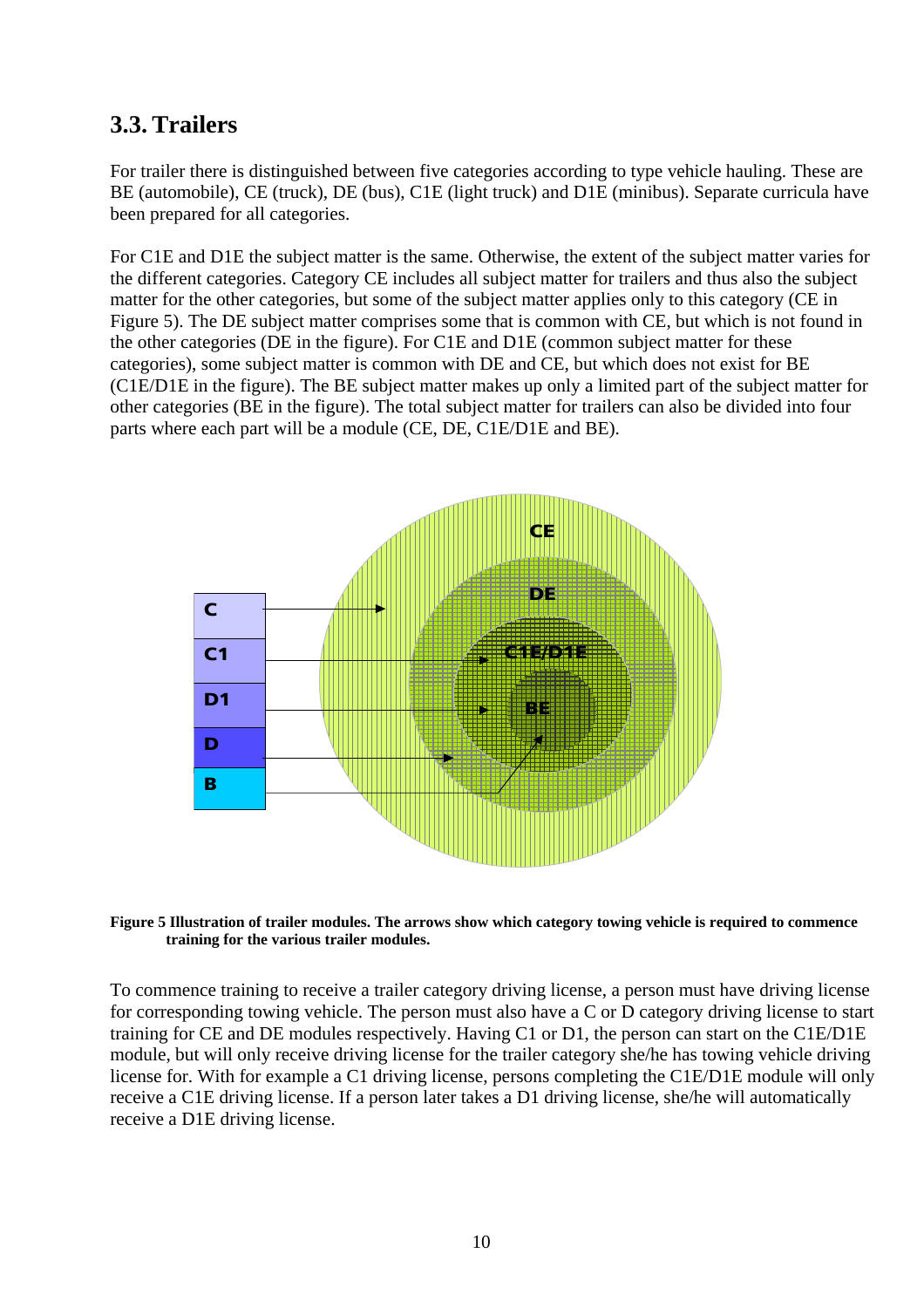### <span id="page-19-0"></span>**3.4. Modules in the Overall Training System**

When following the module principle, there will be a total of eighteen modules in the training system. These modules are also linked to the subject matter ("curriculum") that exists for the various driving license categories found described in the curriculum. Figure 6 shows an overview of all modules that the curriculum is based on.



**Figure 6 The modules in the overall training system** 

The proposals presented here are typical and idealized solutions based on the subdivided subject matter. For practical reasons it has proven advantageous to undertake the development of regulations and curricula with fewer modules than suggested here.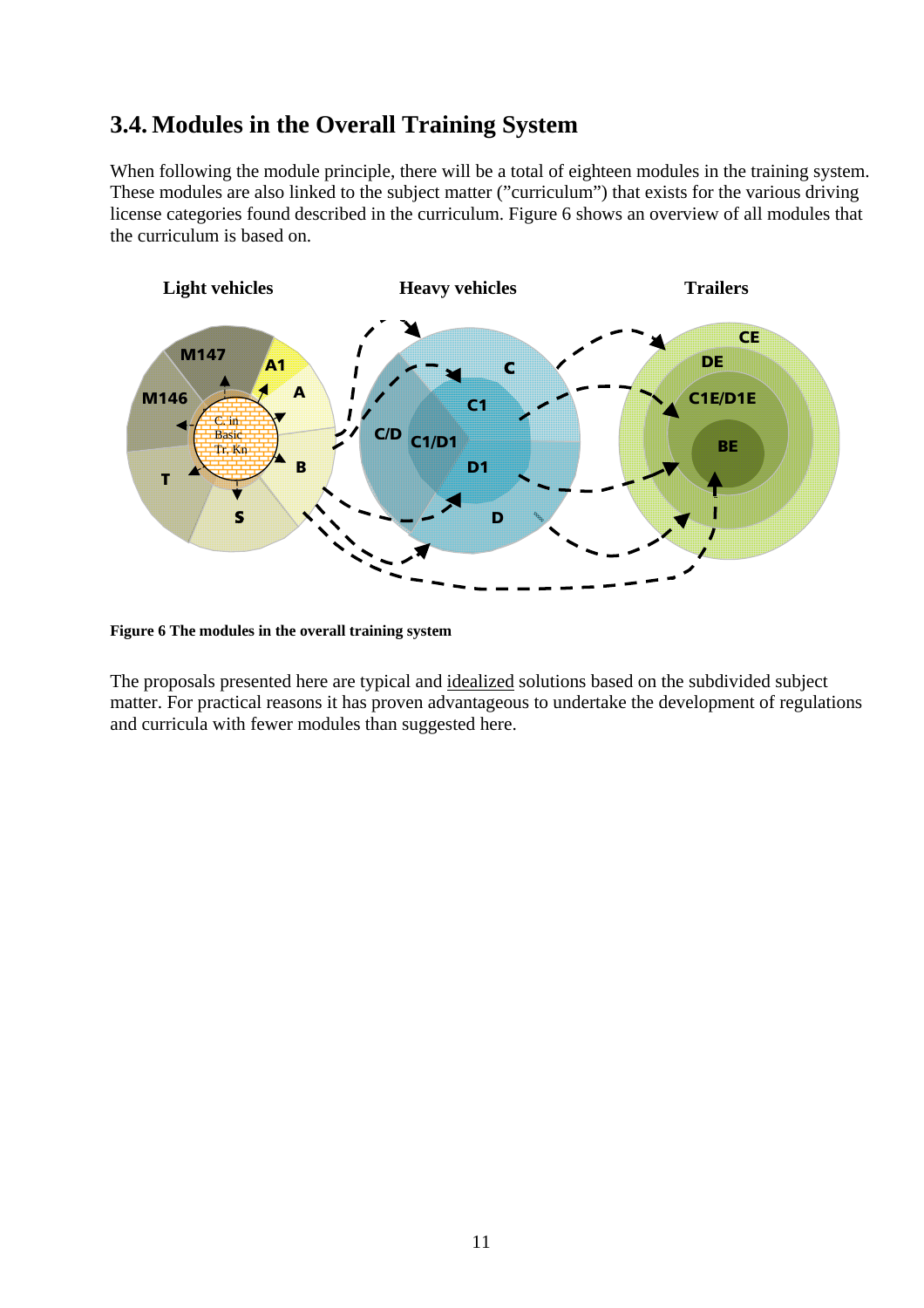## <span id="page-20-0"></span>**4. PSYCHOLOGICAL FACTORS RELEVANT TO DRIVER TRAINING**

## **4.1. Driving Tasks Arranged in Levels**

Driving can be considered to be a process where the driver continuously encounters tasks in need of solutions. The ability to master these tasks will depend on the knowledge and the skills the person possesses and the person's intellectual abilities. The objective of driver training is to remove the difference between knowledge and the skills required to drive safely, considerately and efficiently and the knowledge and the skills the person possesses when commencing training. For the training to be appropriate, the knowledge and skills that the driver needs to have must be known.

Driving is a complex activity involving solutions to a wide spectre of tasks. In a driving analysis McKnight and Adams (1970) arrived at 45 main tasks that could be identified and each of these could be divided further into a total of 1700 sub-tasks. In order to produce an overview in this multiplicity, an attempt has been made to arrange the tasks in various ways. A common way has been to split the driving tasks and the driving behaviour into three hierarchic levels (Michon 1985; van der Molen and Bötticher, 1988):

- Strategic level. Tasks and behaviour at the top level is linked to for example planning and trip preparation, which route and departure time to be selected.
- Manoeuvring level or tactical level (hereafter called tactical level). At this intermediate level, the tasks and behaviour are linked to situations connected to the driving itself such as what speed level to select, deciding to pass the vehicle in front or not.
- Control or operational level (hereafter called the manoeuvring level). At this highest level, the tasks and behaviour is connected with situations at the moment such as positioning the vehicle properly and react correctly to incidents occurring that require immediate corrective action.

When operating with tasks at different levels, decisions made at one level can affect tasks at lower levels. When a driver at the strategic level chooses a delayed departure, he/she might wind up running late. The consequence can be that the driver at the manoeuvring level must select a higher speed and utilize smaller gaps to arrive in time. This will have influence on the requirements on how to solve the tasks at the control level. This places greater demand on correct and prompt handling of the vehicle. How the driving actually comes out, can therefore depend on how tasks at other levels are solved.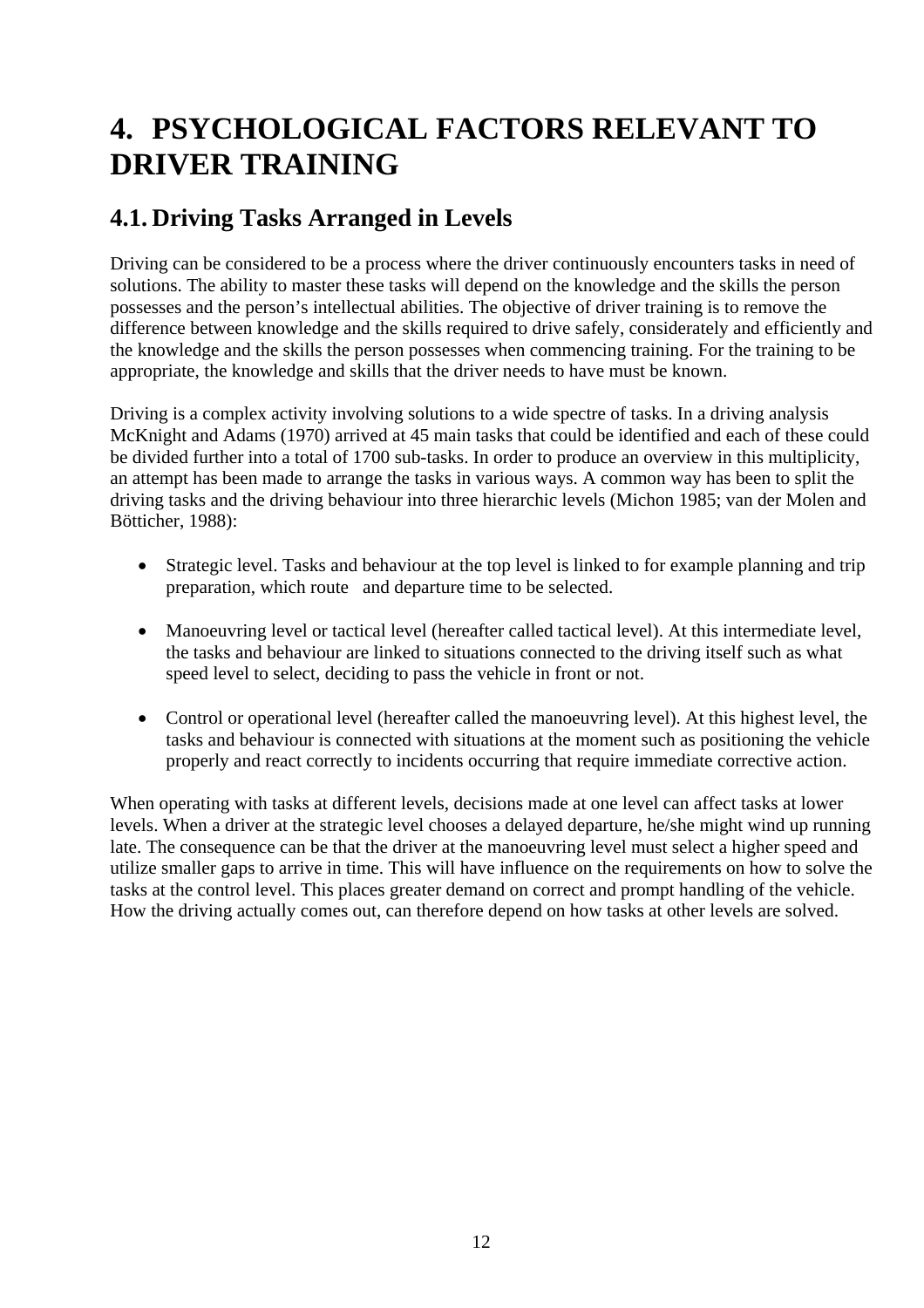## <span id="page-21-0"></span>**4.2. The GADGET-Model**

#### **4.2.1. Four Levels**

In a larger European research project (GADGET<sup>[2](#page-21-1)</sup>) on subjects such as driver training, a model was developed based on the hierarchic models previously described (Hatakka et al 1999). In the GADGET matrix (later also referred to as the GDE matrix), however, a fourth level was added above the other three. This upper level became known as "Goals for life and skills for living" (hereafter denoted the "highest level"). This level does not actually contain driving tasks and driving behaviour, but is concerned with the more lasting driver characteristics such as personality, group identification, age and similar. The reason why this level is included is that these driver characteristics can have an influence on how the driver solves the tasks and on driver behaviour at lower levels. How a driver functions as a person can have an influence on how he/she solves tasks at the strategic level, such as how well trips are being planned. Poor planning can thus have an influence on tasks and behaviour at lower levels.

#### **4.2.2. What needs to be Learned**

A driver needs knowledge and skills within each of the four levels. At the superior level, this means knowledge of personality traits that can have an influence on decisions at lower levels. As far as the other levels are concerned, this implies knowledge and skills relevant to the ability to deal with the tasks at each level. The GADGET matrix (see Figure 7) also emphasizes that the driver must know how wrong and lacking information and/or skills can lead to increased risk. At the highest level, a risk seeking personality can be unfavourable from a traffic safety viewpoint. At the strategic level driving while drunk can result in increased risk, while choosing to drive too fast is an unfortunate choice at the tactical level and lack of technical driving skills being unfortunate at the manoeuvring level.

Driver insight into own tendencies and typical problem solving habits are considered important aspects of the GADGET matrix. A driver who knows that he/she enjoys thrills and therefore is apt to take chances, can attempt to modify such tendencies and choose a less risky behaviour. The same applies to drivers who know that they are lacking in knowledge and skills. Insight into own shortcomings can contribute in making their driving more considerate and careful.

In summary, the GADGET matrix operates with four hierarchic levels that from the upper to the lower includes:

- Highest level
- Strategic level
- Tactical level

 $\overline{a}$ 

- Manoeuvring level

Each level requires:

- Knowledge about factors/conditions having influence on how tasks are being solved and knowledge and skills of significance in order to solve tasks
- Knowledge about factors/conditions that can increase the risk
- Insight into own reaction pattern and mentality and into lack of own knowledge and skills

<span id="page-21-1"></span><sup>2</sup> GADGET: Acronym for "**G**uarding **A**utomobile **D**rivers through **G**uidance, **E**ducation and **T**echnology".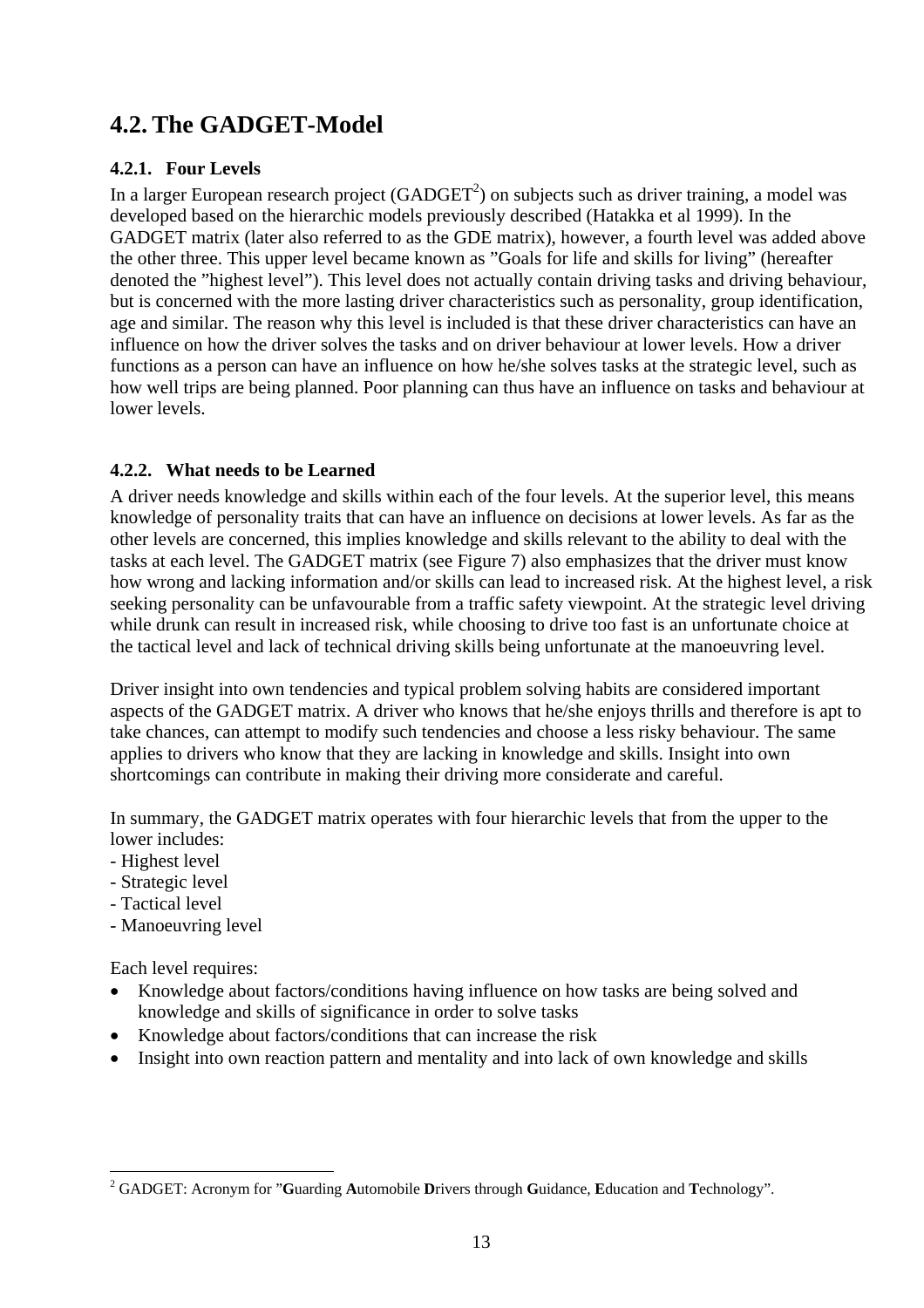|       |                                                                                                           | <b>What needs to be learned</b>                                                                                                |                                                                                                                       |                                                                                                                            |  |
|-------|-----------------------------------------------------------------------------------------------------------|--------------------------------------------------------------------------------------------------------------------------------|-----------------------------------------------------------------------------------------------------------------------|----------------------------------------------------------------------------------------------------------------------------|--|
|       |                                                                                                           | <b>Factors</b><br>affecting the<br>driving                                                                                     | <b>When factors</b><br>have a negative<br>effect                                                                      | <b>Insight into</b><br>own conduct<br>or standing<br>relative to the<br>factors                                            |  |
|       | Highest<br>level<br><b>Goals for life</b><br>and skills for                                               | Connection<br>between driving<br>behavior and<br>personality,<br>lifestyle, age,<br>behavioral<br>dispositions,<br>group norms | Effect of<br>'sensation<br>seeking', self-<br>assertion, yield<br>to group<br>pressure, use of<br>intoxicants         | Knowledge of<br>own general<br>tendencies to<br>evaluate and act<br>in a given<br>manner                                   |  |
|       | <b>Strategic</b><br><b>level</b><br>Choices on<br>journies/trips<br>and<br>journy/trip<br>related factors | Choosing<br>means of travel,<br>planning<br>departure time<br>and travel time,<br>consumption of<br>intoxicants                | Intoxication,<br>short of time,<br>unfavorable<br>conditions<br>because of bad<br>departure<br>timing                 | Own abilities to<br>make and<br>follow plans                                                                               |  |
| Level | <b>Tactical level</b><br><b>Choices</b> made<br>relative to<br>traffic<br>situations                      | <b>Rules</b> and<br>regulations,<br>traffic skills,<br>safety margins                                                          | Inadequate<br>knowledge of<br>rules, lacking in<br>traffic skills                                                     | Recognition of<br>own<br>deficiencies<br>regarding<br>knowledge and<br>skills                                              |  |
|       | <b>Maneuverin</b><br>g level<br>Maneuvering<br>the vehicle                                                | <b>Technical</b><br>driving skills,<br>vehicle<br>characteristics,<br>physical laws                                            | Inadequate<br>automation of<br>technical<br>driving skills,<br>vehicle<br>deficiencies,<br>poor driving<br>conditions | Recognition of<br>own inadequate<br>technical<br>driving skills<br>and knowledge<br>about vehicle,<br>physical laws<br>etc |  |

**Figure 7 Modified version of the GADGET matrix (GDI matrix). Modifications made by Alf Glad.**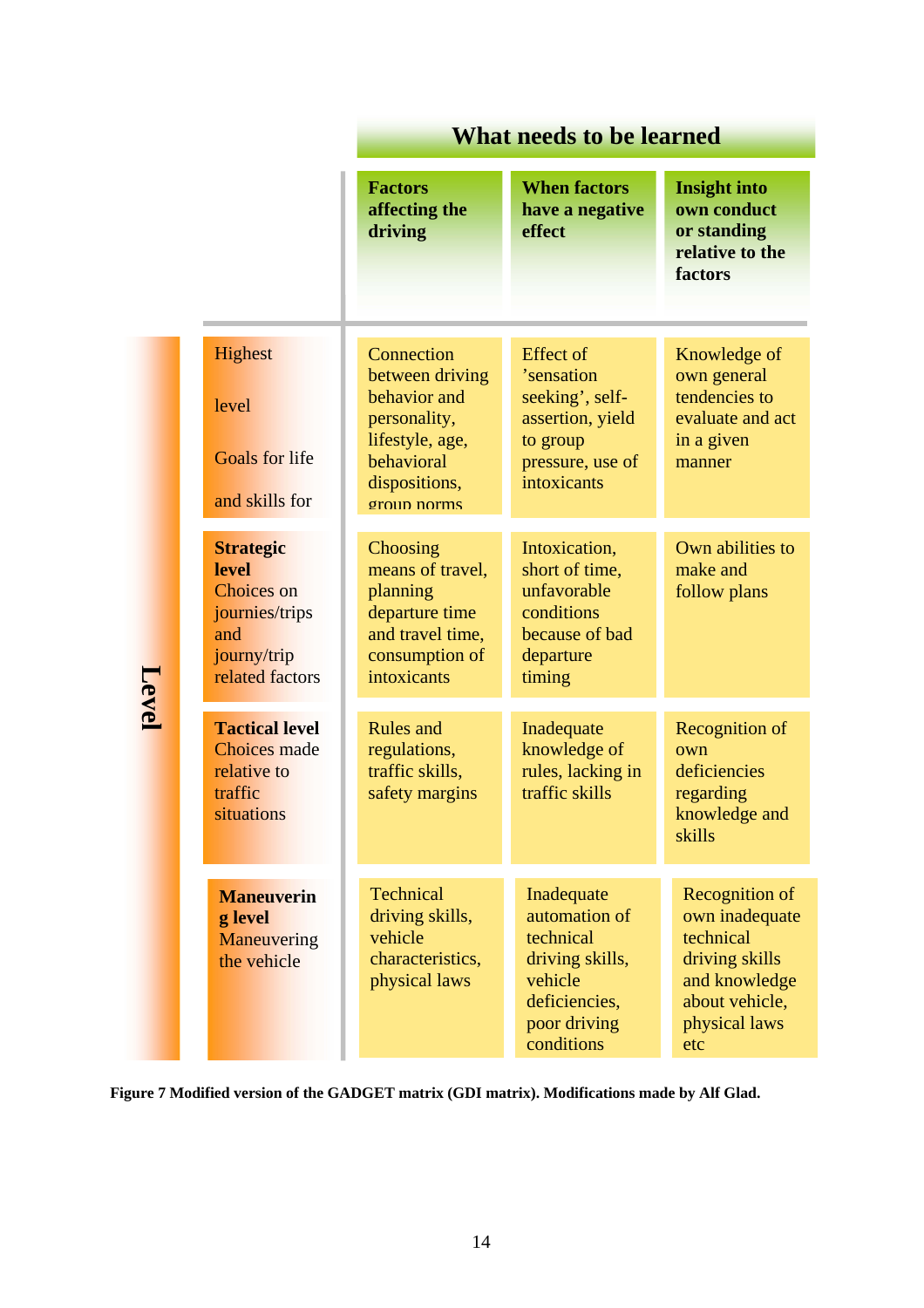#### <span id="page-23-0"></span>**4.2.3. Training based on the GADGET Matrix versus Traditional Training**

It has been claimed that driver training normally has been aimed solely at the two lower levels and neither has the creation of insight into any lack of own knowledge and skills been emphasized. The driving instructor might in some cases have touched on the higher levels and some have possibly also brought up the significance of self-knowledge. Among others, this was the case in Norway from 1989 to 1995 when the driving education contained the so-called "Traffic Safety Package" (10 lessons advanced driving, 8 theory lessons). The package was erased by the politicians in 1995). However, it should be assumed that driver training seldom has been based on a consciously planned training effort comprising all four levels and in addition emphasized self-knowledge relative to factors associated with each of the levels.

A driver training solely aimed at the two lower levels and not bringing up self-knowledge regarding learning and skills, can easily become a pure proficiency training. This can lead to excessive confidence in own skills and that the skills a driver means to possess are used to achieve goals entailing risky driving. An understanding of the effect of factors at the highest level together with selfknowledge regarding own weaknesses and strengths, can be important towards counteracting such tendencies. The GADGET matrix aims at a training that makes drivers reflect before choosing driving style and driving behaviour.

### **4.3. How Drivers Solve Tasks**

A driver's decision is mainly based on information received through his/her senses (first and foremost the eyesight) and the knowledge and skills the driver possesses. It is therefore a matter of information gathering and information processing. It has been normal to refer to what takes place inside the driver's head as the "driving process". This is a process which goes through the following stages: sensing – perception – evaluation – decision – action. The driving process is a cognitive model. It can, however, be developed further based on what is known at present on cognitive processes to achieve a better insight into what takes place during driving.

#### **4.3.1. A Model for Information Processing**

In the model (see Figure 8) there are three central elements:

*A sensory register* that contains sensory impulses. This register probably has the capacity to keep a large quantity of impulses, but only for a brief period of time (less than one second for visual impulses).

*The working memory* where information is being processed. It is only the working memory that we are consciously aware of. The working memory has a limited capacity both as far as how much information it can contain  $(7 + 1)$  -2 information units) and how long the information can be retained (a few seconds).

*The knowledge storeroom* where the person's experiences and skills are stored. The storeroom has a very large capacity and can store information for a long period of time. This storeroom is probably made up of several parts. Two of these are significant in this connection. One is the semantic knowledge storeroom that handles aspects such as knowledge of relationships and lexical knowledge. The other is the storage of action schedules. An action schedule is a form of a plan of action. When such schedule is activated it will trigger a certain action. An action schedule can simply control one single movement, but can also be composed of a chain of lesser action schedules controlling a longer action sequence.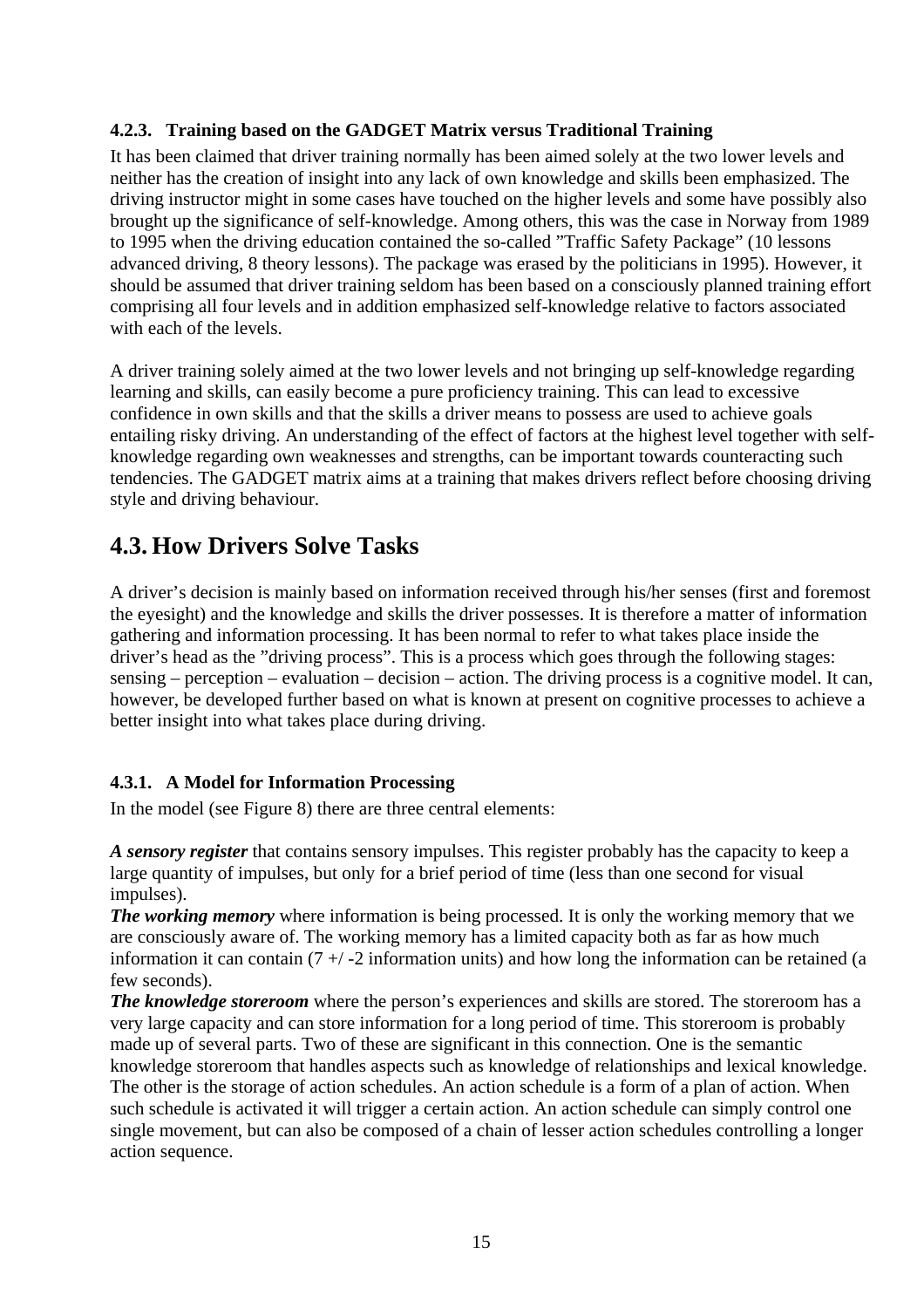The driver receives sensory impulses from the surroundings and his own vehicle and these are stored momentarily in the sensory register. Sensory registers contain at all times more impulses than can be processed. A selection takes place where some impulses are passed on to the working memory to be processed. The impulses have then become information the driver can consciously process. The driver will also collect information from own semantic knowledge storeroom and link this information with information from the surroundings and the vehicle to arrive at a decision on how to act. This decision will activate one or more action schedules leading to action.

Drivers who repeatedly have chosen same actions in a typical situation, will in time acquire a direct linkage between information selected from the sensory register and action schedules. This means that the driver does not consciously have to think about what has to be done. Action has been automated and does not burden the capacity of the working memory. The working memory can then be used to process other information



**Figure 8 Model for Driver Information Processing**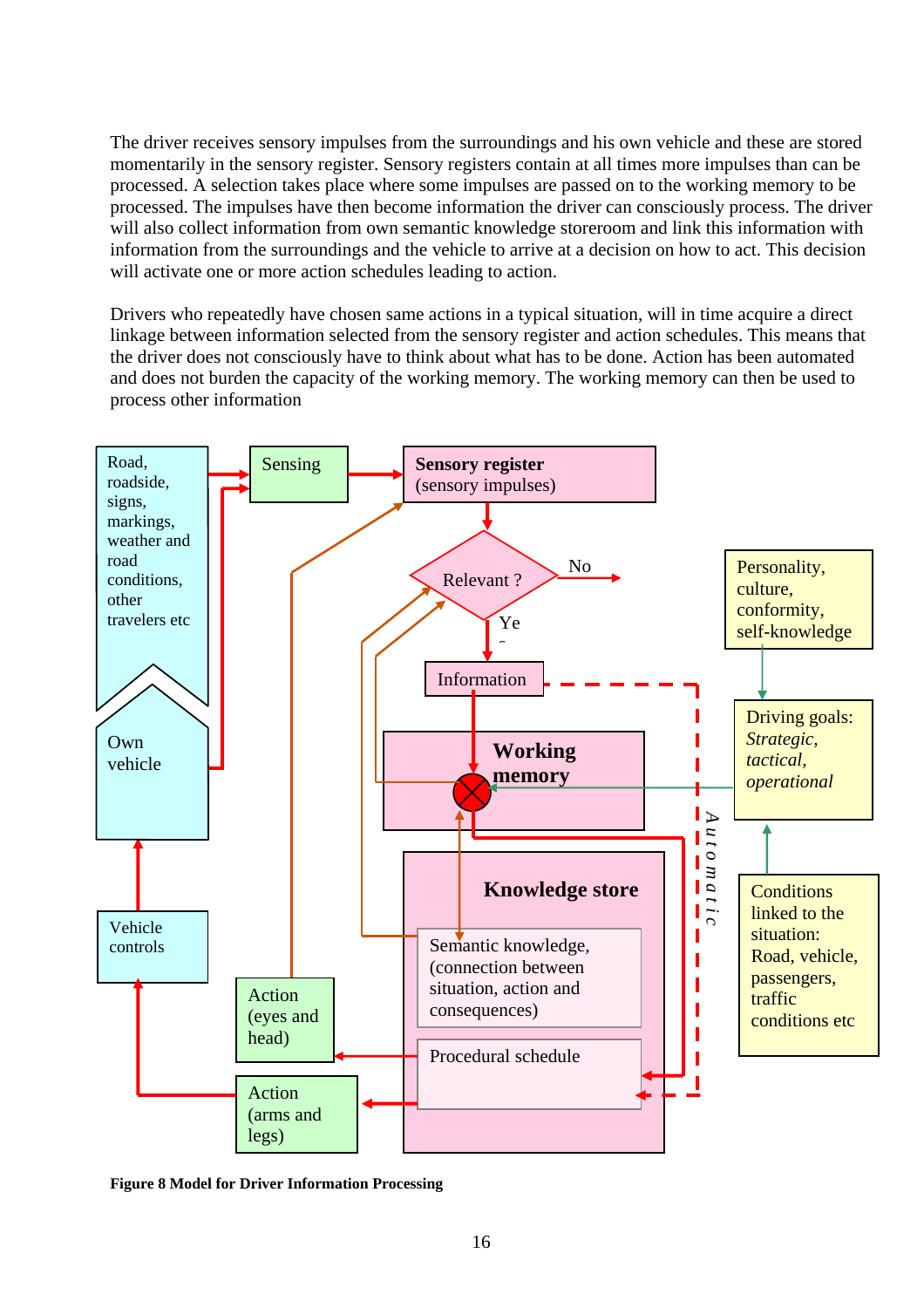and solve other tasks. The driver can also handle two tasks simultaneously. With beginners, shifting gears can require conscious information processing within the working memory. This task might demand the entire working memory capacity precluding the processing of other information as long as the person is engaged in shifting gear. With an experienced person, gearing will be automated. Such driver can then use the working memory for other purposes such as paying attention to traffic.

Simple repetitive tasks (e.g. manoeuvring the vehicle) will easily become automated, but more complex tasks can also be automated (Svartdal and Overskeid, 1997). A driver who continually drives the same road section, will in time automatically select a certain speed level on that section.

Which impulse in the sensory register is selected, will depend on the driver's knowledge. Such selection will be made unconsciously. The semantic knowledge supply, being a result of experience and learning, will have an influence on what is retrieved from the sensory register for further processing or for the direct activation of an action schedule (automatic action). Such unconscious selection occurs when the situation is known or has many known elements. In more unfamiliar situations, the selection will to a greater extent be governed by conscious choices, i.e. activity in the working memory. The driver will attempt to consciously look for information in the surroundings that together with information from the semantic knowledge storeroom can tell what needs to be done.

The quality of decisions made and thus which action schedules are activated, is to a large extent dependent on which information is selected from the sensory register and of the knowledge within the semantic storeroom. The content of the semantic storeroom is therefore of an altogether decisive significance as far as how good solutions the driver arrives at on tasks faced as a driver. The GADGET matrix shows what knowledge and skills the driver needs and which should therefore be found in the knowledge storeroom.

Overloading the working memory is an essential cause of failure in the information processing. It has as previously mentioned limited capacity. When information is solely kept in the working memory, it is assumed that it has the capacity of  $7 +/2$  information units. If the information units need processing (such as seeing their interconnections) such operations demand some of the capacity. It is therefore anticipated that in driving situations, a driver will not have the capacity to handle more than 2-3 information units at a time. With a beginner who to a large extent must rely on conscious information processing (i.e. use of the working memory), many situations can demand processing of more information than the driver has capacity to handle. This can result in the driver disregarding essential information and therefore act incorrectly, or that the information processing is lacking, resulting in wrong decisions being made. In order for the driving to be safe and efficient, it is therefore important that much of the conduct is automated, and this can only be achieved through training.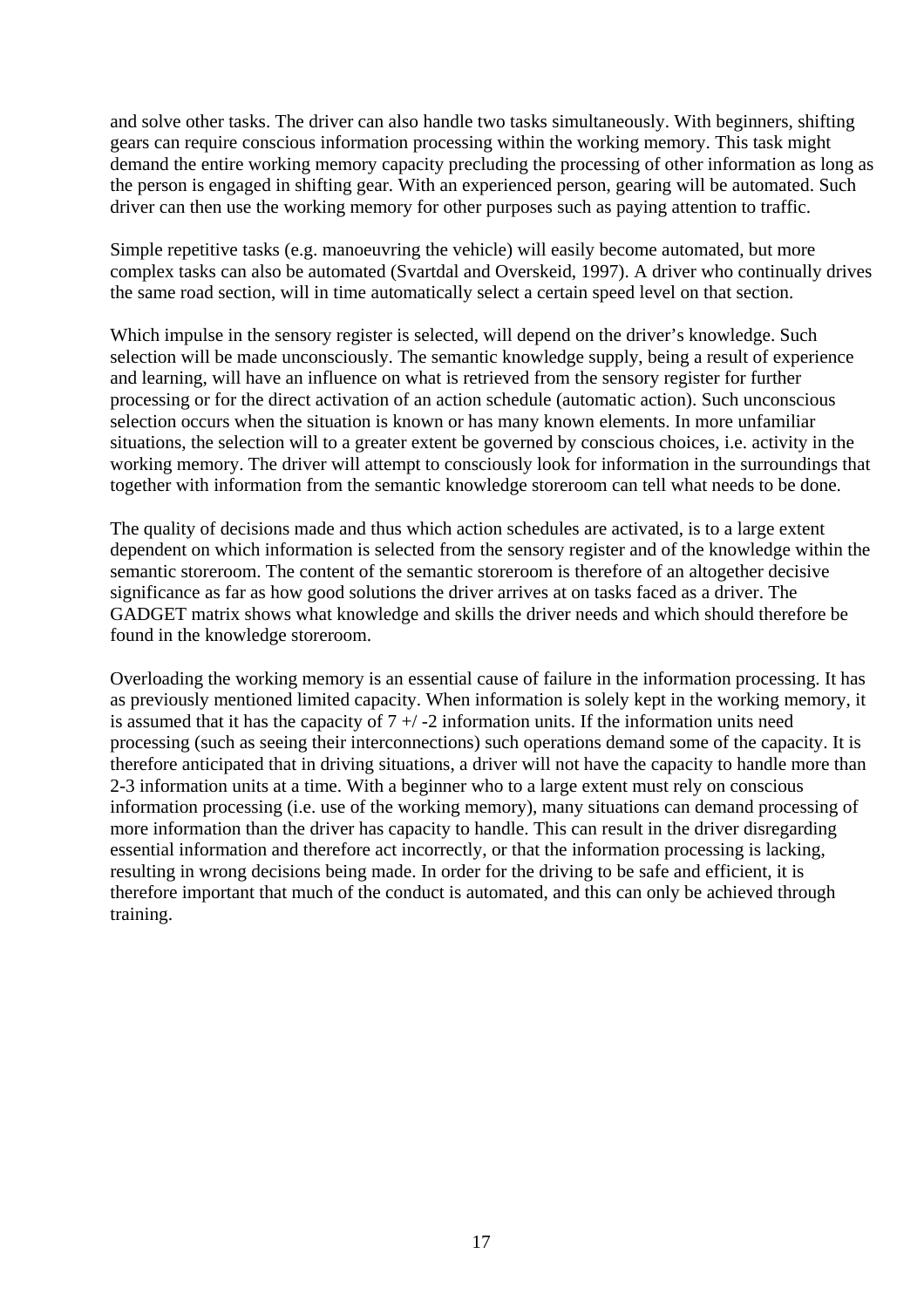#### <span id="page-26-0"></span>**4.3.2. Knowledge based, Rules based and Proficiency based Conduct**

Reason (1990) divides the problem solving conduct into three types according to what the solution conduct is based on.

- **Knowledge based conduct** when the player faces an unfamiliar problem and must think trough large parts of the entire problem solving phase. This entails the use of the working memory.
- **Rules based** conduct means that the player uses established rules to control the conduct. Conduct linked to the rule will be largely automated, but there is a need for conscious information processing (and thus the use of the working memory) when the player selects which rules to follow.
- **Proficiency based conduct** is mostly automated conduct. Environmental stimuli trigger action schedules directly without the person being conscious of it.

A person learning to drive will start with knowledge based conduct. Using the vehicle controls and adapting to road and traffic represent conscious reasoning and use of the working memory. The working memory will quickly be overloaded and the driver will make mistakes. With increasing experience, rules will be established for conduct in various situations. When the driver notices that the engine labours, he/she employs the gearshift rule. Rules will be chosen consciously, but undertaking the gearing itself can be automated. The driver has now freed some of the working memory capacity and can use this for other purposes requiring conscious processing. With additional experience, gearing will be automatic. Stimuli (such as engine noise) will automatically activate the gearing schedule without the driver having to think about it at all. This results in even more working memory capacity being freed.

With increasing experience, there is also a shift from knowledge based conduct towards rules based and proficiency based conduct. For a driver with extensive experience, most of the conduct will be rules based or proficiency based.

Reason (1990) claimed that the frequency of mistakes is clearly highest when the conduct is knowledge based and lowest when proficiency based. For the driver, this means that the potential for mistakes and thus accidents is greatest when the driving is mainly knowledge based, i.e. for drivers with limited driver training.

### **4.4. What affects Decisions and How are they Made**

The cognitive model provides a crude explanation of how conduct is controlled. That it tells little or nothing about what is the basis for the decisions made in the working memory, is a significant deficiency. Why does a driver decide to drive fast on a road section while another decides to keep a low speed on the same section? A likely explanation is that the two drivers have different goals with their driving. The first one may need to reach the destination within a given hour and is running late, while the other one is driving just to look around. Both drivers make decisions leading to a conduct resulting in the attainment of goals or the probability thereof.

The purpose of the working memory is to make decisions and thus the conduct that results in favourable consequences relative to the goals the person has in mind. This point of view is in line with common behaviour theory. The opinion regarding which behaviour results in the most favourable consequences is mainly based on experience, i.e. the semantic knowledge storage.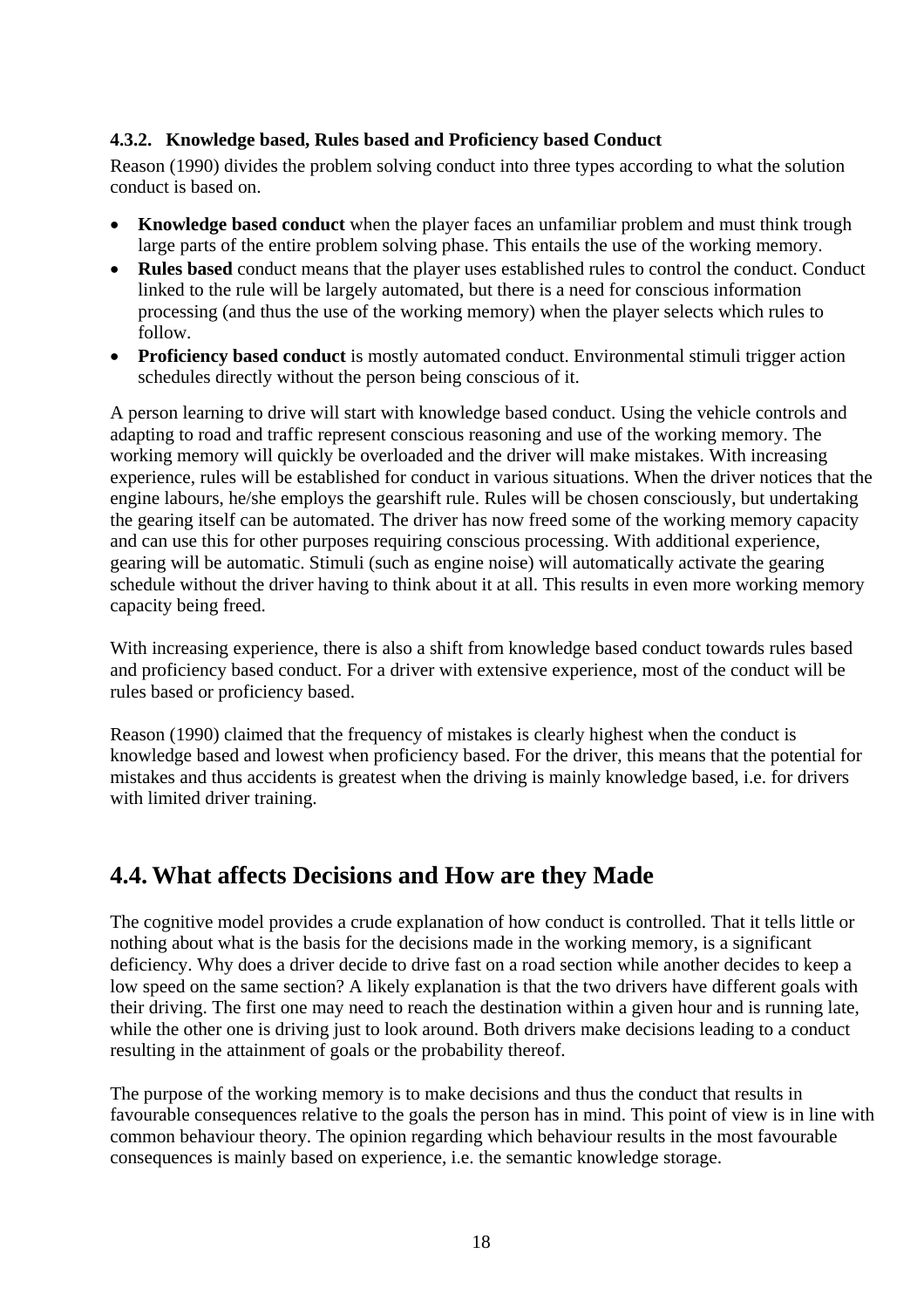Which goals a driver has in mind and which decision a driver takes, is an important driver training subject. The high beginner accident risk is probably in large part caused by lack of experience, but unfavourable driving goals creating hazardous behaviour, also appears to be a significant reason why beginning drivers are particularly vulnerable to accidents.

Which conditions or factors is it that the person is considering when making decisions? Ajzen's (1991) "Theory of Planned Behaviour" can provide some answers and at least be of help in thinking around the problem.

The main point in this theory is that a person will evaluate different consequences of various actions taken. A driver desiring to exceed posted speed limits can assess consequences such as become involved in an accident, being stopped by the police or be more focused while driving. It is also possible that the driver will evaluate so-called social consequences. How will passengers, other travellers and residents near the road react if she/he exceeds the speed limit. Getting the driver to evaluate new consequences or known consequences in a different manner can facilitate different actions.

This evaluation involves two components. One contains an evaluation of the probability that the consequence will occur if the action is executed and the other contains an evaluation of what will be the consequences for the driver. Between these two components there is a multiplicative relationship (probability x importance). An anticipated consequence that very likely will occur and which is expected to be of great significance will have major influence on action taken. When the driver considers the probability of the consequence occurring to be practically zero, this consequence will not have any influence on the action taken even if the consequence would have a major impact in the event it did occur. Similarly, a consequence of no importance to the driver will have no influence on the action taken even if the probability of occurring is considered high.

How a driver assesses the various consequences of an action and how he/she evaluates other persons' understanding of the action, depends on basic personal traits such as personality, cultural background, group identification and past experience. A person who likes to take chances, will probably judge possible negative consequences of an action differently from a more cautious person. A person who has just received a ticket for speeding will assess this consequence differently from one that has driven for years without encountering enforcement of speed limits.

Lasting personal characteristics will also influence behaviour by influencing consequence assessment of certain actions. This is in line with GADGET matrix viewpoints. The upper model level comprises driver characteristics and it is anticipated that these affect task solution and behaviour at lower levels. The GADGET matrix emphasizes the need for the driver to have insight into how own personality traits and how reaction patterns will affect behaviour. With self-knowledge this influence can be modified. In the Ajzen model, this means that the influence personality, group identification etc have on the consequence assessment of various actions, can be modified. A driver who is aware of being a risk taker, can show consideration when assessing the consequences of speeding and thus arrive at a different result then would otherwise be the case.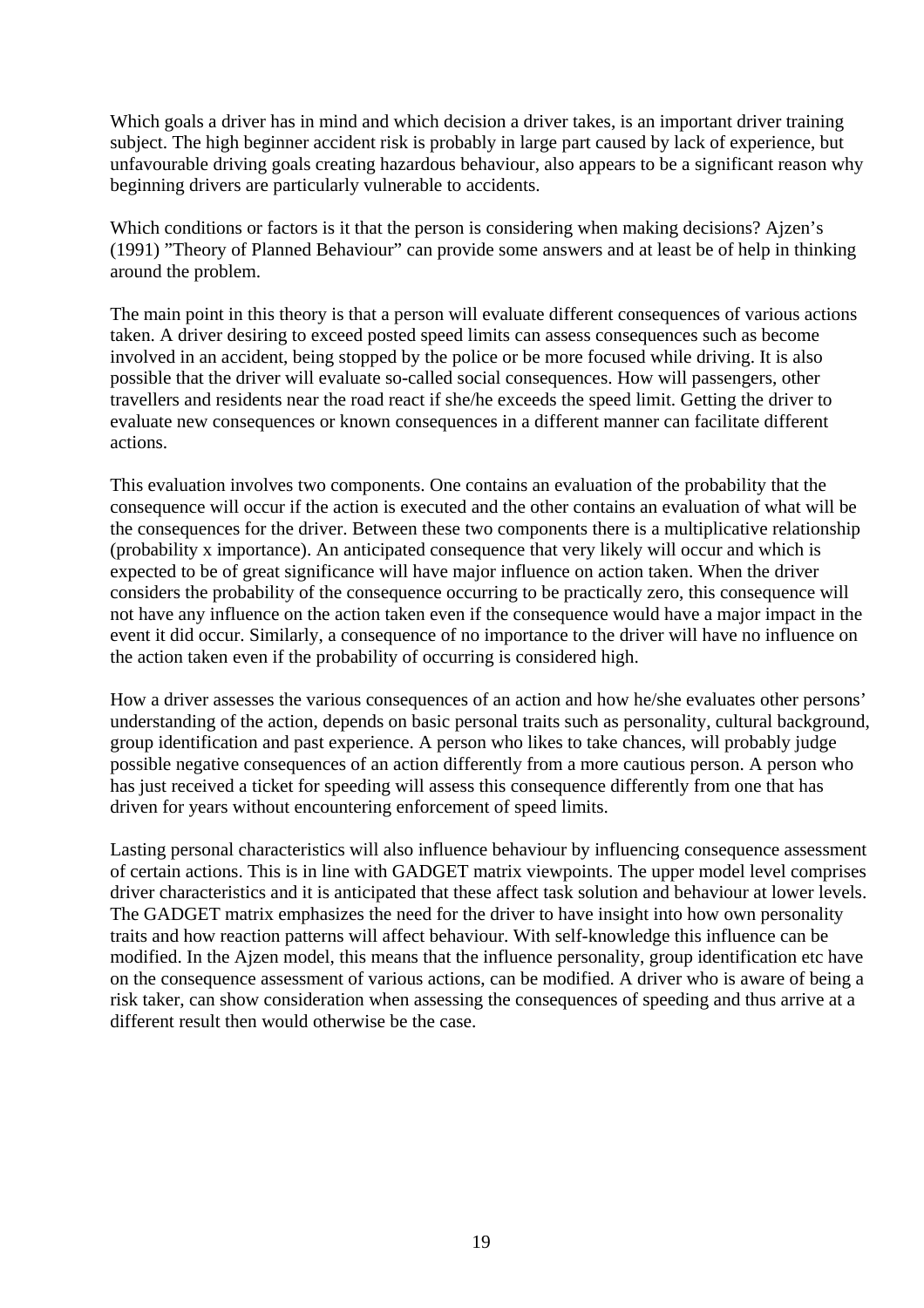## <span id="page-28-0"></span>**4.5. Summary of Chapter 4**

This chapter explains about the cognitive apparatus and the functions a driver has available to manage the driving task. It is called attention to the fact that safe and appropriate driving is dependent on a "well stocked" knowledge storage. This storage is filled both by reading of theoretical material, knowledge transfer from others, but above all by experience. With automated behaviour mistakes are made less frequently. Automation is established through practice. To avoid accidents due to mistakes, it is therefore important that candidates have lots of driving experience before being let out onto the road on their own.

The GADGET matrix gives an overview of areas that are relevant and that the driver should have competence in. This spans from technical manoeuvring skills to the effect of goals for life and skills for living inherent in the driver. In addition, the driver must have insight into own competence level in various relevant areas and own goals for life and skills for living. This is in line with Ajzen's theory which states that actions are determined by how the person assesses consequences of the action and that the way in which the consequences are being assessed is determined by the person's characteristics. A driver having insight into his/her way of assessing different consequences, has a greater potential of counteracting any unfavourable consequences, then if such insight is lacking.

The content and structure of the curricula implemented on January 1st, 2005 are based on this theoretical knowledge.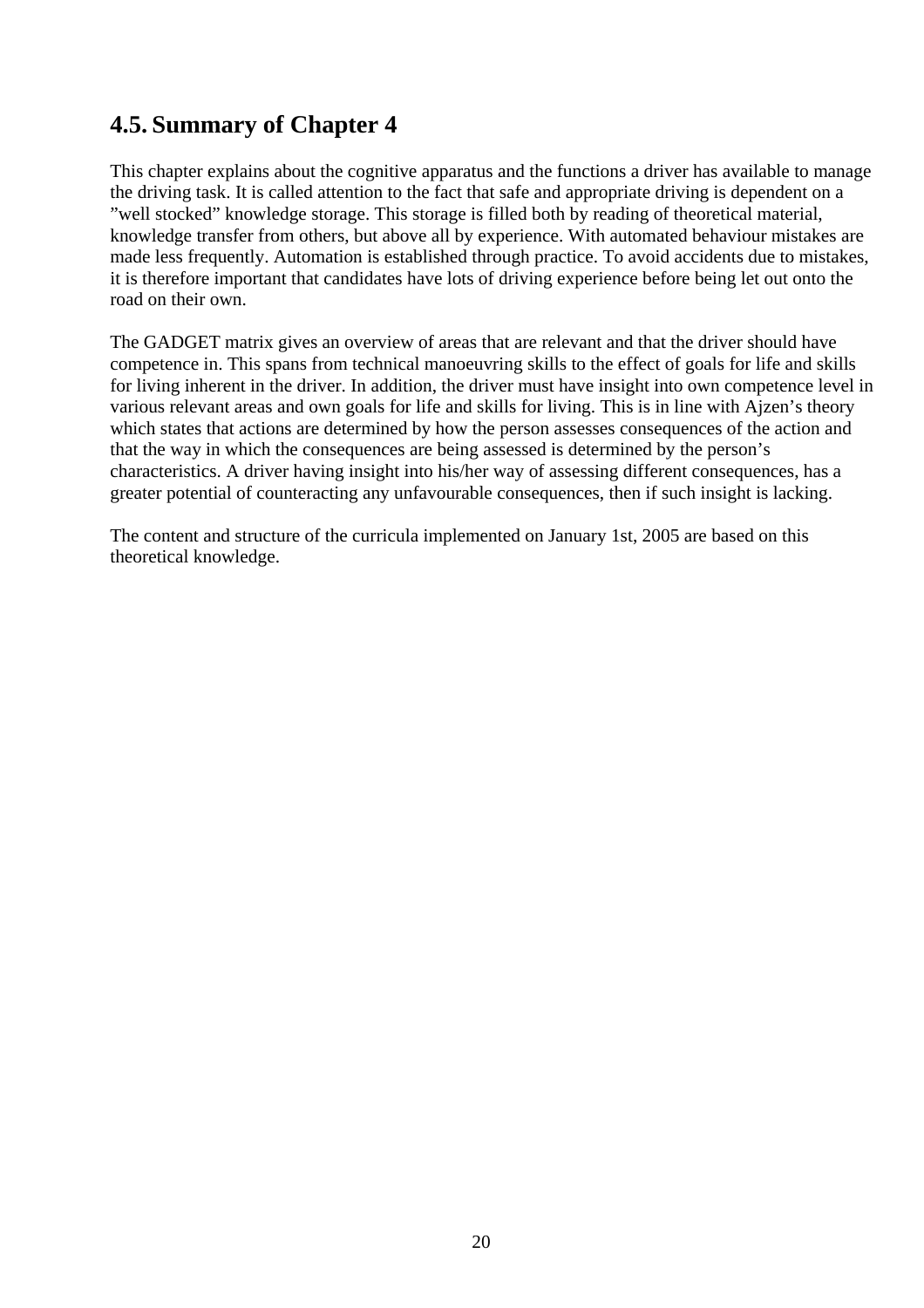## <span id="page-29-0"></span>**5. PEDAGOGIC MEASURES APPLIED IN THE DRIVER TRAINING**

Preparing for organized pedagogic activity (developing a pedagogic offering) requires insight into and understanding of which measures, premises and framework conditions are available to play with and their interrelationships. This applies regardless of which field and at which level training is being practiced. This chapter describes the various elements and shows how they are considered used in the training. The presentation is not based on an expressed didactic<sup>[3](#page-29-1)</sup> direction, but various approaches were chosen in regard to what is appropriate in the given situation.

## **5.1. Curricula**

 $\overline{a}$ 

Most organized pedagogic activities are based on documented plans. These plans state something about what the activities are expected to achieve. For the school system, the formal curriculum provides the strongest signals on what society wants the school to do for and with the students.

A curriculum must fulfill several functions. It must be informative and communicative, and thus provide expression for which knowledge and values are represented in society and how these are desired prioritized at the various school levels. The curriculum will, moreover, have a steering function. The curriculum shall govern and partly be a supervising authority for what is going on in the classroom. The curriculum shall contribute in ensuring that the training within an educational level builds on the same goals. But similarly to the fact that the content of the curriculum provides guidance to student development, subjects/topics/knowledge not presented by the plan may also affect the development. Nonexistent knowledge will affect choices made precisely because the assessment basis will be narrower.

Different groups in society will have different preferences regarding which values and subjects shall be included in the curriculum. The contentious issue between politicians, authorities and the academic profession is often linked to the content of the curriculum and how detailed and thus how controlling the curriculum shall be. The different preferences make it impossible to satisfy all wishes and demands that exist in conjunction with curriculum development.

The Norwegian Road Traffic Act §28 on traffic education provides the legal basis for establishing educational curricula. In conjunction with the curricula coming into force on January 1st, 2005, the Directorate of Public Roads has chosen to enter the main objectives from the curricula into the "Regulations concerning driver training and driving test". This was done for formal reasons to be able to supervise the training in the private driving schools. The curricula themselves are formally considered not to be regulations according to the Public Administration Act, but are supposed to be an instructor's guide.

<span id="page-29-1"></span><sup>&</sup>lt;sup>3</sup> Didactic (from gr. Didaskein, teaching) educational theory, art of teaching.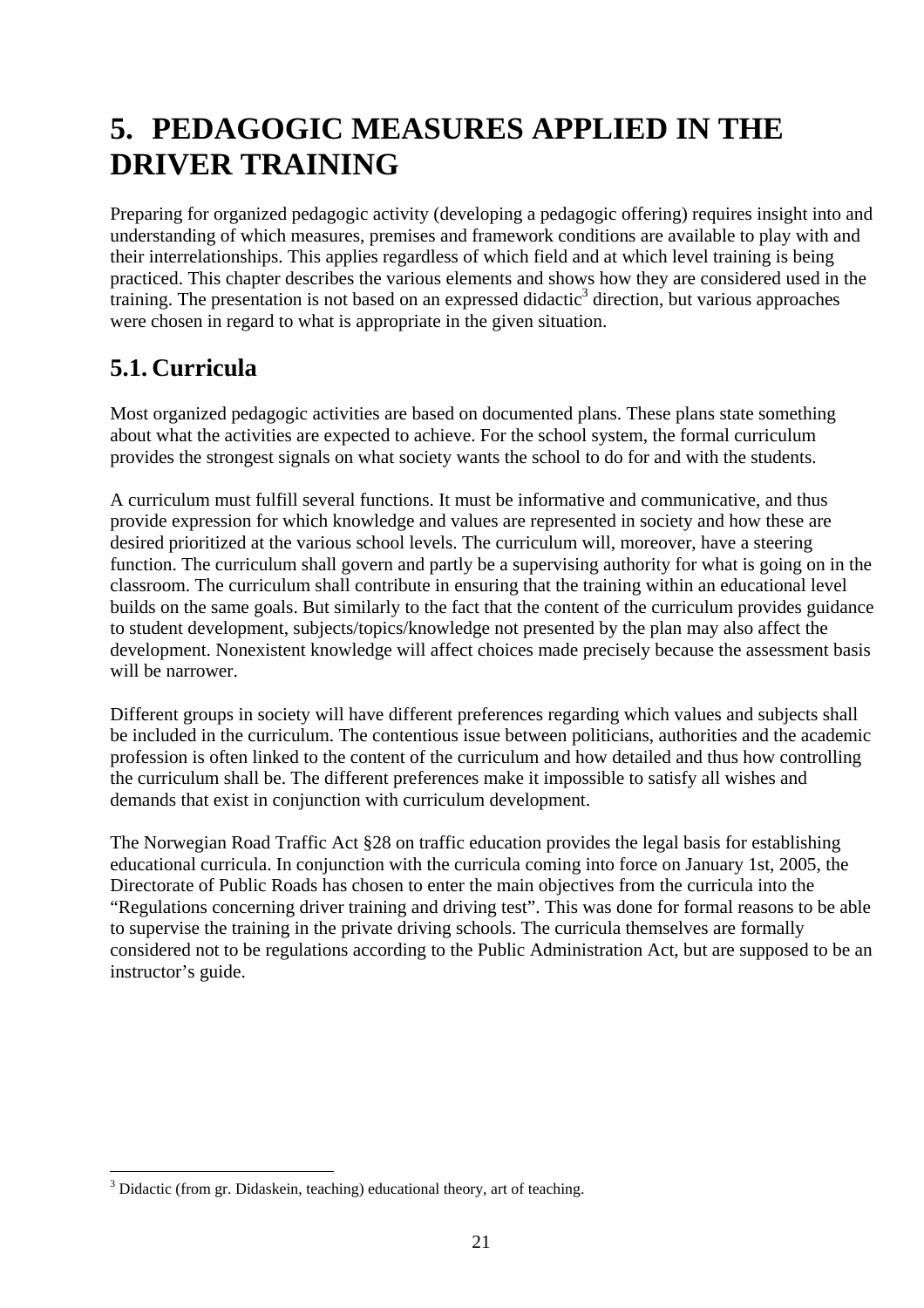#### <span id="page-30-0"></span>**5.1.1. Curricular Levels**

The curriculum can be viewed from various levels. The American John Goodlad (1979) outlined five different curricular levels:

- The **ideal** curriculum is a hypothetical construction based on an idealized conception of what the curriculum and the education shall promote.
- The **formal** curriculum is the actual written curriculum formalized in the form of a regulation.
- The **perceived** curriculum is the way the formal curriculum is being perceived by the various players (instructors, examiners).
- The **operationalized** curriculum is the curriculum employed in education
- The **experienced** curriculum is the curriculum the student is left with after concluded education. This does not have to be in accordance with the perceived or operationalized curriculum because the student's perception of messages and incidents can deviate from the instructor's intentions with the messages and incidents.

In addition to Goodlad's five levels, the curriculum can be considered to be:

- **Guidance**, i.e. that it provides guidelines for instructors on how to instruct and in what
- **Course description**, i.e. that the curriculum informs students about what can be learned from the course

#### **5.1.2. The Hidden Curriculum**

The discrepancy between the formal plan and the student's learning (or experienced curriculum) is called the **hidden** curriculum. As this designation suggests, there are a number of factors at school that are learned unintentionally. Whether the "content" of the hidden curriculum reinforces the formal plan or not varies, and it may have been developed consciously or unconsciously. However, when the school's goals and its actual function deviate strongly, the formal curriculum does not function as a steering instrument in practice.

During driver training the student has a strong desire to pass the driving test. Driving schools can in the present competitive situation feel pressured to accommodate such desires. This can result in subjects of particular relevance to the driving test are being emphasized more than other subject matter. Thus a serious discrepancy can occur between the intention of the formal curriculum and the one the students actually are instructed from. This indicates a need for steered training. This is covered in a subsequent chapter.

### **5.2. Didactic Categories and Relationships**

Any curriculum should be constructed based on the didactic categories that all educational situations are made up of. Nevertheless, the curricula can be expressed dissimilarly since curriculum developers emphasize the didactic categories differently and prioritize diversely within each category.

It is normal to operate with six didactic categories; goal, content, method, evaluation, framework conditions and teaching premises. The categories are interrelated in that a choice made with one category will influence other categories (see Figure 9). Curriculum development and the subsequent teacher's instruction program require comprehensive thinking. This means that final choices cannot be made for one category alone. That would in case suppress the dynamics between the didactic categories. The variation in the student group's learning abilities will for example require adaptation of content and instruction methods employed. Changes in goals formulation suggest that evaluation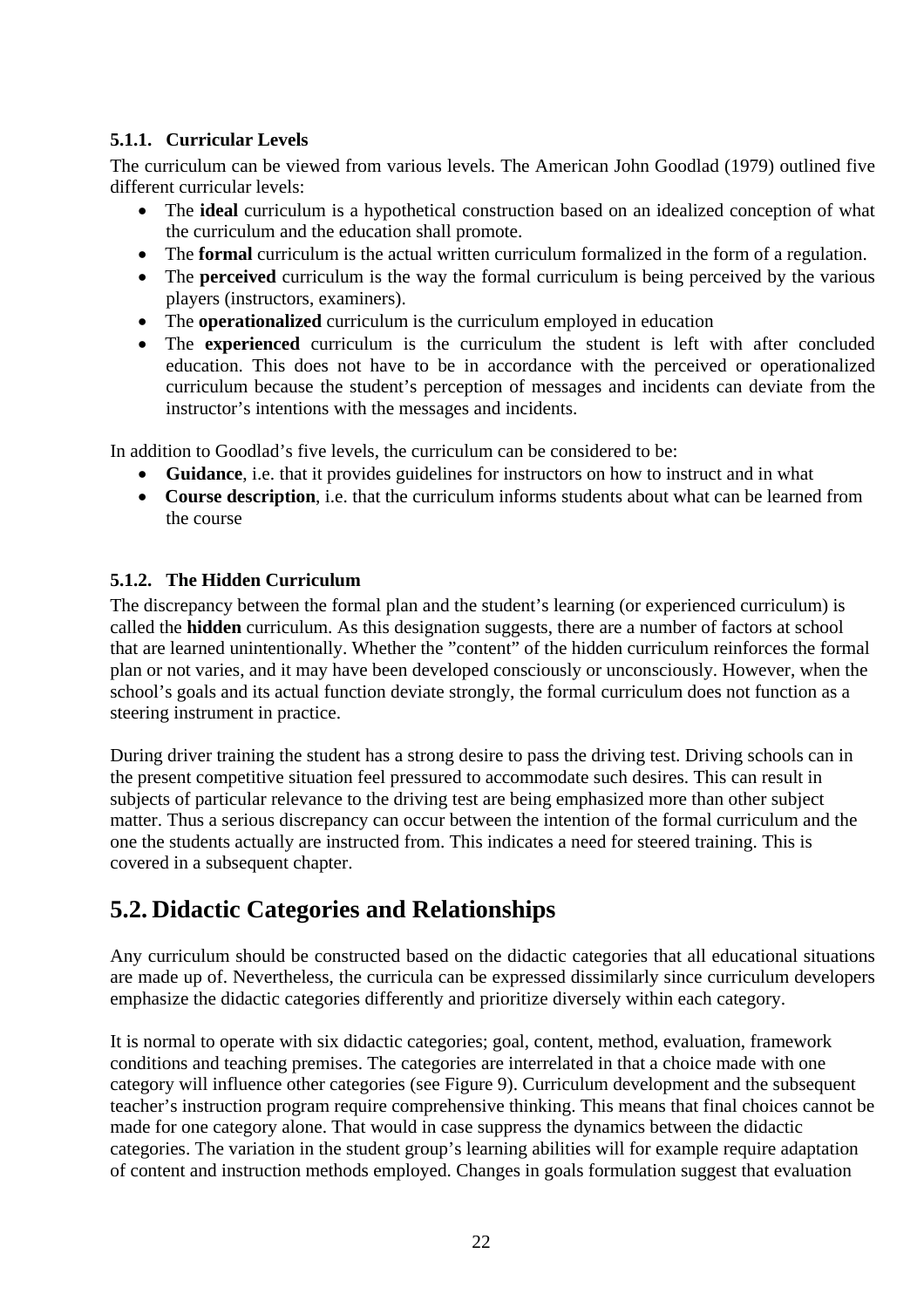<span id="page-31-0"></span>forms and content must be adjusted, and a new evaluation form will possibly warrant new and expanded framework factors.

Below, the didactic categories are explained and the relationship between them and how they are expressed in the current driver training curriculum accounted for. Also, the choices made for each relevant category in the driver training development are reviewed. These choices have an influence on the development of the new curricula.



**Figure 9 Didactic relationship model. Categories and connections** 

#### **5.2.1. Objectives**

The objectives indicate which direction the students are expected to develop. How the objectives are formulated lays down a framework for the training and the students learning. The choice of open or closed objectives and educational vs attitude objectives gives different guidance regarding choice of content, method and evaluation form. Closed objectives are detailed and describe precisely what the student shall achieve. Open objectives are to a lesser extent defined, giving the players a greater possibility of choosing how to attain the objective. With open objectives formulation, the process is in many cases more important than the product.

In the "formal" driver training curriculum there is formulated a primary educational objective. The objectives in previous curricula are formulated somewhat dissimilarly. In some curricula it is only stated what the learner driver shall know after completed training. In other curricula, the training progression is indicated through a number of secondary goals in addition to the main objective. What the learner driver shall practice on and where, is established by fixed detailed objectives related to the different parts of the training.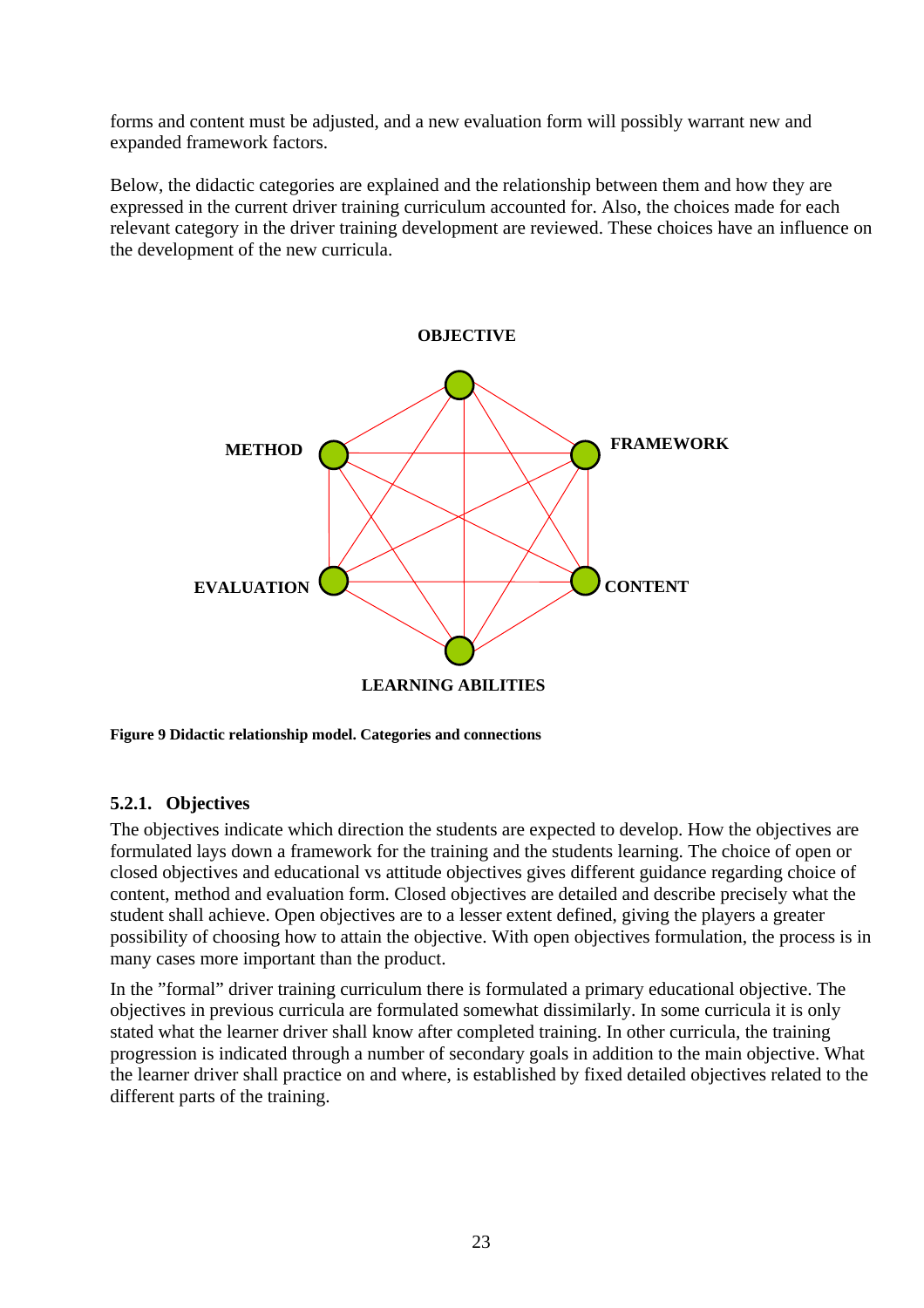<span id="page-32-0"></span>The purpose of driver training is to ensure that students have the necessary competence to drive safely, considerately and efficiently when getting their driving licenses. It is what the student can after completed training that counts. This suggests the use of secondary objectives in the training. In addition, EU directives will indicate which objectives must be attained within each category to acquire a driving license. At the same time it is natural to look at driver training from a progression viewpoint that suggests a stepwise training where training at one level requires competence acquired at previous steps. This leads to a situation where objectives must be formulated at each step in addition to a main objective for the overall training.

Each step can be rather extensive. How detailed the objectives for the various steps are broken down into underlying secondary objectives, will among others depend on what is intended for the student to achieve at that step. To learn specific skills, it will be more appropriate with definite objectives than if just reflection and consciousness-raising is desired.

Attempts should initially be made to obtain best possible agreement in the formulation of the objectives for all categories. At the same time, regard should be given to peculiarities within individual driving license categories.

#### **5.2.2. Method**

It can for example be distinguished between classroom education and project work, or more prominently, between deductive and inductive approach to education and learning. Methodical choices can be made based on knowledge about the student(s), own view of education and knowledge, objectives and educational content. Choice of method must be made in accordance with such factors as objectives, content and evaluation form.

The initial Norwegian driver training curricula gave rather precise instructions regarding training methods. Indications were given on what had to be instructed, when it had to be instructed and how the training should be undertaken.

Later curricula emphasize freedom of method and instructor's responsibility in use of varied methods to meet the students' different needs and competence. Today's Norwegian youngsters are used to different forms of learning including the project oriented one. This type education represents a radical break with the traditional dissemination pedagogic. Many students are used to learn themselves by solving concrete problems by thinking through and reflecting, and by planning what needs to be done. Driving instructors have also picked up this method. The instructor's duty will then be to prepare concrete work tasks with the learner driver. The task must contain a problem the learner driver shall work through. Instead of telling the learner driver where and when to give sign, the student must find out by herself/himself how best to inform others about one's intentions.

Youngsters engaged in driver training have rather dissimilar competence. They can have more or less traffic experience, good or poor learning abilities and variable attitudes towards driving. This suggests a "student adapted training", which will be in conflict with a strong and detailed methods directive in the curriculum. The 1994/95 minimum age lowering for practice driving to 16 years has given younger learner drivers then previously and reinforced the need for "student adapted training".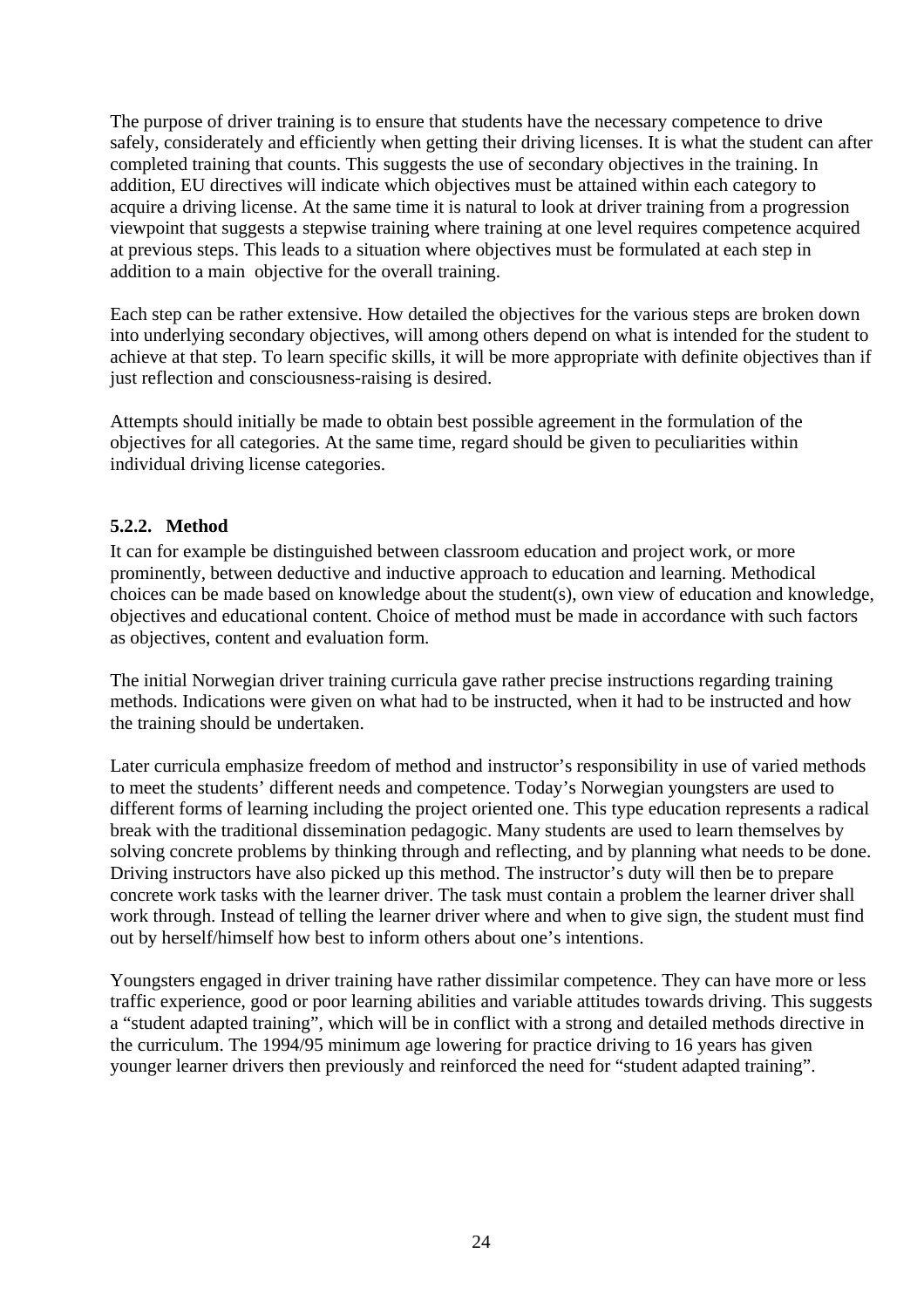#### <span id="page-33-0"></span>**5.2.3. Evaluation**

The purpose of evaluation is to ensure that the formal curricula objectives are attained. Evaluation can be done intermittently (formatively) or at the end (summatively). The choice of evaluation form must be made in relation to chosen objectives and content as well as the educational framework and teaching and working methods being used.

Besides evaluation, a curriculum developer can also use mandatory training to ensure that training goals are attained. Both evaluation and mandatory training can be considered as steering elements in the education effort. This function is covered later in this report.

According to the EU directive on driving licences, we are obliged to have a final driving test. Such summative evaluation shall in theory assure the quality of the candidate's competence. In practice the driver training contains many objectives that are difficult to evaluate summatively. The driving test is therefore not sufficient to quality assure the training.

In the new curricula /the new regulations, the objectives are formulated for each step in the driver training. This creates a need to ensure that the objectives are met at each step. This can in principle be done both by summative and formative evaluation. In cases where an instructor follows a student throughout the training, a professional instructor will understand when the objectives have been reached without letting the student be subject to a special evaluation. This will be discussed later in the text.

#### **5.2.4. Content**

The curriculum content is actually indicating the subjects that should be covered by the training. The actual educational content is affected by the curriculum and its formulations of the objectives. The recognition of which content should be emphasized, will at the same time provide guidance on how to formulate the goals and which evaluation form to employ.

The biggest problem associated with beginning drivers is their high accident risk. A major driver training objective should therefore be to reduce that risk. This is reflected in the content of future training. The content is largely based on the GADGET matrix (see previous chapter). Relative to past curricula, the GADGET matrix emphasizes more so the need for the learner driver to gain a deeper understanding of traffic, to understand how other drivers' personalities affect the driving and to gain insight into own personality traits. All this aims at influencing the student towards making safer decisions as driver.

#### **5.2.5. Framework**

The educational framework conditions are partly politically determined, such as the volume of mandatory training and which freedom the learner driver shall have to make own decisions on scope and training progression. The instructors'/examiners' competence also provides a framework for the activity together with natural conditions (light/darkness, driving conditions).

A significant framework condition are the costs. For category B (the category with decidedly most learner drivers), the average youngster had in 2002 between 25 and 30 driving lessons of which 9.5 were mandatory. Some of them had in addition voluntary theoretical training (training for the theory test is not mandatory in Norway). This involves a total driver training cost of  $1800 - 2400 \in (2003)$ . The freedom learner drivers have had after 1995 to choose category B training scope and progression,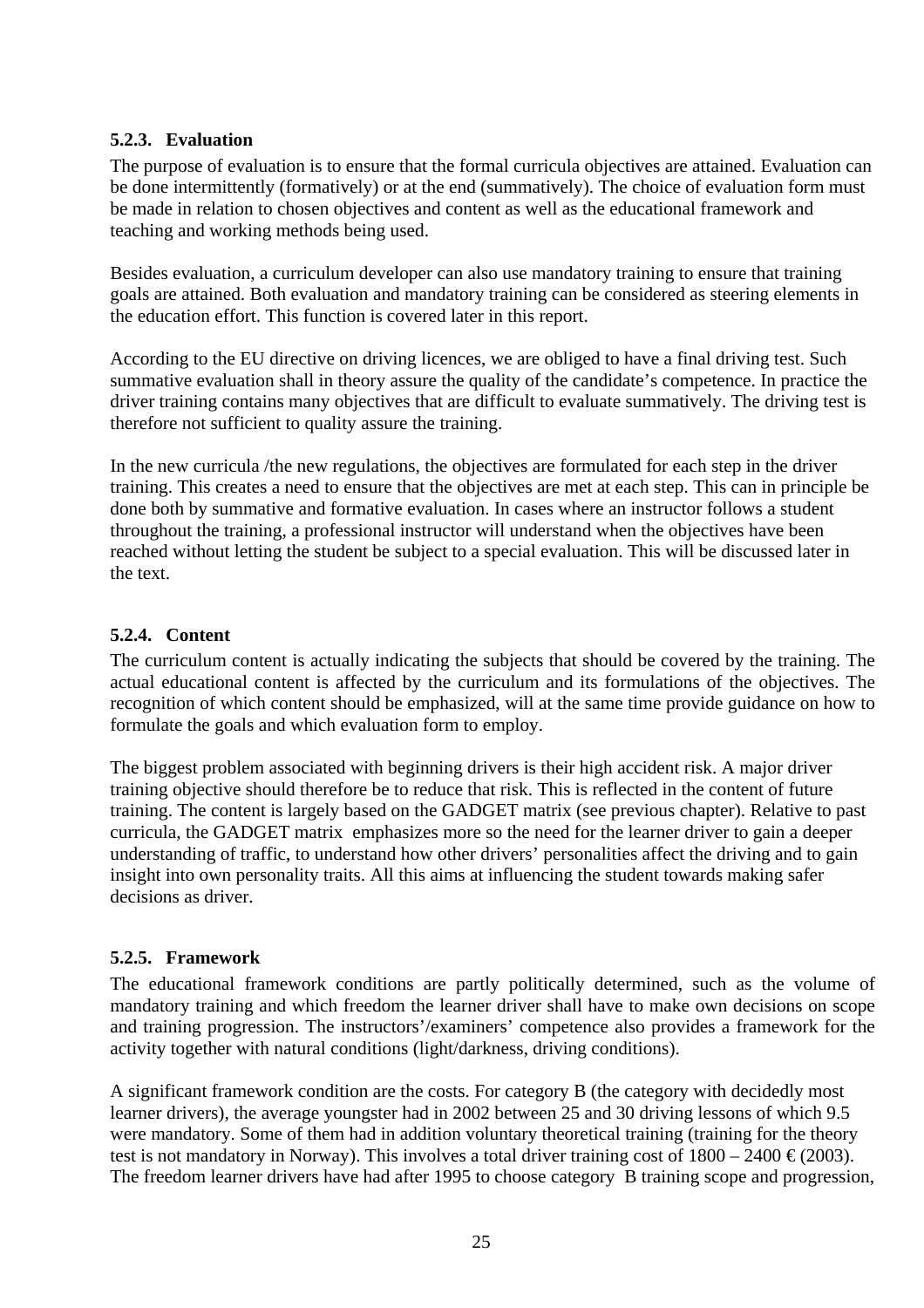<span id="page-34-0"></span>may appear to have had unfortunate consequences. The training has for many become somewhat lacking and unsystematic, and they made several attempts in passing the test instead. It is desired to steer the training through the new curricula / the new regulations without this leading to significant cost increases for students that already have had proper training.

#### **5.2.6. Learning Abilities**

Knowing the learner driver's standing and previous knowledge must be a prerequisite for choices to be made with regard to method, progression, presentation of subject matter etc. It is well known that educational methods have evolved and that today's youth are used to acquiring knowledge differently from what was done 20 years ago. It is therefore emphasized that it is the instructor's knowledge about each individual learner driver that shall provide direction for choice of method. The choice must of course be founded on the content of what the learner driver has to learn. Individualizing the training is very important both to motivate those that shall learn and to provide a favourable approach to the training.

There is a large age span among the driving license candidates. This reflects that the minimum age for practice driving has sunk (1995) and that the driving license age, especially in urban areas has risen. This fact has been considered when forming the new curricula.

### **5.3. General Educational Steering Elements**

#### **5.3.1. The Curriculum**

Previously it has been emphasized that the "formal", e.i. the written curriculum shall among others be steering and thus being normative for what education within each individual discipline and type school shall cover. Unfortunately, experience has proven that it is not sufficient that the curriculum is intended as a steering function. There is a need for other steering instruments to ensure that all students achieve the desired goals in each discipline.

The use of steering tools has varied under past curricula. Some driving license categories, e.g. motorcycle, have had strong steering. The plan is based on mandatory objectives attainment for the learner driver at the driving school. At the other extreme are past Norwegian plans for heavy vehicles where only a nine hour slippery surface driving course was mandatory. It is again reasonable to assume that the forming of the curricula was influenced by the times.

#### **5.3.2. Evaluation form**

 $\overline{a}$ 

Dissimilar evaluation forms can identify different aspects with a student's competence<sup>4</sup>[.](#page-34-1) Before evaluation form is selected, it is necessary to clarify what is the purpose of the evaluation. Choice of evaluation form must therefore be made based on what one wants measured. This suggests that the intentions of the formal curriculum and the chosen evaluation form are in agreement.

A curriculum contains normally so many objectives that it is not feasible to evaluate all. Therefore a selection must be made. Objectives emphasized through evaluation will establish guidance for what the players (instructors/learner drivers) consider important with the curriculum and thus contribute towards a distortion or prioritization of the subject matter. In this respect, the evaluation form can be a contributing factor in that the totality of the curriculum loses its impact.

<span id="page-34-1"></span><sup>&</sup>lt;sup>4</sup> Competence is here meant to represent the student's overall knowledge, skills and attitudes.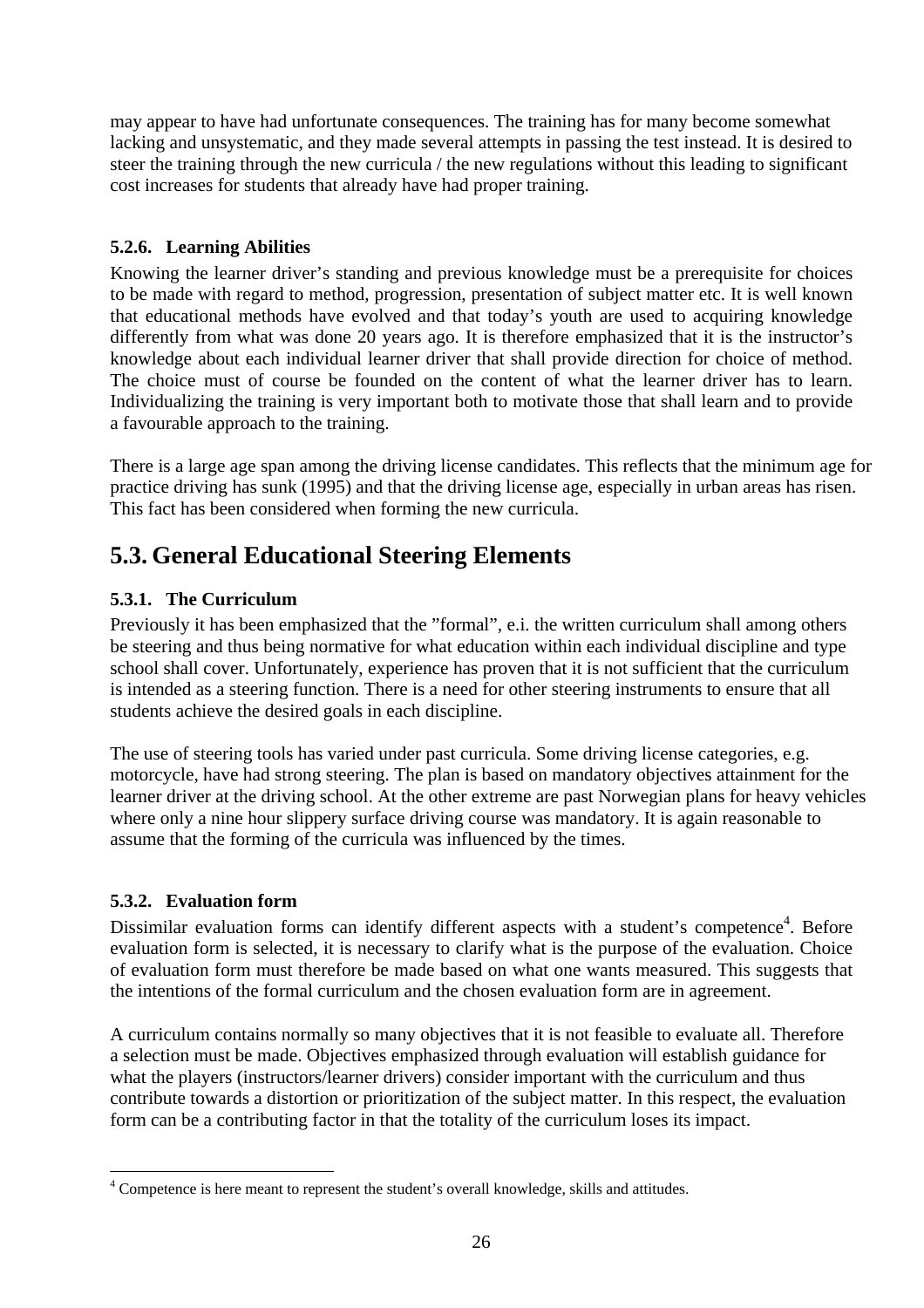<span id="page-35-0"></span>It can roughly be distinguished between two types individual related evaluation; formative and summative evaluation.

*Formative evaluation*, also called process evaluation, takes place during the training process and is often of an informal character. The attention is aimed at the student's learning process. The evaluation result is often used as a guide for adjusting the training arrangement. Formative evaluation does not significantly emphasize specific objectives attainment and can be considered as more of an inclusive evaluation form. This because more aspects of the student's competence can be captured.

*Summative evaluation*, product evaluation, takes place towards the end of the training process. This evaluation form is more formal. It is the product of the student's learning that is made subject to evaluation, and the purpose is to survey which level the student is at after completed training.

In addition, it can be differentiated between objective and subjective evaluation depending on what shall be evaluated, which criteria are available to evaluate against and which evaluation form is used. With objective evaluation, any qualified evaluators shall arrive at identical results, while with the more subjective evaluation forms, each individual evaluator's professional judgment will contribute towards results that may be different.

During driver training it is desirable that all candidates are treated equally. This means that a most objective evaluation possible should be used. In the evaluation of theoretical knowledge, this wish is to a large extent achieved through standardized theory tests. The evaluation of driving skills takes place under such varied conditions that a certain subjective judgment cannot be avoided in spite of nationwide evaluation criteria and coordination of the examiners. The aim, however, must be to make these evaluations as objective as possible.

#### **5.3.3. Mandatory Training**

In addition to evaluation, mandatory training can function as a tool for steering the learning. It can be distinguished between mandatory attendance and mandatory objectives attainment.

With *mandatory attendance*, a certain number (or minimum number) of hours of attendance will be required to gain approval for the discipline/course/training. When this form is chosen, there will in reality be no guaranty of the learning effect for the individual student. Ideally, it could therefore be appropriate / desirable to combine the requirement of mandatory attendance with a final test to ensure that the student has attained a satisfactory knowledge level. Such "partial tests" have not, however, been included in the driver training that will be introduced in 2005.

When *mandatory objective attainment* is indicated, no fixed number of hours of student attendance has been determined. The student's object attainment is tied to definite objectives in the curriculum as a whole or by elements of it. This approach requires a form of evaluation, and it is most often a formative evaluation that is utilized. The number of lessons are not predetermined since the students have different personal learning abilities and different needs during training. The instructor is normally in charge of evaluation during training and of determining if the student has achieved the level of knowledge, skills and understanding that the curriculum requires. Future driver training is being prepared for a system with counseling to cover such types evaluation.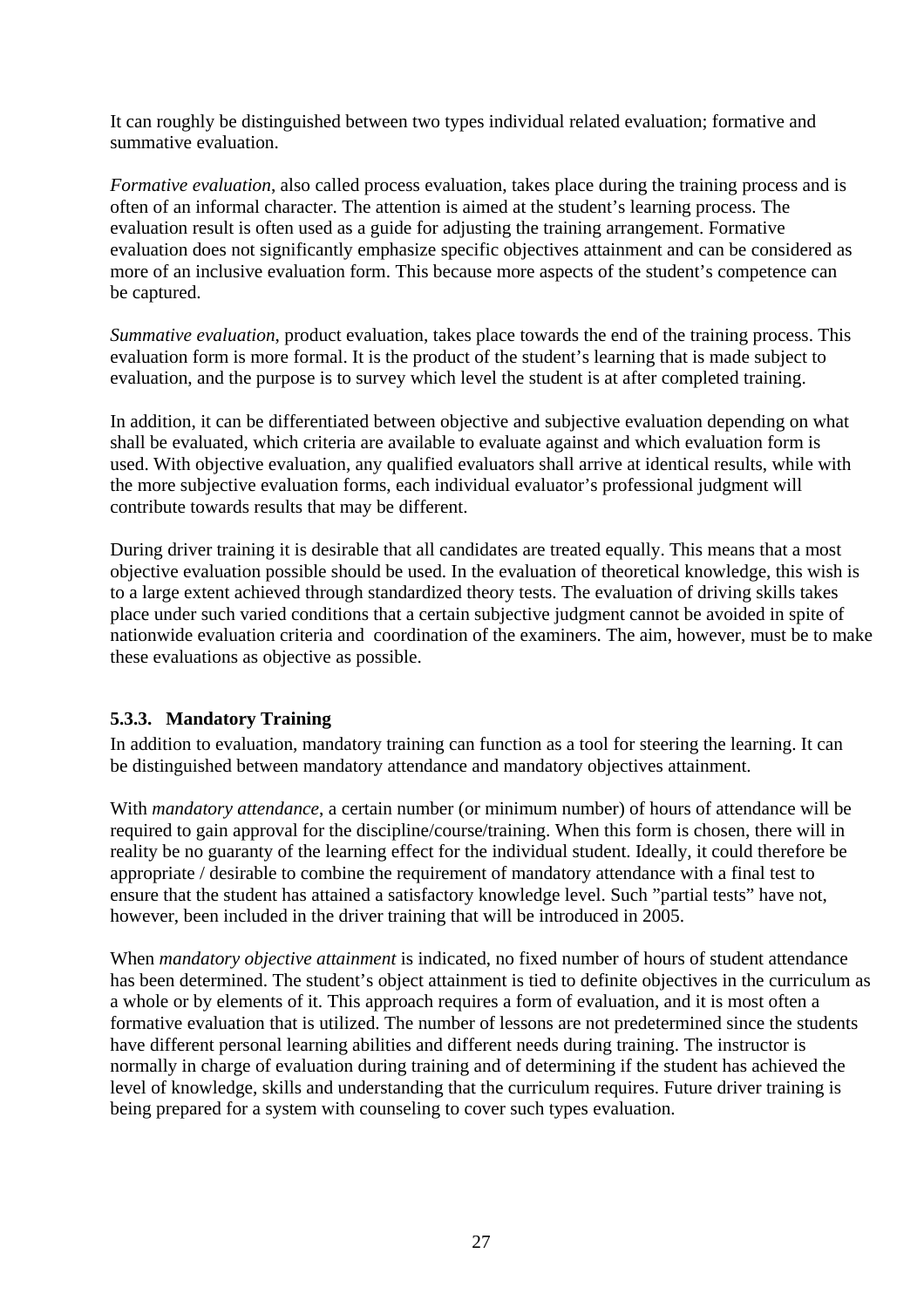#### <span id="page-36-0"></span>**5.3.4. Steering Future Driver Training**

When a training course planning process requires a choice between mandatory training or summative evaluation as a steering factor, it is important to be aware of the fact that different goals are best quality assured by various means.

It can for example be less complicated to evaluate whether a student has achieved attitude objectives through mandatory training (formative evaluation) than through a final examination (summative evaluation). It is difficult to prepare a final test with the intent of evaluating if attitude objectives have been achieved. The result can be a discrepancy between the intention of the objective and the evaluation, and that the focus of the learning process as a consequence is being diverted away from the objectives wished evaluated towards other curriculum objectives. On the other hand, it can be simpler to ensure that the student has acquired factual subject matters through a final examination than through mandatory training. In other words, it is the desired learning effect and training purpose that should be the decisive factors when it comes to steering tools to be used.

A conclusion of the driver training for category B after the 1995 curriculum revision has been that the candidates lack basic knowledge and skills at the approach to the driving test, that the training deviates from the curriculum and that the curriculum lacks structure. This suggested that a better steering of the training should be achieved through the new January 1st, 2005 curriculum.

It also appears that the training for the heavy vehicle categories was previously steered by the driving test and the formal curriculum. Mandatory training and concurrent evaluation are in other words not being used to any large extent as steering instruments for these categories.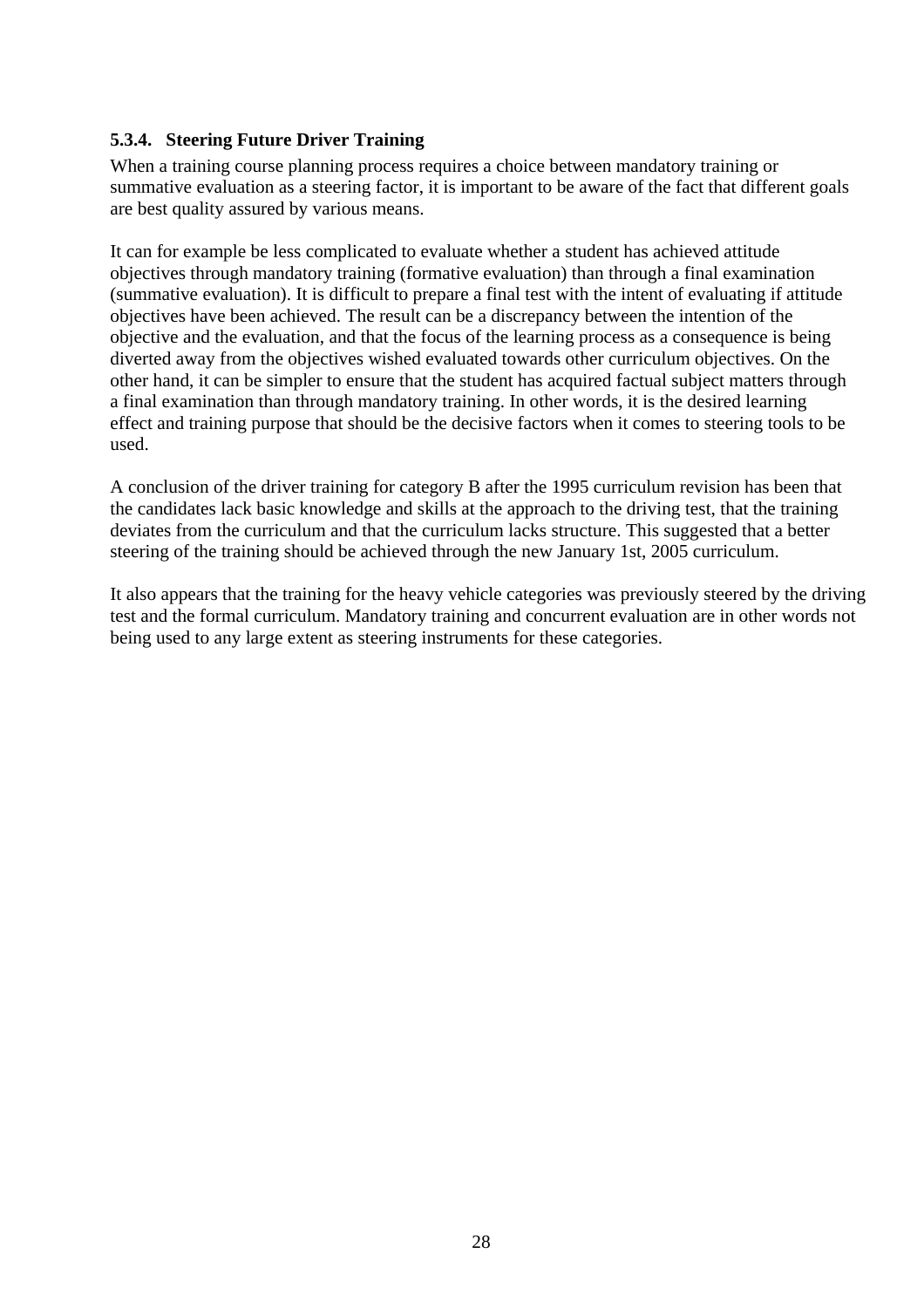## <span id="page-37-0"></span>**6. A MODEL FOR DRIVER TRAINING**

It is possible to form a picture in principle of how driver training should be carried out from the psychological and pedagogic knowledge and experience that the various driver training participants possess. This chapter presents such a picture – a model for driver training. Such model must in principle indicate:

- What needs to be learned, i.e. training subjects.
- Training progression, i.e. in what sequence shall subjects be introduced into the training.
- Which objectives are relevant for individual subjects, i.e. which competence the students shall have within the various subjects.
- How training can be managed and controlled, i.e. how training can be ensured to have the right progression and that the learner drivers will attain their goals.

The new regulation / the new curricula are largely built up around this common model.

## **6.1. Training Subjects**

The GADGET matrix (the GDE matrix) as presented in Chapter 3, shows what the driver training should contain. The five model levels can be considered as four different training subjects.

The GADGET matrix emphasizes that the training shall give the student *self-knowledge*. This will therefore be a subject in the training. *Laws and rules* enter into the GADGET matrix as part of the interaction skills at the tactical level. Knowledge about laws and rules to manage traffic is so basic that in order to provide an overview, it will be appropriate to address this as a separate subject. With this subject, it would be natural to include traffic systems knowledge, driver responsibilities and characteristics of the various types traveller that are users of the system.

A subject that has not been picked up by the GADGET matrix is *economic and environmentally friendly* driving. This subject has been added to some earlier curricula and will probably become more and more important in the future. Economic and environmentally friendly driving will therefore be included as a separate subject throughout the new curricula.

This results in seven subjects to be included in the driver training:

- *Legislation and road traffic as a system*
- *Vehicle manoeuvring*. The learner driver must learn to handle the vehicle safely and efficiently.
- *Road traffic skills*. The learner driver must learn to interact with other travellers and master different traffic situations and conditions.
- *Economic and environmentally friendly driving.* The learner driver shall learn about and get used to an economic and environmentally friendly manner of driving.
- *Planning and preparations for driving*. The learner driver shall learn to prepare for driving and make sensible plans before and during driving
- *Behavioural tendencies and judgement tendencies*. The learner driver shall learn how personality, social influence, lifestyle and similar factors affect personal choices.
- *Self-knowledge* regarding own competence and own personal behaviour tendencies and judgement tendencies. The learner driver shall be schooled in realistic evaluation of own competence, to understand personal tendencies and how these tendencies affect reactions.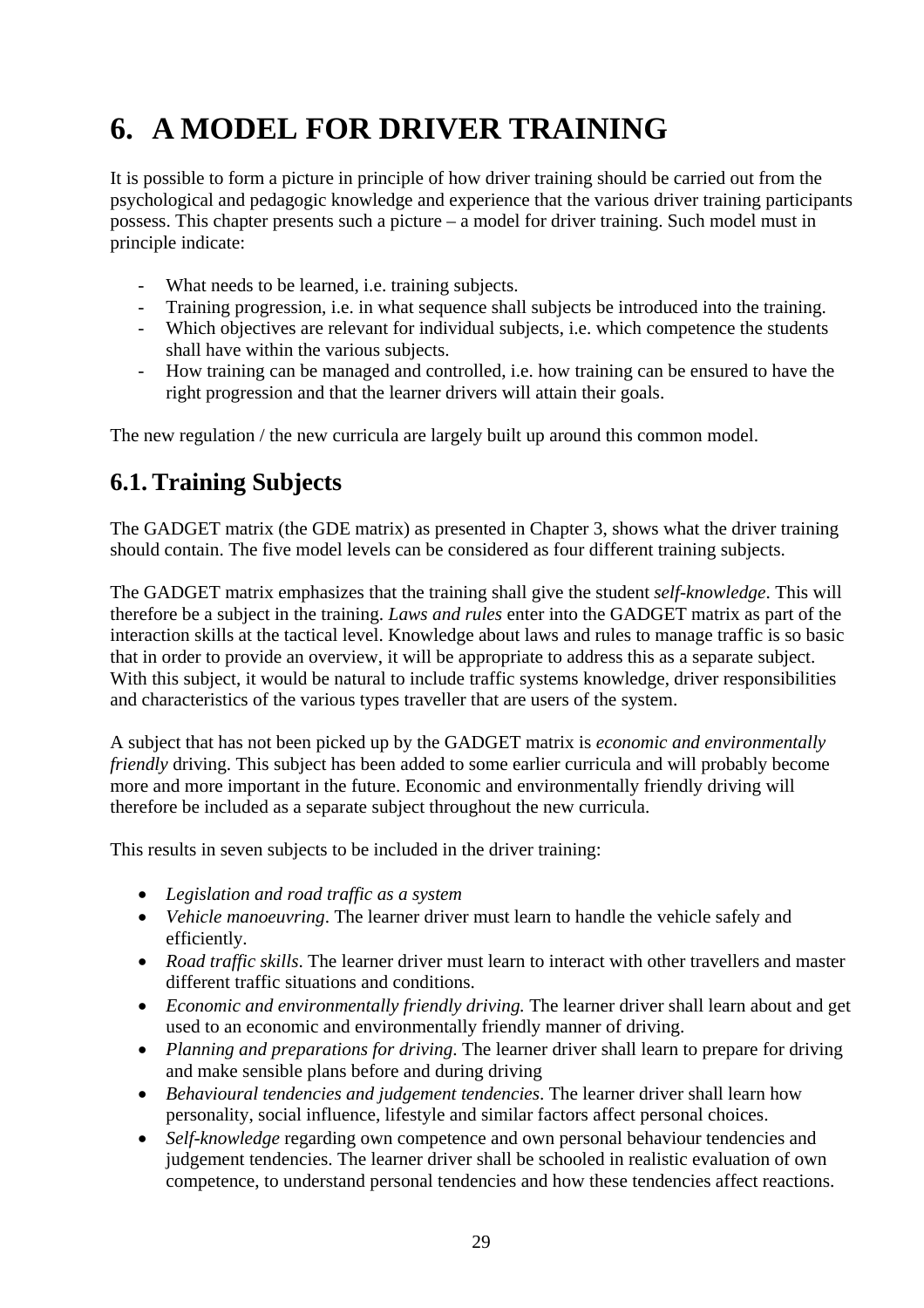<span id="page-38-0"></span>Previous driver training curricula had a content and objective formulation somewhat in agreement with what is found in the GADGET matrix. The learner driver shall learn about laws, rules and the traffic system, they shall have technical driving skills and traffic skills.

Even the subjects of self-knowledge, planning and preparations for driving, and behavioural tendencies and judgement tendencies are mentioned in the curricula, although rather sporadically. Simply stated it can be said that earlier training emphasized the four lower left boxes of the model (see Figure 7). These boxes "contain" the competence needed to make one's way in traffic, i.e. to move along at a reasonable pace.

How this competence is used depends, however, on the driver's motives, attitudes and personality. The competence at the highest level of the GADGET matrix and in the self-knowledge requirements aims at modifying the influence of unfavourable motives, attitudes and personality. From a safety-viewpoint, it is therefore important that these areas are emphasized in the driver training.

There is consequently a need for certain modifications in or additions to previous curricula: - The subject *planning and preparations for driving* will now be included in the curricula. Sensible planning and preparation are important to drivers of all vehicle types in certain situations and probably particularly important to professional heavy vehicle operators.

- The subjects *behaviour tendencies and judgement tendencies* and *self-knowledge* will appear more clearly in the curricula and be given more weight in the training. Insight into own competence and own personal tendencies can be an important tool towards safer driving, in particular among young beginning drivers.

### **6.2. Training Progression**

The various training subjects are independent. For pedagogic and safety reasons it is desirable that the student has a certain knowledge and skill within some subjects before training commences on other subjects.

#### **6.2.1. Legislation and Road Traffic as a System**

Before the student begins driving in traffic, it is advantageous that she/he has a certain knowledge on laws and rules that govern interaction, on traffic as a system and the driver's role in this system. This knowledge will give the student a cognitive structure that she/he can use to arrange the impressions received during practical training. This will easier facilitate interpretation of impressions and learning from experience. Knowledge will also make practice driving safer.

In addition, it would be advantageous from the start of training if it was required to reflect over the fact that traffic is a system where drivers have a large responsibility and where laws and rules show the complexity of the system and drivers' responsibility. This can provide a backdrop that the entire training can be viewed against and that can provide a different perspective on driver training and of being a driver. On the basis of these evaluations, these subjects should constitute the beginning of driver training.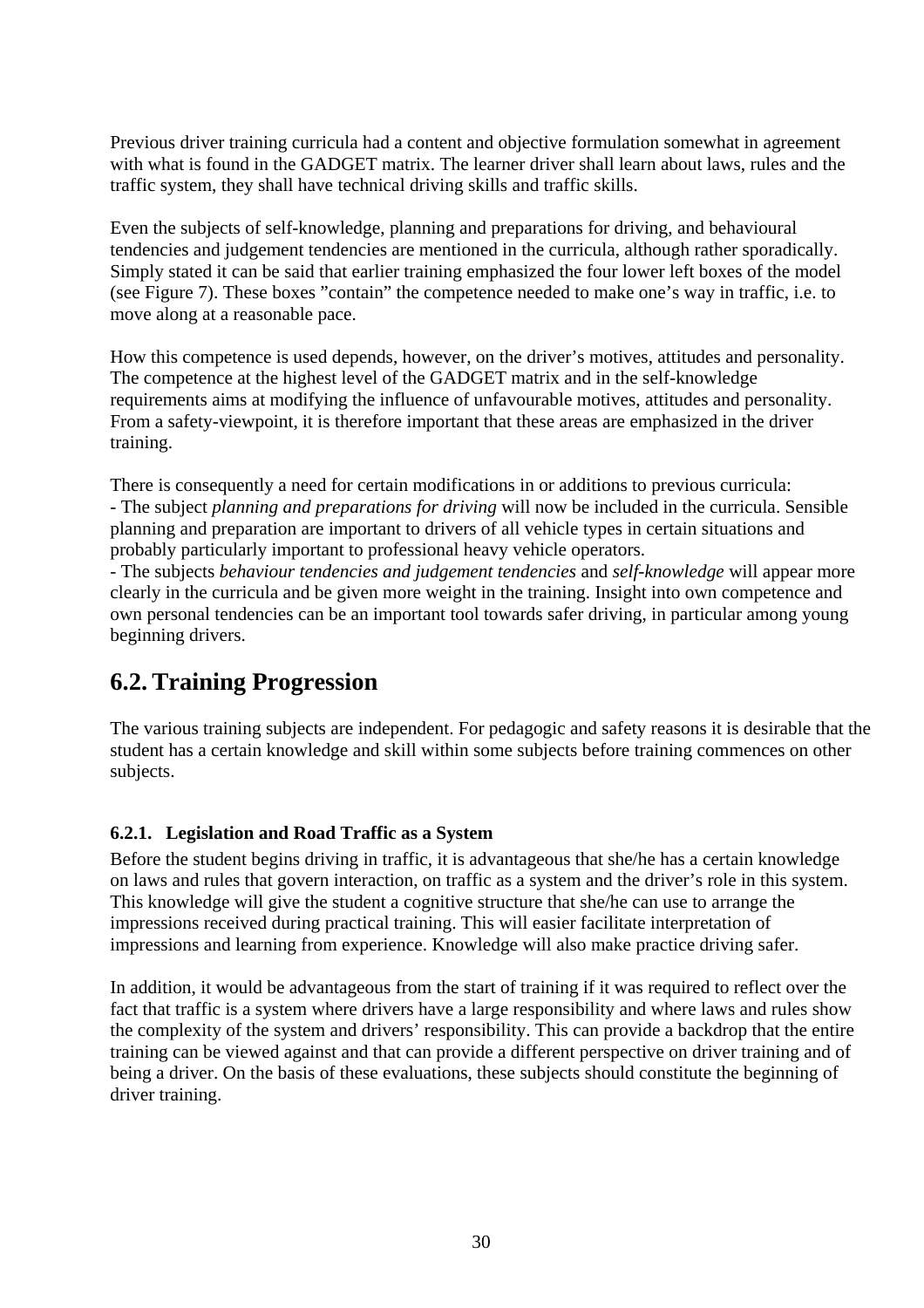#### <span id="page-39-0"></span>**6.2.2. Vehicle manoeuvring**

That the learner driver has relatively good technical driving skills is another precondition for efficient learning during driving in traffic. When the student must concentrate on gearing, braking and steering during traffic training, she/he will perceive little of fellow travellers' behaviour. This produces conditions that do not favour learning from traffic situations being encountered. It is therefore important that the learner driver has had sufficient technical driving practice before commencing traffic training to facilitate a large degree of automated vehicle operation. During traffic training the student can then use the cognitive resources on occurrences around the vehicle.

#### **6.2.3. Road Traffic Skills**

Normally, road traffic skill training represents the most comprehensive part of the training. As previously mentioned, the training efficiency of each subject depends on reasonable technical driving skills and knowledge of laws and rules. The traffic training will at the same time provide experience that is important in order to understand the significance of insight into own behaviour tendencies and judgement tendencies which should be emphasized towards the end of training. Consequently, traffic skill training will occupy a central position in the middle of the training period.

#### **6.2.4. Economic and Environmentally friendly Driving**

To drive economically and environmentally friendly, the learner driver must know what distinguishes such driving. She/he must have the skills to drive in that manner and to have the will to practice an economic and environmentally friendly driving style. Training-wise, this means that the learner driver must be provided with knowledge, skills and appropriate attitudes. Understanding of the significance of economic and environmentally friendly driving (appropriate attitudes) should be established early in the training process. Necessary knowledge and skills must be linked to actual driving and in particular in connection with technical driving practice and traffic training. The subject economic and environmentally friendly driving will therefore be relevant throughout the greater part of the training.

#### **6.2.5. Behaviour tendencies and judgement tendencies**

Knowledge about which behaviour tendencies and judgement tendencies can affect driver behaviour belong to the backdrop that the learner drivers should view driver training against. The learner drivers should therefore be provided information about this subject at the very beginning of the training. It can, however, be desirable that the subject also is emphasized towards the end of the training period. By such time, the training, in particular the traffic skill training, has provided the learner driver with a deeper understanding of what driving entails and thus a different basis for reflecting over the significance of behaviour tendencies and judgement tendencies. The subject should therefore be emphasized both at the start and at the end of training.

#### **6.2.6. Self-knowledge**

Self-knowledge can be considered a skill and this skill the learner driver needs during the entire training period. She/he needs at all times to understand what she/he can and cannot do. This subject should therefore be emphasized from the start and followed up throughout training.

Just as with behaviour tendencies and judgement tendencies, it can be appropriate to emphasize the subject especially towards the end of the training. The self-knowledge shall not only cover own knowledge and skills, but also own behaviour tendencies and judgement tendencies. Towards the end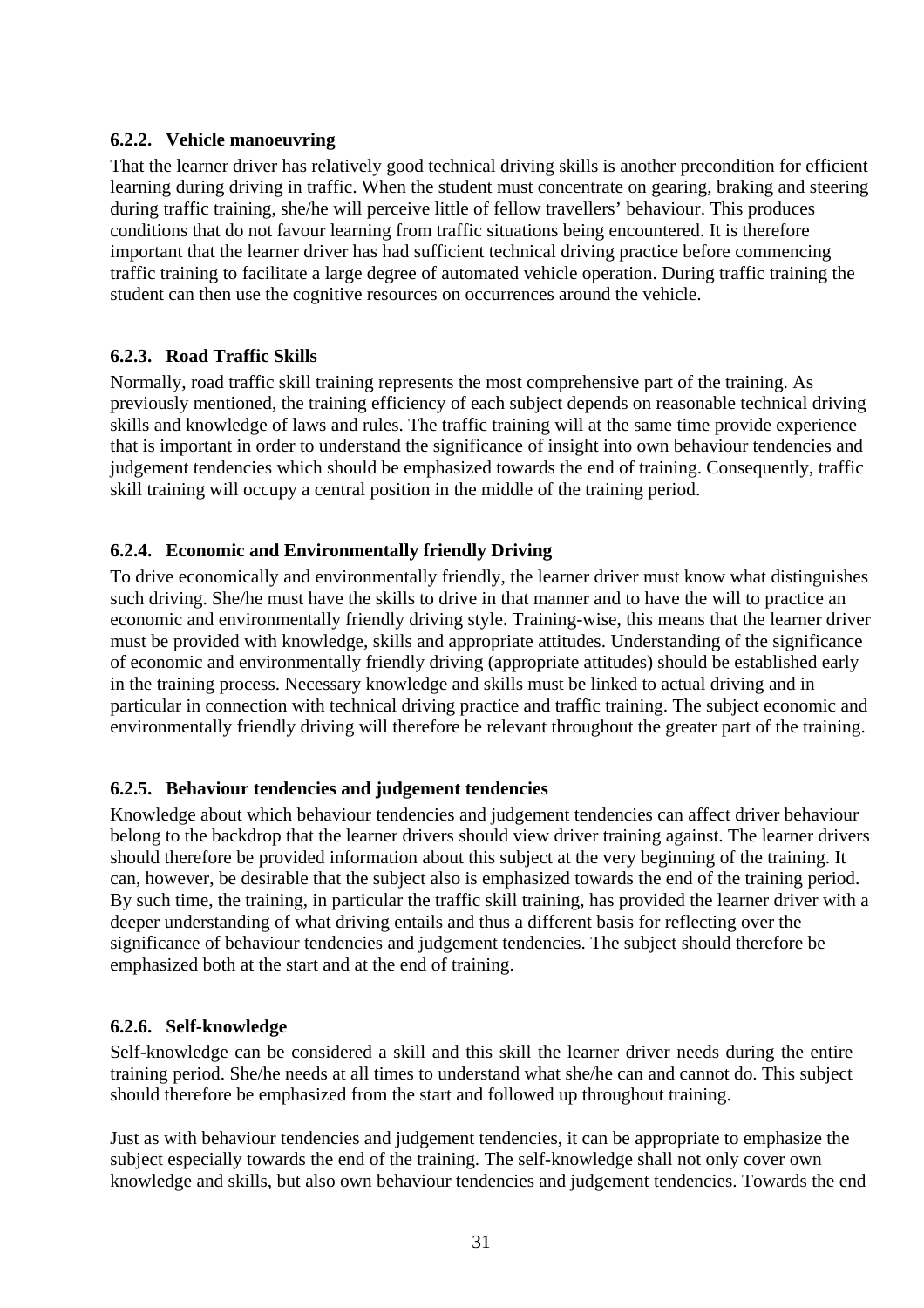<span id="page-40-0"></span>of training when the learner driver has gained a more varied driving experience and a better understanding of the significance of behaviour tendencies and judgement tendencies, it can be fitting to reflect over own inclinations. This insight into own inclinations is an important ballast for the student to have when starting to drive by herself/himself.

#### **6.2.7. Planning and Preparations for Driving**

During traffic training and in the final part of the training when the learner driver shall be more on her/his own, there can be some possibilities of practicing parts of the subject (such as route selection). However, the subject fits better a more theoretical type teaching and discussion. The content of the subject can in many ways be considered a guide to future drivers and will as such best fit into the final part of training.

#### **6.2.8. Overall view of Progression**

The proposed training progression is illustrated in Figure 10. The blue areas show when training takes place within a given subject and the distribution of that training over the training period. Consideration is given to having the training within a subject extended over a major part of the training even if it is especially emphasized during a brief period. A learner driver can for example also get a rather intensive training in technical driving during a short period, but a continued training in for example traffic skills will also mean a certain training in and improvement of technical driving skills. Knowledge of legislation and traffic as a system will similarly be deepened throughout the entire training period in spite of the fact that the subject is emphasized especially at the start of training.

Figure 10 attempts to show this by having the blue areas extend over the entire or major parts of the training period. The height of each of the blue areas indicates how training is distributed within each subject. The higher the area is, the more comprehensive is the training within the subject.

#### **6.2.9. Training Steps**

From the distribution of training intensity within the various subjects over the training period, it can be seen from Figure 10 that the training can be divided into four steps. The main content of each subject will be:

- Step 1 Start-up training. Learn about legislation in general, about traffic as a system, about behaviour tendencies and judgement tendencies and about the significance of selfknowledge<sup>6</sup>.
- Step 2 Practicing technical driving skills (including economic and environmentally friendly driving)
- Step 3 Practicing traffic skills (including economic and environmentally friendly driving)
- Step 4 Final training. Training in complex traffic situations, further training on the significance of self-knowledge and behaviour tendencies and judgement tendencies and learning about planning and preparations for driving.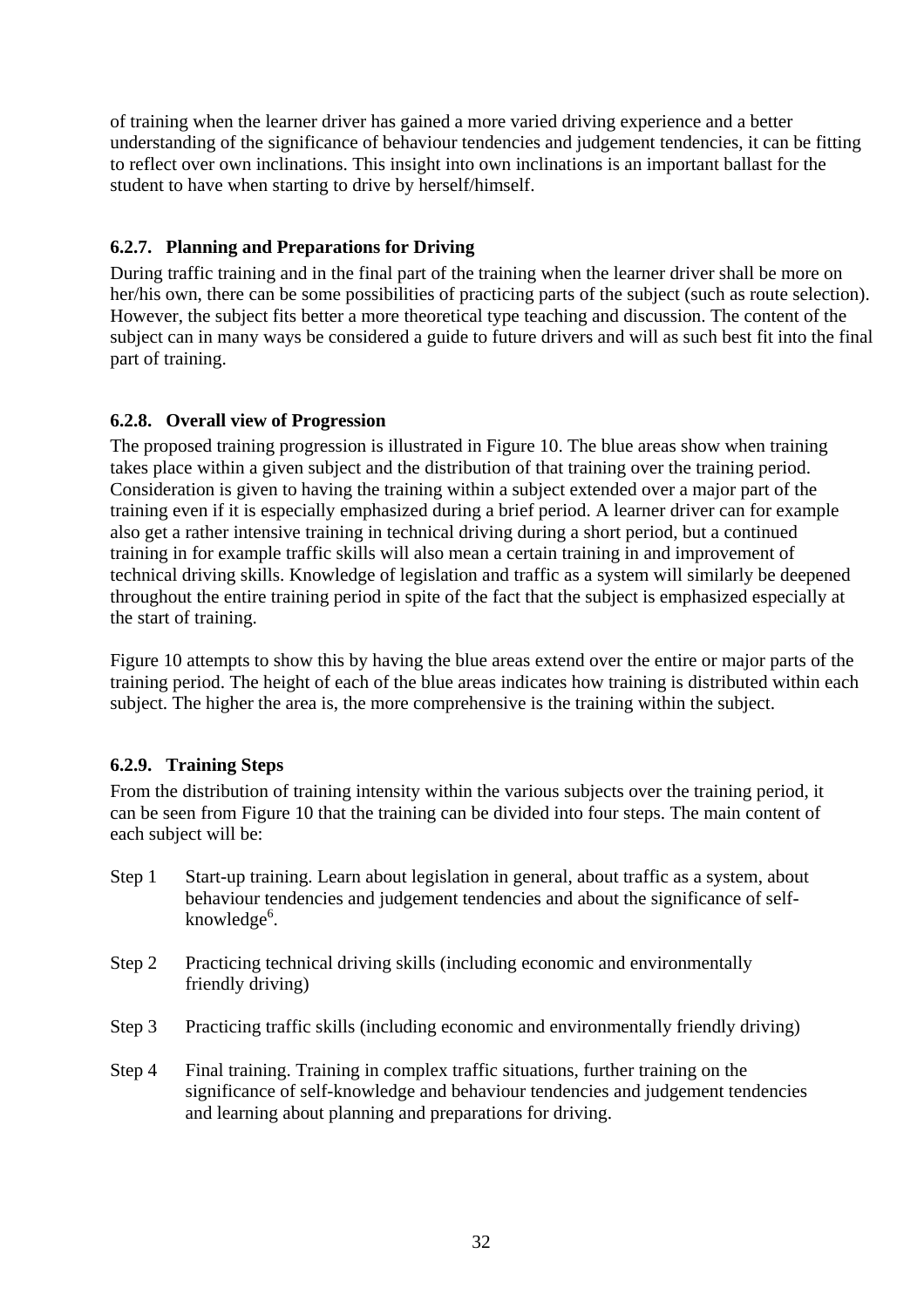|                                                                        | <b>Step 1</b> | <b>Step 2</b> | Step 3 | Step 4 |  |
|------------------------------------------------------------------------|---------------|---------------|--------|--------|--|
|                                                                        |               |               |        |        |  |
| Selfknowledge                                                          |               |               |        |        |  |
| <b>Behaviour</b><br>tendencies and<br>judgement tend.                  |               |               |        |        |  |
| <b>Planning and</b><br><b>Preparations</b>                             |               |               |        |        |  |
| <b>Economic and</b><br><b>Evironmentally</b><br><b>FriendlyDriving</b> |               |               |        |        |  |
| <b>Road Traffic</b><br><b>Skills</b>                                   |               |               |        |        |  |
| <b>Vehicle</b><br>manoeuvring                                          |               |               |        |        |  |
| <b>Legislation and</b><br><b>Traffic as a</b><br><b>System</b>         |               |               |        |        |  |

#### **Figure 10 Relative scope of training within the various subjects and the division of the training in steps**

The term step is used to indicate that the various parts (steps) shall be taken in a certain sequence and that training at one step requires certain acquired competence from an earlier step.

Step 1 gives a backdrop that the training shall be viewed against and which shall contribute in creating correct attitudes for driving a vehicle. In addition, the learner driver will acquire certain general knowledge on current laws and rules and as previously mentioned, this will give the learner driver "knobs" to hang the experiences from the latest traffic training on. Without such "knobs" the learner driver will be in a poor learning position. But it has to be underlined that the general knowledge of legislation gained from step 1 is not sufficient to pass the theory test.

The main thing in step 2 is training in technical vehicle handling where gradually also economic and environmentally friendly driving is emphasized. As previously mentioned, it is necessary with a reasonably good and automated technical driving skill before the learning of traffic skills starts in earnest.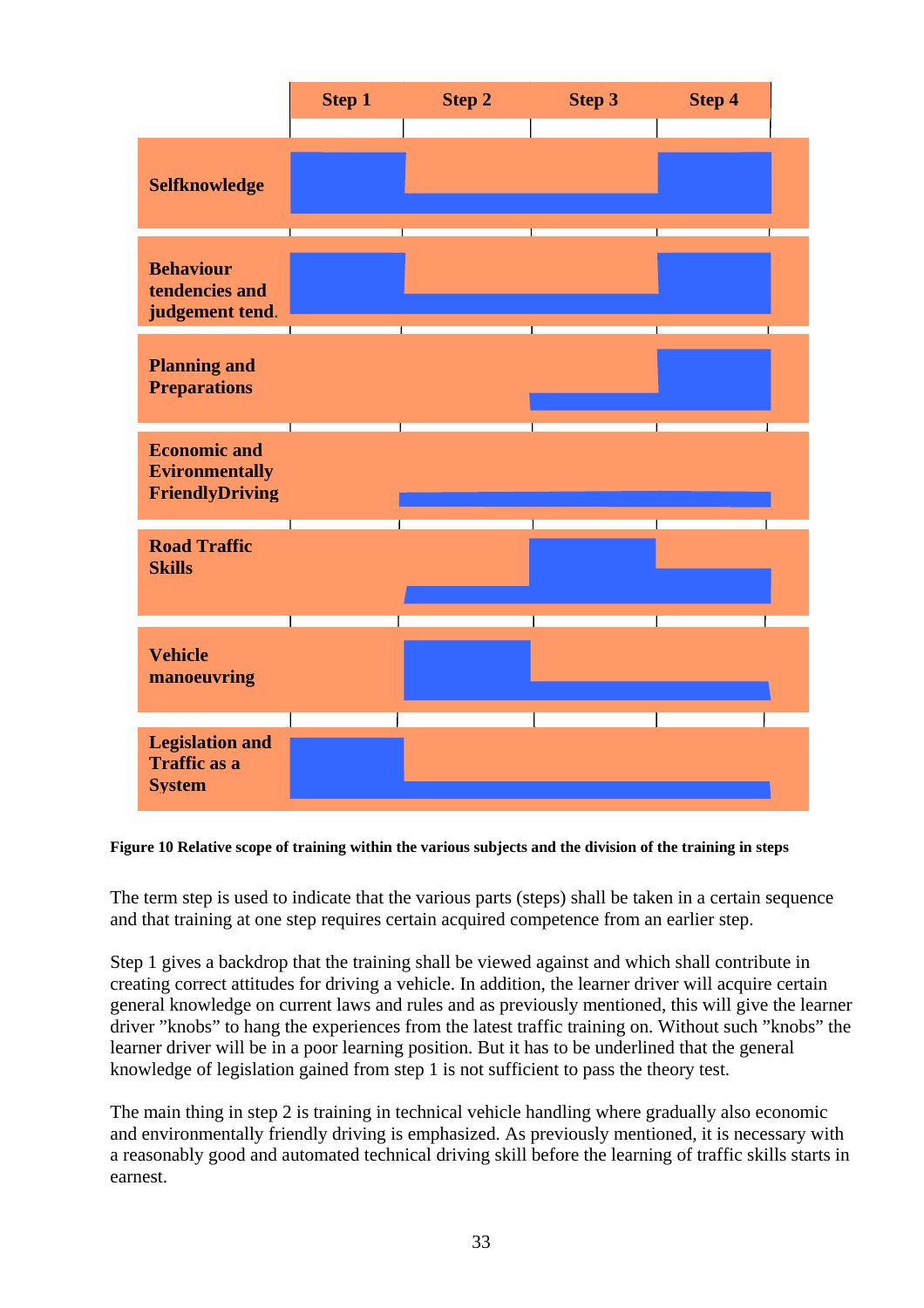<span id="page-42-0"></span>Traffic skill learning (including economic and environmentally friendly driving) is the main consideration in the next step (step 3). The traffic experience the learner driver receives in step 3 is again a precondition for a favourable result from training step 4.

In this last step (step 4) the learner driver shall besides gaining driving experience during demanding conditions also prepare mentally for the role as driver. Subjects important during the first step (selfknowledge and behaviour tendencies and judgement tendencies) will also be important here, but here more connected to the driving. Training starts and ends with subjects intended to affect the drivers' choice of behaviour, i.e. how the driver chooses to use the knowledge and skills acquired through training.

## **6.3. Competence Objectives**

In driver training, it is not enough to show what must be learned, it is also necessary to indicate how well the learner driver must know what has to be learned. This is done by formulating objectives that shall state which competence the learner driver shall have at the end of training. Such objectives are set by the regulations/curricula. The reference in this chapter is limited to a principal and principled view of the competence objectives.

Earlier in this document, the use of primary objectives and secondary objectives has been explained. The primary objectives show what the learner driver must know at the end of training, i.e. when the learner driver is ready for the driving test. Secondary objectives are linked to the training steps.

The regulations and curricula formulate objectives for learner driver competence for each main subject within a step. In step 1 there are, for example, for light vehicle categories defined objectives for the learner driver's knowledge of legislation and traffic as a system, about the significance of behaviour tendencies and judgement tendencies, and about the importance of selfknowledge and economic and environmentally friendly driving. Between the secondary objectives associated with the various steps and the primary objectives, there will of course be a difference even though both types objective are associated with the same subject.

The purpose of learning about legislation and traffic as a system in step 1 is to give the learner driver a basis to make it easier for them to understand and learn from situations encountered in traffic. The secondary objectives for step 1 reflect what is the necessary basis. Later during training, the learner driver must learn more about this subject, making the subject far more comprehensive than the secondary objective.

The same applies for steps 2 and 3. The secondary objectives define the competence that is considered necessary for the learner driver to benefit amply from the training in subsequent steps. The sum of the secondary objectives from step 1 to step 4 will constitute the primary objectives for the category in question.

The steering system chosen for the training requires precise formulations of the objectives. Trough evaluation and guidance lessons towards the end of the steps, an evaluation shall be undertaken where the learner driver and the instructor together shall consider whether the objectives have been attained. To make this a valid and reliable evaluation, those undertaking the evaluation must know rather precisely what to look for. This requires quite precise and detailed formulations of the objectives.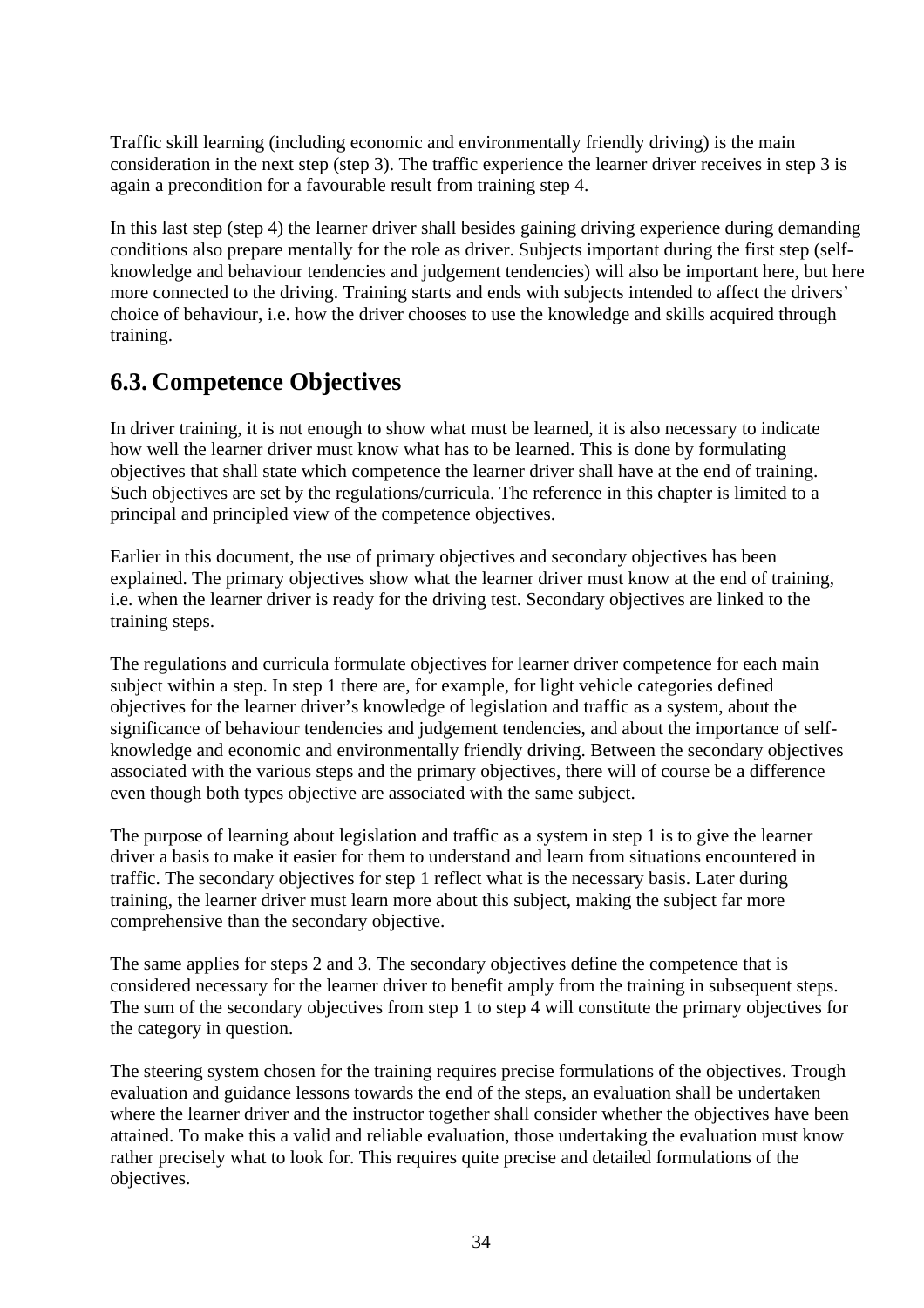<span id="page-43-0"></span>At some steps and for some categories there will be mandatory training. Such mandatory training can be taken at any time within the step, also at the very beginning. Attainment of objectives at previous steps shall provide sufficient competence to take the mandatory training at the next step.

## **6.4. Steering the Training**

A curriculum is as previously mentioned no guaranty for the training to occur in accordance with plan. Learner drivers and instructors can have motives and interests that result in some parts of the training being emphasized more than others. Many learner drivers are concerned with getting the driving license as inexpensively as possible. They therefore seek out training with the sole aim of obtaining a driving license. In the competitive situation driving schools find themselves, there will be a tendency for the driving schools to accommodate the students' wishes. Based on previous curricula, especially for category B, the learner drivers themselves have to a large extent determined both training progression and scope. This has in many cases lead to an inappropriate and poor training, which the high driving test failure rate seems to indicate. Instructors and examiners also claim that there has been a poor agreement between curriculum and teaching, that there has been poor steering of the training and that the learner drivers had inadequate knowledge and skills when entering the mandatory training towards the end of training. This underscores the need for better steering of the training than previously. Such steering must ensure both that the learner drivers have the competence needed within the various subjects and that there is an appropriate progression during training.

The document has previously reviewed the elements generally available to steer the training. A summative evaluation seems to be the most appropriate means of controlling student competence. A precondition for using such evaluation is that it must be based on rather precise competence measures. This will for example be the case for knowledge about laws, rules, technical driving skills and traffic skills. For other subjects such as self-knowledge, understanding of the significance of goals for life and skills for living and of preparation for driving, it will be difficult to undertake an evaluation that will give valid and reliable results. With such subjects it is most appropriate to ensure competence through mandatory training.

The driver training is considered to be constructed of steps where one step provides competence for the next step. This gives a sequential training where it should be demanded that a step has been completed and the competence required has been attained, before the student moves on to the next step. From the content of each step can be determined which steering method should be used to ensure the competence level.

*Step 1.* A significant part of the course is aimed at subjects where competence is difficult to verify through evaluation. Training at this step should therefore be mandatory.

*Step 2.* The main subject at this step is technical driving skill training. The competence within this subject is verified through evaluation.

*Step 3.* This step focuses on traffic training. As with technical driving skills, the competence within this subject can be verified through evaluation.

*Step 4.* As with step 1, this step contains subjects that do not readily lend themselves to evaluation by verification. At this step there must therefore be a significant share of mandatory training.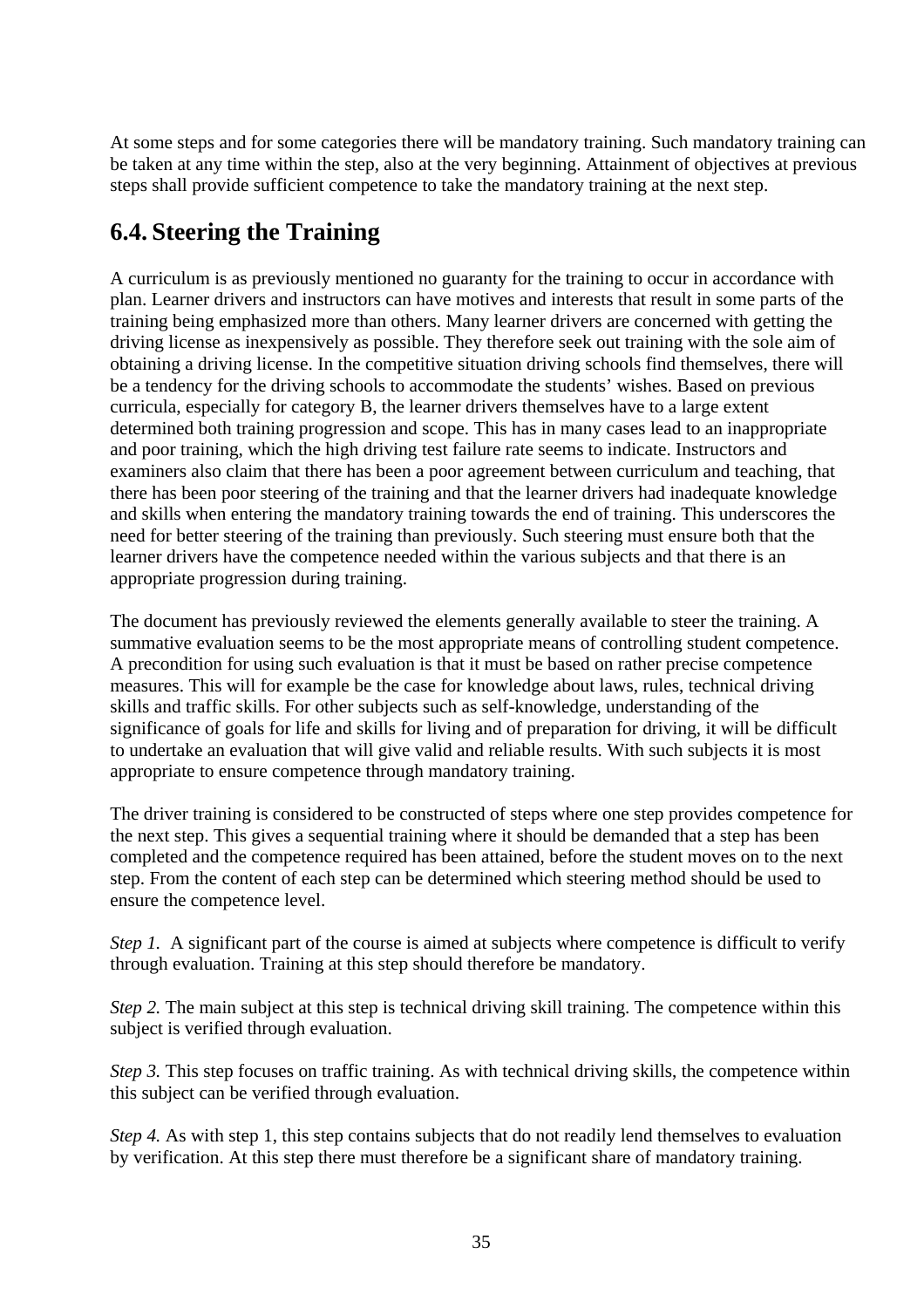It should be stressed that what is described above is a solution *in principle* to the steering problem. To the extent possible it has been attempted used as a basis when forming the new regulations / the new curricula. For some driving license categories, it has proven difficult to evaluate competence in a valid and reliable manner within given framework, making it necessary to resort to mandatory training for some subjects that with other categories can be steered through evaluation.

For evaluation and mandatory training to have the intended steering effect, there must in principle be possibilities of sanctions against students who do not satisfy the competence requirements or do not complete the mandatory training. The usual sanction is not letting the student receive a driving license. This will also be the situation for the training system coming into effect on January 1st, 2005. In addition, there is a need for mechanisms that ensure that the student takes the training step by step. The most obvious solution to this problem is to tie this to the training goals of the step. Or to ensure that the student has completed mandatory training associated with the step.

This means that the authorities must be able to follow the student through the entire training and obtain documentation on milestones reached. How this can be done in practice is being discussed in the next chapter.

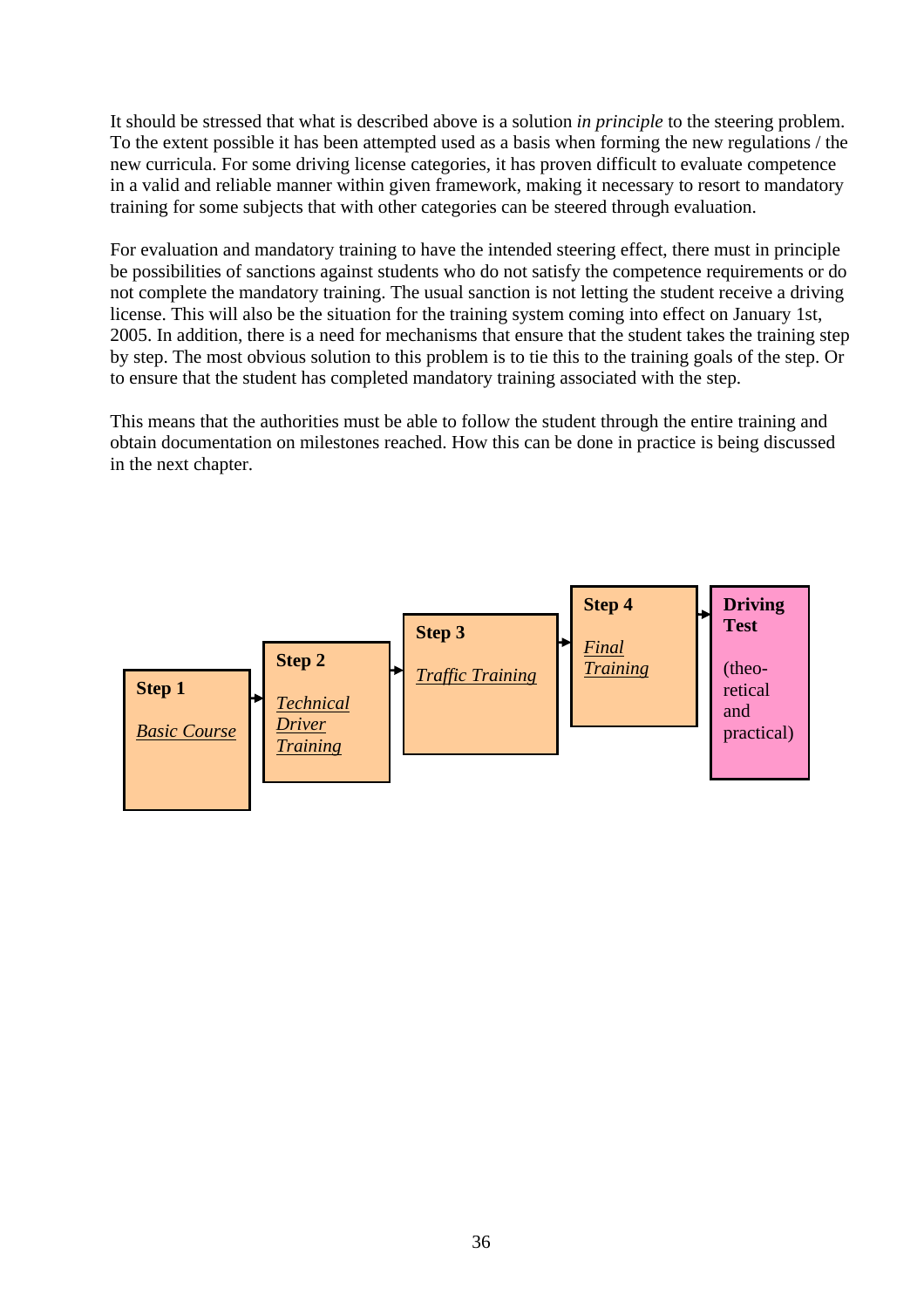## <span id="page-45-0"></span>**7. ARRANGEMENT FOR STEERING AND CONTROL OF DRIVER TRAINING FROM 2005**

## **7.1. Measures for Steering and control of Training**

Last chapter pointed at the need for progression steering in the training and verification of competence. It was further referred to the need for sanctions that can be employed with violation of the guidelines given by the authorities. Past training systems have shown unfortunate consequences of deficient steering and verification.

The driver training is based on cooperation between three players; the learner driver, the driving schools and the authorities. The learner driver can buy services from driving schools rather freely since the system is based on the learner driver being in charge of own learning. Being private enterprises, the driving schools have to a large degree adapted to the market offering the services demanded. The authorities role in this interaction is to establish a framework for the driving schools' activities (in the form of regulations, curricula etc) and oversee that the activities are in accordance with the framework provided.

Experience so far shows that not all Norwegian learner drivers have been aware of their responsibilities and realized what it is that gives the training good quality. With the current form of finance, where each candidate is charged per lesson, they will look at driver training and driving license as an expense they wish to minimize. This has resulted in a culture where there is status connected with having the least amount of training and taking a gamble with passing the driving test. The culture has been supported by parts of the industry that offer "package deals", weekend courses and intensive courses largely aimed at passing the driving test.

In conjunction with the preparation of new regulations on driver training and the driving test etc. and the curriculum from January 1st, 2005, it has been natural to review this relationship. The new regulations will alter the basic distribution of responsibility that has been around for years, but requires a better clarification of its role than today.

The main challenge in the future driver training is to maintain as many degrees of freedom as possible for all players, at the same time as mobilizing adequate measures to prevent delusion and "misuse". An adjustment of the roles, a more clear structure and firmer follow-up from the authorities, is hoped to create better conditions for learning.

The indicated weakness of the past training system is just as much tied to the steering of the training as to the content itself. As a consequence, the new regulations and curricula have been made more precise both as far as the structure of the training as well as what is required especially with the mandatory lessons and the possibilities of rejection associated with the practice lessons.

#### **7.1.1. Evaluation and Guidance Lessons and Mandatory Training**

In the new training system, navigational points are being selected during the learner driver's training progress in the form of mandatory evaluation and guidance lessons and mandatory training. The learner drivers must relate to these at the same time as they function as check points for the authorities.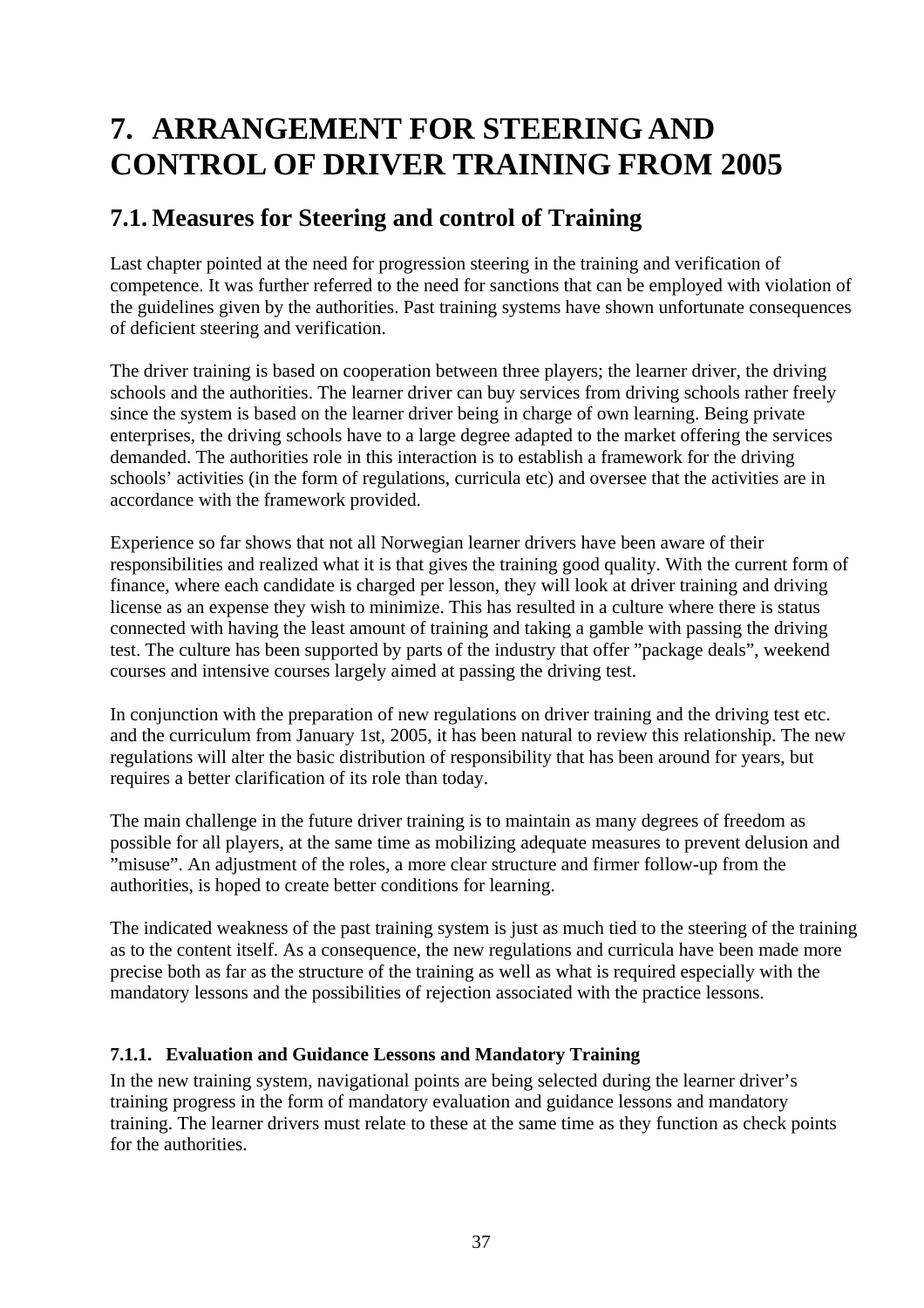<span id="page-46-0"></span>In step 2 and 3, all driving license categories following the stepwise model (with a preliminary exception for the national categories M147 and S) are supplemented with a mandatory evaluation and guidance lesson. Based on the learner drivers's achievement, the learner driver and the instructor shall together consider to what extent the objectives of the step have been attained. The instructor must give the learner driver advice on the question whether the learner driver has the competence necessary to get an adequate learning outcome in the next step. The evaluation and guidance lessons are of 45 minutes duration and contain both practical driving, an evaluation and counselling talk.

Completing the evaluation and guidance lessons is mandatory, but it is up to the student to follow the advice given by the instructor with regard to continuing on to the next step in the training progression when the objectives have not been attained. A "ban" to proceed will require a legal amendment by the Storting (Parliament) and has not been considered implemented in the January 1st, 2005 regulation revision. The problem is also related to a more fundamental an political question: Are we then giving the driving schools a mandate to conduct parts of the driving test, a task traditionally regarded as a responsibility for the Norwegian authorities.

The curricula prepare for mandatory training through mandatory attendance at various locations during training dependent on the need for certain driving license categories. For the learner drivers to benefit from the mandatory training (not Course in basic road traffic knowledge) they must possess certain competence. Such competence shall be secured through a natural progression in previous steps.

It can still happen that a school that implements mandatory training finds that a learner driver do not have the necessary competence to benefit from training. In such cases, the school will still have the right to refuse him/her, as has been possible also in the past, but not practiced to any large extent.

The learner driver must acquire the competence needed before enrolling for mandatory training. The school shall notify the Public Roads Administration about rejections. When the learner driver does not accept the rejection, questions can be put before the Public Roads Administration's regional roads office which makes a formal resolution. This can be appealed against.

#### **7.1.2. Electronic Training Card**

One precondition for the authorities to be allowed to supervise the driving schools as far as individual learner driver training is concerned, is that the authorities know where in the training progression the student finds herself/himself.

This is intended solved through the use of an electronic enrolment system for each learner driver tied to completed evaluation and guidance lessons and mandatory training. The enrolment system will be on a par with what is used for periodic vehicle control. The driving schools will be in charge of enrolment, the Public Roads Administration will run the computer database.

For learner drivers who do not have a driving license of any category, the enrolment into the system starts with completed Course in basic traffic knowledge. A "file" is prepared for each student, and maintained until the driving test is passed in a revised version of the Driving License Administrative system (Føniks). Each mandatory training completed is reported electronically by the school and recorded on the "file". The file will be deleted automatically when the learner driver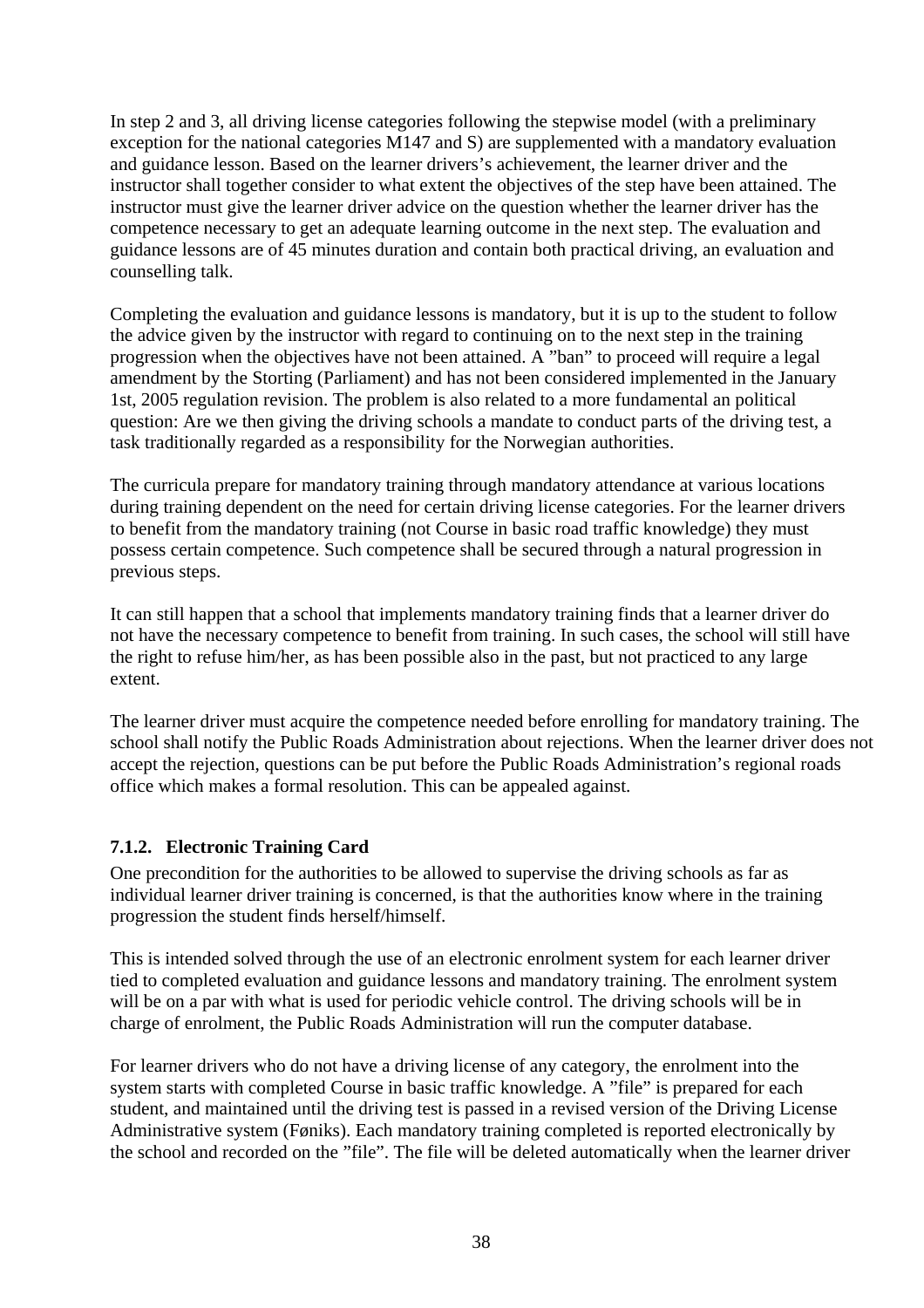<span id="page-47-0"></span>has obtained the driving licence and the key information is stored in our database of driving licences (Autosys).

For those learner drivers who already have a driving license and consequently have completed the basic course, enrolment takes place after step 2 of the training has been completed and the learner driver has been accepted by a driving school.

#### **7.1.3. Supervision and Sanctions**

The Public Roads Administration supervises that part of driver training that takes place against economic compensation. In connection with introduction of the new curricula from January 1st, 2005, the supervision of driving schools will be strengthened.

When it comes to mandatory training, the supervision shall ensure that the training takes place according to teaching plan that has been prepared. Where the Public Roads Administration through its presence discovers that the teaching is in conflict with regulations, the mandatory training can be terminated or disallowed.

When indicated mistakes and deficiencies are not being corrected within a given deadline, the Public Roads Administration's regional roads office can recall the approval of the driving school/course organizer for a given period of time. In special cases the approval can be revoked permanently.

#### **7.1.4. Learning Progression over Time**

It is desirable that the driver training extends over time to enable the learner drivers to absorb and reflect over what has been learned. Ideally, there should have been placed durational provisions for the entire training progression, but for practical reasons such has not been included in the regulations that will come into force on January 1st, 2005.

The Public Roads Administration has from 1995 recommended that training starts well before taking driving license, as much as two years, and after the candidate has driven a certain number of kilometre (2000 km +). Recommendations on amount of driving will still prevail. Combined with the navigational points put in the curricula, it is hoped that future training in practice will extend over a certain period of time at the same time as the quality of quantity training improves.

Previously, cases have been observed where entire or parts of the training have been squeezed into a rather short time span (intensive course). This is considered undesirable because the learner drivers are given inadequate possibilities of reaching a deeper understanding of the subjects raised during training. When preparing the curricula, it has been attempted to prevent entire or parts of the training to be offered as intensive courses, but there has not been placed any time limit on the training period.

#### **7.1.5. "Mock examination"**

In the National Transport Plan 2002-2011, the Ministry of Transport and Communications promotes a desire to ensure that candidates do not enrol to take the driving license without adequate knowledge and skills. The Ministry is of the opinion that this can be taken care of through a mandatory test or a "mock examination" before the candidate presents herself/himself to take the driving test. The new regulations/the new curricula solved this by introducing mandatory evaluation and guidance lessons both after technical driving (step 2) and traffic (step 3) training. In addition, the learner driver must complete mandatory training (steps 1 and 4) that gives the possibility of refusal.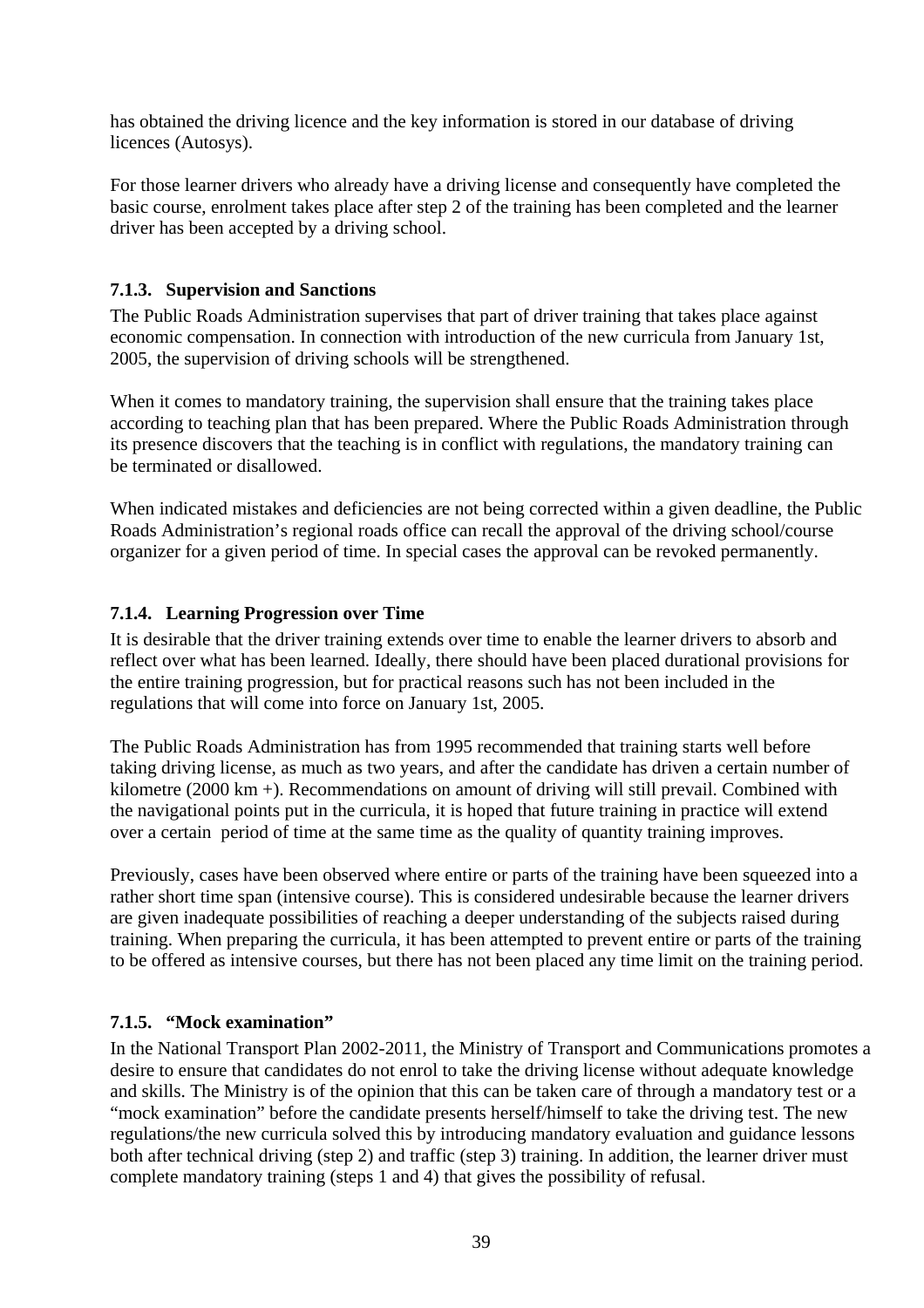#### <span id="page-48-0"></span>**7.1.6. The Driving Test**

When introducing the new regulation which comes into force on January 1st, 2005, we have not altered our driving test concept (only small adjustments). For research in the future on effect we then changed only one parameter; the education. The Norwegian driving tests exceed the minimum time stated in the EU regulations. (For category B the driving test last 75 minutes, with minimum 55-60 minutes driving time.)

A primary principle in the new regulation and curricula states that what cannot for various reasons be tested through a driving test, shall be undertaken as mandatory training.

Driving tests of the past were, and those of the future will be prepared to provide a steering and controlling influence on training. For most categories (A1, A, B, C1, C, CE, D1, D, T) the regulations intend to let both theoretical and practical driver testing conclude the training. Some categories have either only practical (BE, C1E, D1E, DE, S) or theoretical testing (M146, M147). The theoretical test can be taken within six months of the established minimum age for the driving license category in question. The argument for having this completed early in training is to have the learner drivers motivated to gain theoretical knowledge early to provide a better basis for later learning.

#### **7.1.7. Summary of Steering Measures**

The use of steering measures is illustrated in Figure 11. Here applied to category B training.



 **Figure 11 Use of steering measures with category B training.**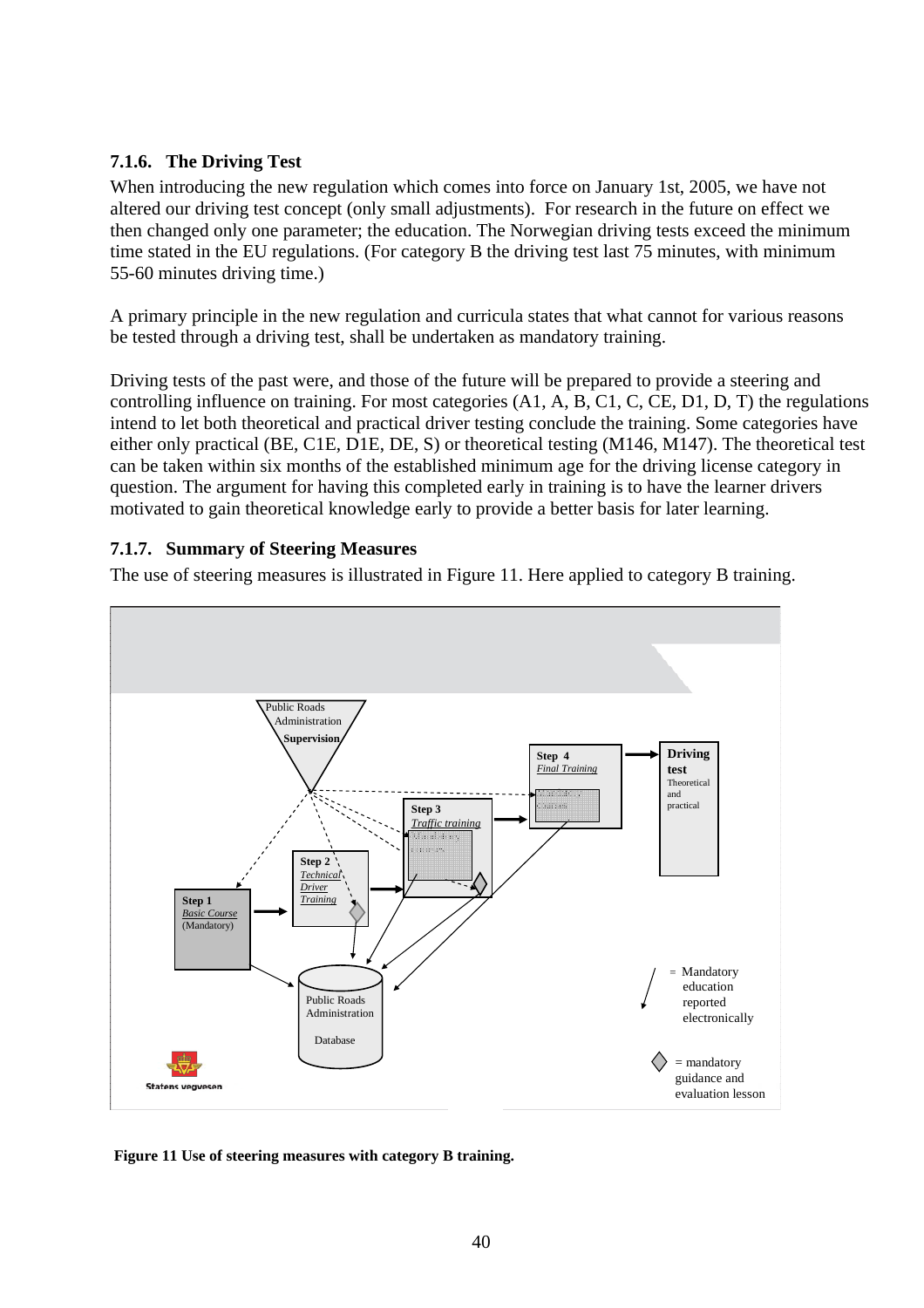## <span id="page-49-0"></span>**8. LITTERATURE**

Ajzen, I. (1991)

The Theory of Planned Behavior. Organizational Behavior and Human Decision Prosesses, Vol 50, 1991

DTLR (2002) Introducing a More Structured Approach to Learning to Drive Department for Transport, Local Government and the Regions, London, 2002

Goodlad, J.I. (1979) Curriculum Inquiry. New York, McGraw-Hill, 1979

Hatakka, M., Keskinen, E., Gregersen, N.P. og Glad, A. (1999) Theories and aims of education and training measures. I Siegrist, S.(ed): Driver Training, Testing and Licensing – towards theory-based management of young drivers´ injury risk in road traffic. Results of EU-project GADGET, work package 3. bfu-report 40, Bern, 1999

McKnight, A,J, og Adams, B.B. (1970) Driver education task analysis. Volume I: Task description. Alexandria, VA: Human Resources Research Organization, 1970

Michon, J.A.A. (1985) A critical view of driver behavior models. What do we know, what should we do? I Evans, L. og Schwing, R. (eds): Human behavior and traffic safety. New York, Plenum Press, 1985

Rismark,M, Folstad Norberg,P, Stenøien,J and Sitter,S (2002) Kulturkollisjoner bak rattet. Innvandrere og føreropplæring Voksenopplæringsinstituttet VOX, 2002

Reason, J. (1990) Human Error. Cambridge, UK, Cambridge University Press, 1990

Sagberg, F. (2000) Evaluering av 16-års grense for øvingskjøring med personbil. Ulykkesrisiko etter førerprøven. TØI-rapport 498/2000, Oslo, Tranportøkonomisk institutt, 2000

Spurkeland, T. (1997) Samla vurdering av føraropplæringa. Internasjonal forskning på føraropplæring, førarprøve og læringsstøttande tiltak i klasse B. Presentasjon, vurdering og tolking av resultata. Statens vegvesen, Telemark, 1997

Statens vegvesen Vegdirektoratet, Trygg Trafikk og Politidirektoratet (2002) " Nasjonal handlingsplan for trafikksikkerhet på veg 2002 – 2011"

Svartdal, F. and Overskeid, G. (1997)

Automatisering, læring og emosjonell aktivering: Ubevisste prosesser i dagliglivet. I Overskeid, G. og Svartdal, F. (red.): Det ubevisste og moderne vitenskap. Oslo, Ad Notam Gyldendal, 1997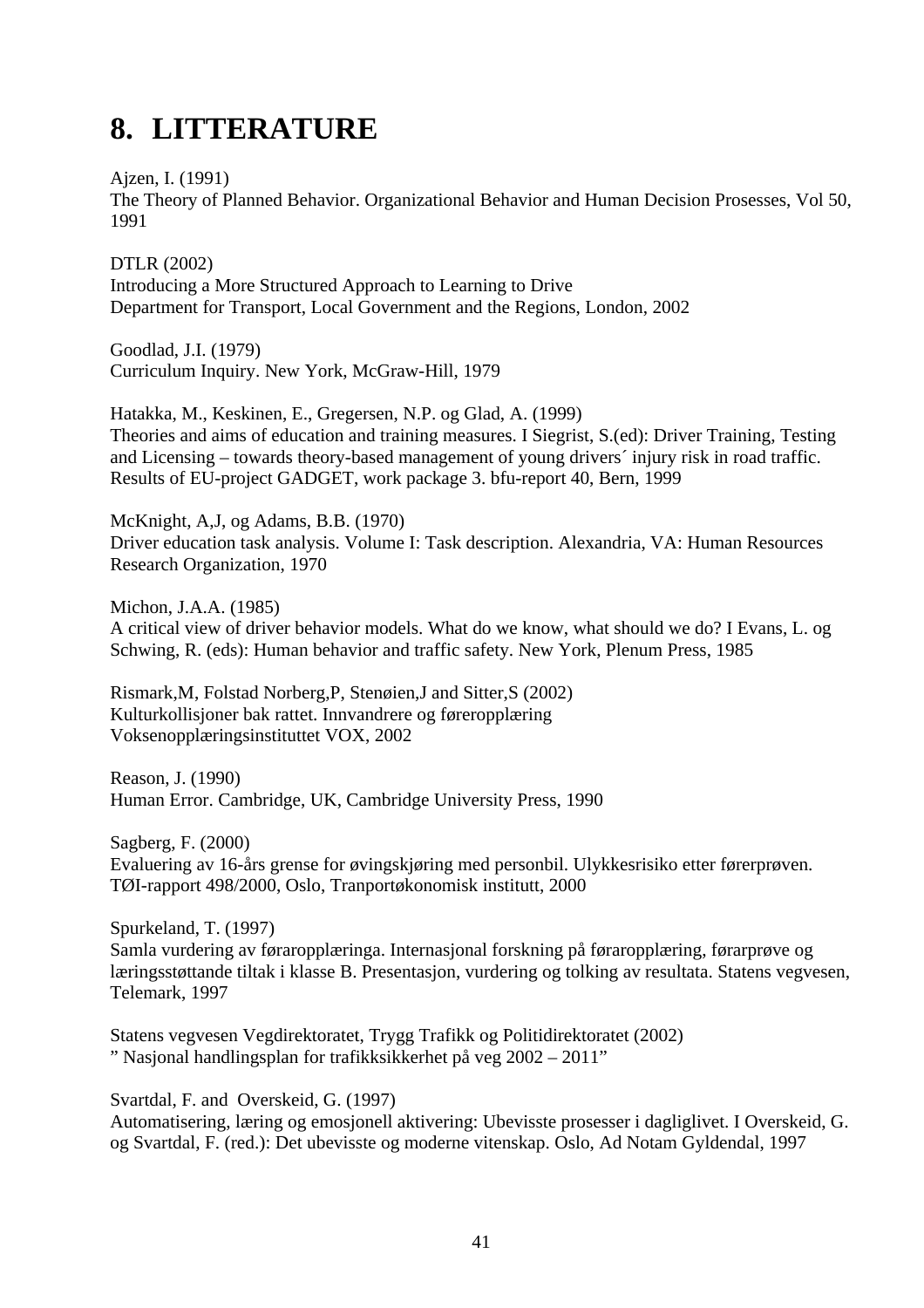van der Molen, H.H. og Bötticher, A.M.T. (1988) A hierarchical risk model for traffic participants. Ergonomics, vol 31, 1988

Vegdirektoratet (1998) Samlet vurdering av føreropplæringen. Høringsutkast. Statens vegvesen Vegdirektoratet

Vegdirektoratet/Glad, A., Isachsen, J.E., Lindheim, C., Lund, B.A., Sagevik, H., Aaneby, E (2002) Forslag til ny føreropplæring Statens vegvesen Vegdirektoratet